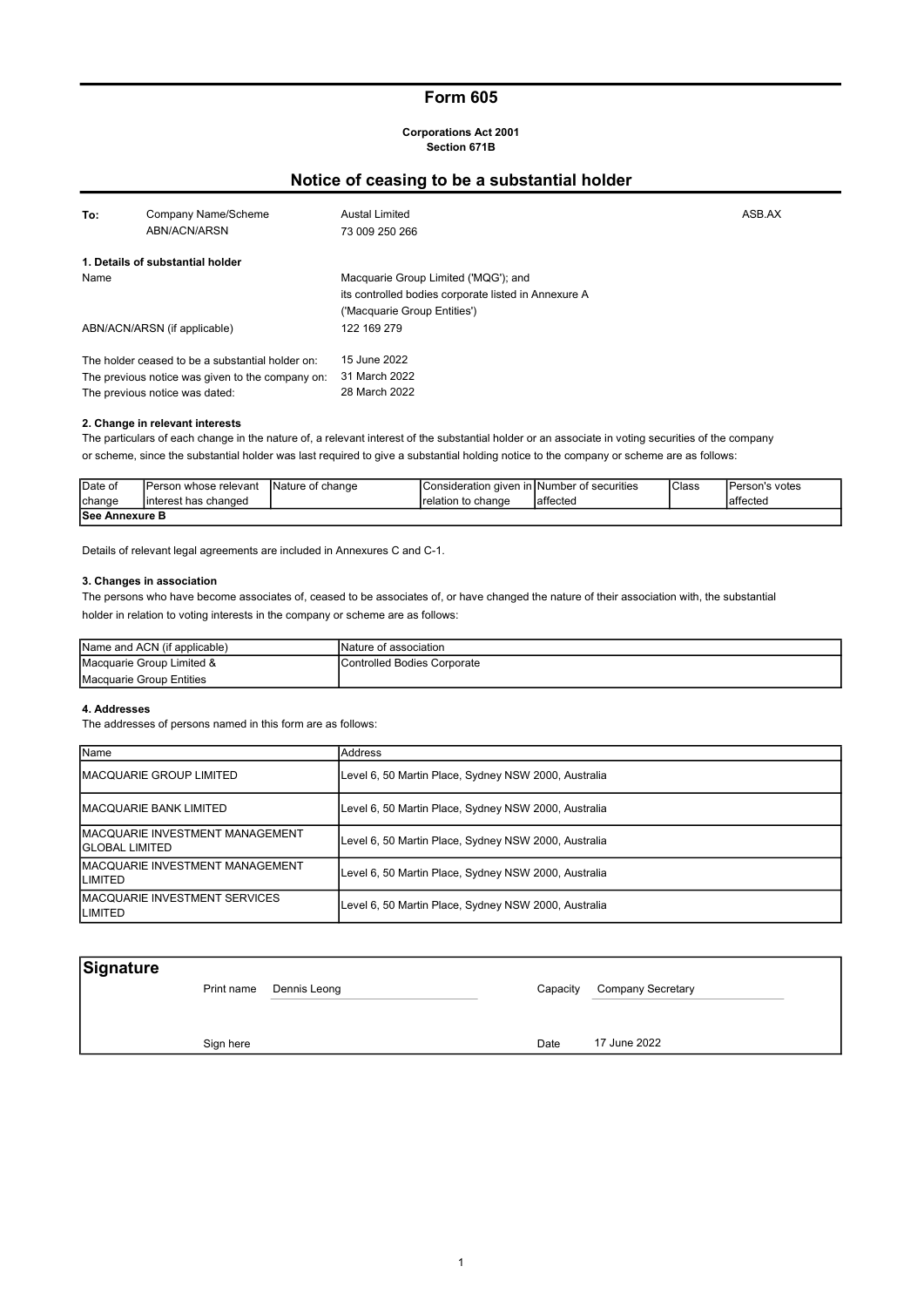This is the annexure marked 'A' of 21 pages referred to in the Notice of ceasing to be a substantial holder.

Dennis Leong Company Secretary, Macquarie Group Limited 17 June 2022

## Controlled Bodies Corporate

| Company number        | <b>Company Name</b>                             | Country               |
|-----------------------|-------------------------------------------------|-----------------------|
|                       | 1250 N LaSalle Member LLC                       | <b>United States</b>  |
|                       | 1250 N LaSalle Property LLC                     | <b>United States</b>  |
|                       | 2375 Ala Wai Holding LLC                        | <b>United States</b>  |
|                       | 2375 Ala Wai Property LLC                       | <b>United States</b>  |
| 136 024 970           | A.C.N. 136 024 970 PTY LTD                      | Australia             |
| 153 275 677           | A.C.N. 153 275 677 Pty Ltd                      | Australia             |
| 154 402 927           | A.C.N. 154 402 927 Pty Ltd (In De-registration) | Australia             |
| 12725483              | Aberthaw Green Limited                          | <b>United Kingdom</b> |
| B-88238381            | Abeto New Energy S.L.                           | Spain                 |
| 13163487              | Adapt Biogas FinanceCo Limited                  | United Kingdom        |
| 13161489              | Adapt Biogas HoldCo Limited                     | United Kingdom        |
| 8199075               | <b>Adapt Biogas Limited</b>                     | <b>United Kingdom</b> |
|                       | <b>Aerogy LLC</b>                               | <b>United States</b>  |
| <b>HRB 237758</b>     | <b>AIF Business Solutions GmbH</b>              | Germany               |
| U40106TG2020FTC139383 | Akamu Solar Power Pvt Ltd                       | India                 |
| U40300GJ2015PLC082716 | Amun solarfarms Limited                         | India                 |
| 3250247               | APR Telecoms (Maintenance) Limited              | United Kingdom        |
| U40106TG2019FTC135162 | Aquila Solar Power Pvt Ltd                      | India                 |
| 0100-01-213214        | AR WIND ENERGY K.K.                             | Japan                 |
| 202036427c            | Aragorn Holding Company Two Pte. Ltd.           | Singapore             |
| U40106TG2020FTC140186 | Aragorn Renewable Energy Pvt Ltd                | India                 |
| U40107TG2013PTC134776 | Arkha Solar Power Pvt Ltd                       | India                 |
| U40107TG2018FTC125111 | Atlantic Urja Pvt Ltd                           | India                 |
| 13638689              | Atlas Topco 1 Limited                           | <b>United Kingdom</b> |
| 20-3690322            | AVENAL POWER CENTER, LLC                        | <b>United States</b>  |
| U40102GJ2015PLC082733 | Avighna Solarfarms Limited                      | India                 |
| 653 880 785           | B2R No. 1 Pty Limited                           | Australia             |
| 653 881 040           | B2R No. 2 Pty Limited                           | Australia             |
| 653 881 693           | B2R No. 3 Pty Limited                           | Australia             |
| 8604966               | BELIKE NOMINEES PTY. LIMITED                    | Australia             |
| 11974335              | <b>Bernard Topco Limited</b>                    | <b>United Kingdom</b> |
| 12095099              | Bilbao Offshore TopCo Limited                   | United Kingdom        |
| 11431362              | <b>Bing TK Holdings Limited</b>                 | United Kingdom        |
| 11431590              | <b>Bing TK Limited</b>                          | United Kingdom        |
| 126708                | <b>Bing TK Topco Limited</b>                    | Jersey                |
| 105564078445          | BLE 101 (Thailand) Ltd.                         | Thailand              |
| 202025861K            | BLE C&I Projects 1 Pte. Ltd.                    | Singapore             |
| 202128699Z            | BLE C&I Projects 2 Pte. Ltd.                    | Singapore             |
| 202025770W            | BLE C&I Projects Pte. Ltd.                      | Singapore             |
| 0104-03-025952        | BLE Japan 101 GK                                | Japan                 |
| 201901032097          | BLE MALAYSIA 101 SDN. BHD.                      | Malaysia              |
| 202111875G            | BLE Project 101 Pte. Ltd.                       | Singapore             |
| 202115027N            | BLE Project 102 Pte. Ltd.                       | Singapore             |
| 202115880k            | BLE Project 103 Pte. Ltd.                       | Singapore             |
| 316923526             | BLE Vietnam 101 Company Limited                 | Vietnam               |
| 20-2937246            | <b>Blue Grass Abstract LLC</b>                  | <b>United States</b>  |
| 201816156M            | BLUE LEAF ENERGY ASIA PTE. LTD.                 | Singapore             |
| 202141031K            | Blue Leaf Energy India Investments Pte. Ltd.    | Singapore             |
| <b>AAX-3528</b>       | Blue Leaf Energy India LLP                      | India                 |
| 0100-01-192544        | BLUE LEAF ENERGY JAPAN K.K.                     | Japan                 |
| 703-86-02213          | BLUE LEAF ENERGY KOREA CO. LTD.                 | Korea, Republic of    |
| 201901031492          | BLUE LEAF ENERGY MALAYSIA HOLDINGS SDN. BHD.    | Malaysia              |
| U45309MH2022FTC375250 | Blue Leaf Energy Renewables Private Limited     | India                 |
| CS2015160102          | BLUE LEAF ENERGY SERVICES PHILIPPINES, INC.     | Philippines           |
| 201536002R            | BLUE LEAF ENERGY SPV HOLDCO PTE. LTD.           | Singapore             |
| 83212085              | Blue Leaf Energy Taiwan Co., Ltd                | Taiwan                |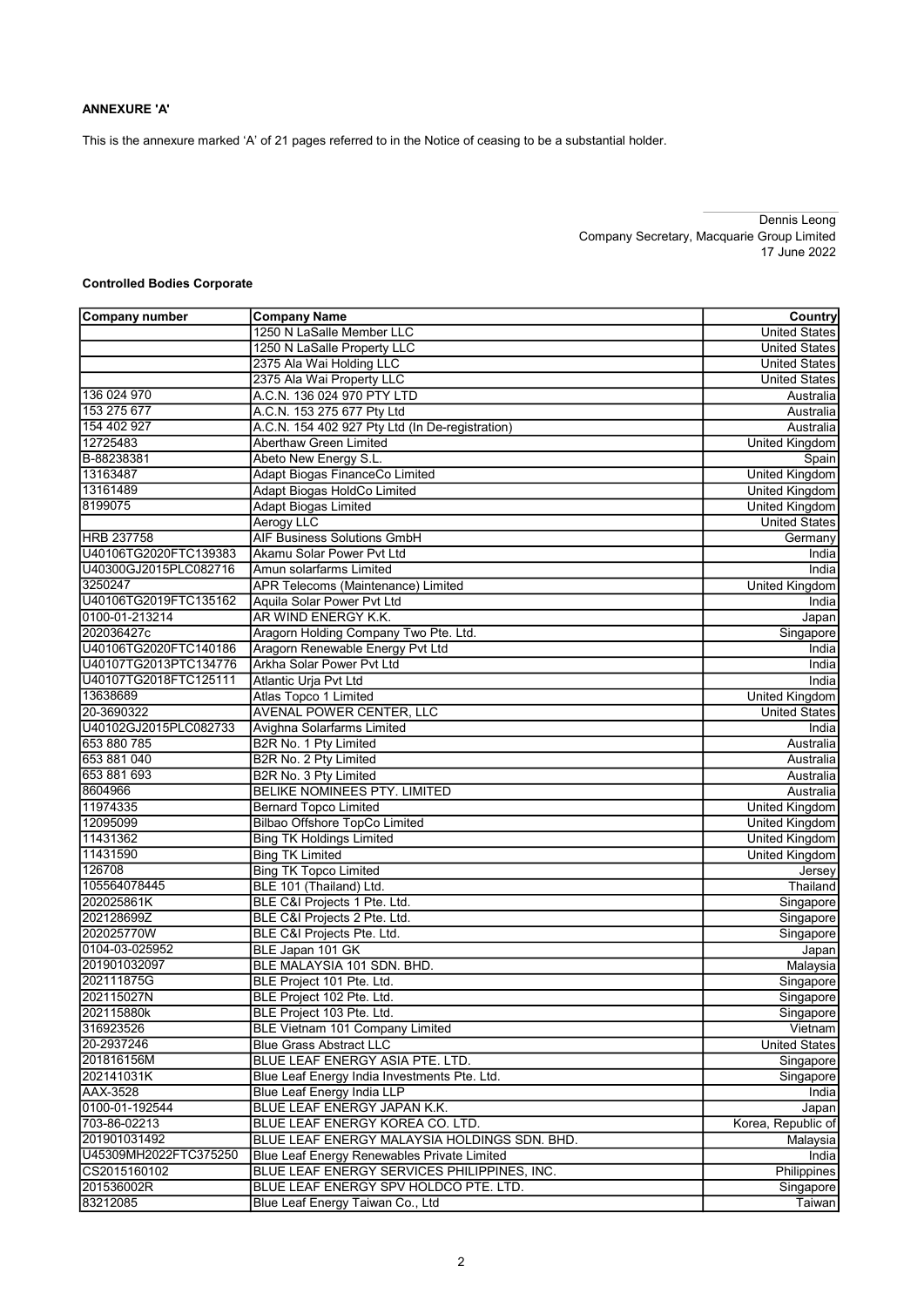| 46-5587770                | Blueshine, LLC                                            | <b>United States</b>  |
|---------------------------|-----------------------------------------------------------|-----------------------|
|                           | Bluestone Equity Release Series 1 Warehouse Trust         | Australia             |
| 12725566                  | <b>Bolney Green Limited</b>                               | United Kingdom        |
| 008 607 065               | <b>BOND STREET CUSTODIANS LIMITED</b>                     | Australia             |
| 004 680 004               | <b>BOSTON AUSTRALIA PTY LIMITED</b>                       | Australia             |
| 5008702                   | <b>BOSTON LEASING PTY. LIMITED</b>                        | Australia             |
| 12516896                  | <b>Bramford Green Limited</b>                             | <b>United Kingdom</b> |
| 12723612                  | <b>Bramley Solar Limited</b>                              | <b>United Kingdom</b> |
| 12516809                  | <b>Bridgwater Green Limited</b>                           | United Kingdom        |
| 996 101 045               | <b>Buheii Vindkraft AS</b>                                | Norway                |
| 88217                     | <b>Bunhill Investments Unlimited</b>                      | Jersey                |
| 756-86-01538              | BUSAN ECO DELTA ENERGY CO., LTD.                          | Korea, Republic of    |
| 198-81-021129             | BUSAN FLOATING OFFSHORE WIND POWER CO., LTD.              |                       |
|                           |                                                           | Korea, Republic of    |
| 179-81-01129              | <b>BUSAN OFFSHORE WIND POWER CO., LTD.</b>                | Korea, Republic of    |
| 2865830                   | <b>BUTTONWOOD NOMINEES PTY LIMITED</b>                    | Australia             |
|                           | <b>BVK Phoenix General Partner Inc.</b>                   | <b>United States</b>  |
|                           | Calibrant Asset 1, LLC                                    | <b>United States</b>  |
|                           | Calibrant Bakersfield, LLC                                | <b>United States</b>  |
|                           | Calibrant Darien, LLC                                     | <b>United States</b>  |
|                           | Calibrant Eldorado I, LLC                                 | <b>United States</b>  |
|                           | Calibrant Eldorado II, LLC                                | <b>United States</b>  |
|                           | <b>Calibrant Equipment, LLC</b>                           | <b>United States</b>  |
|                           | Calibrant Hammerhead Inc.                                 | <b>United States</b>  |
|                           | Calibrant Harrisburg I, LLC                               | <b>United States</b>  |
|                           | Calibrant Harrisburg II, LLC                              | <b>United States</b>  |
|                           | Calibrant Harrisburg III, LLC                             | <b>United States</b>  |
|                           | Calibrant Lena, LLC                                       | <b>United States</b>  |
|                           | Calibrant Mako, LLC                                       | <b>United States</b>  |
|                           | Calibrant NY I, LLC                                       |                       |
|                           |                                                           | <b>United States</b>  |
|                           | Calibrant Renewable Holdings, LLC                         | <b>United States</b>  |
|                           | Calibrant South Portland, LLC                             | <b>United States</b>  |
|                           | Calibrant TE Development, LLC                             | <b>United States</b>  |
|                           | Calibrant TE Fund I, LLC                                  | <b>United States</b>  |
|                           | Calibrant Woodland I, LLC                                 | <b>United States</b>  |
|                           | Calibrant Woodland II, LLC                                | <b>United States</b>  |
|                           | Camp Hill Unit Trust                                      | Jersey                |
| 13361703                  | <b>Capbal Faune Limited</b>                               | <b>United Kingdom</b> |
| 4800336                   | Capital Meters Holdings Limited                           | United Kingdom        |
| 4800317                   | <b>Capital Meters Limited</b>                             | United Kingdom        |
|                           | <b>CBP Holdings LLC</b>                                   | <b>United States</b>  |
| 538-88-01399              | CERES HOLDINGS CO., LTD.                                  | Korea, Republic of    |
| 164108901000              | Cero Development Hellas Single Member S.A.                | Greece                |
| 12415204                  | Cero Generation Holdings France Limited                   | United Kingdom        |
| 13356303                  | Cero Generation Holdings Greece Limited                   | United Kingdom        |
|                           |                                                           |                       |
| 12316686                  | Cero Generation Holdings Italy Limited                    | <b>United Kingdom</b> |
| 11346219                  | Cero Generation Holdings Spain Limited                    | <b>United Kingdom</b> |
| 12318275                  | Cero Generation Holdings UK Limited                       | United Kingdom        |
| 12272533                  | Cero Generation Limited                                   | United Kingdom        |
| 162961101000              | Cero Generation Services Greece I.K.E.                    | Greece                |
| 13078063                  | Cero Generation Services Limited                          | <b>United Kingdom</b> |
| M-752842 Tomo 42548 Folio |                                                           |                       |
| 161                       | Cero Generation Services Limited, Sucursal en España      | Spain                 |
| 12289790961               | Cero Services Italy S.R.L.                                | Italy                 |
| 11425435                  | Chablis TK Holdings Limited                               | <b>United Kingdom</b> |
| 10974030                  | <b>CHAPTRE GreenCo Holdings Limited</b>                   | <b>United Kingdom</b> |
| 6373185                   | Cheeryble Developments Limited                            | <b>United Kingdom</b> |
| 436-87-01607              | CHEONGSAPO OFFSHORE WIND POWER CO., LTD.                  | Korea, Republic of    |
|                           | Chile Pacific HoldCo 2 SpA                                | Chile                 |
|                           | Chile Pacific Holdco 3 SpA                                | Chile                 |
| 9127639                   | <b>City AVS Ltd</b>                                       | <b>United Kingdom</b> |
|                           | <b>City Voice and Data Limited</b>                        |                       |
| 7082857<br>13751493       | <b>Clifton Investment Holdings Limited</b>                | United Kingdom        |
|                           |                                                           | United Kingdom        |
| 20-2937258                | <b>Closing Documentation Services, LLC</b>                | <b>United States</b>  |
|                           | <b>CMC Railroad Holdco LLC</b>                            | United States         |
|                           | CMC Railroad, LLC                                         | <b>United States</b>  |
| KRS 0000854831            | Collfield Investments sp. Z.o.o.                          | Poland                |
| 30-0791081                | Colorado - PTH, LLC                                       | <b>United States</b>  |
| CER151028DM3              | Comercializadora Energia de la Reforma S. de R.L. de C.V. | Mexico                |
|                           | Commerce and Industry Brokerage Inc.                      | <b>United States</b>  |
| 5445964                   | Comms Management Limited (strike off in progress)         | United Kingdom        |
| 626485005                 | Conergy Solar Australia Pty Limited                       | Australia             |
|                           |                                                           |                       |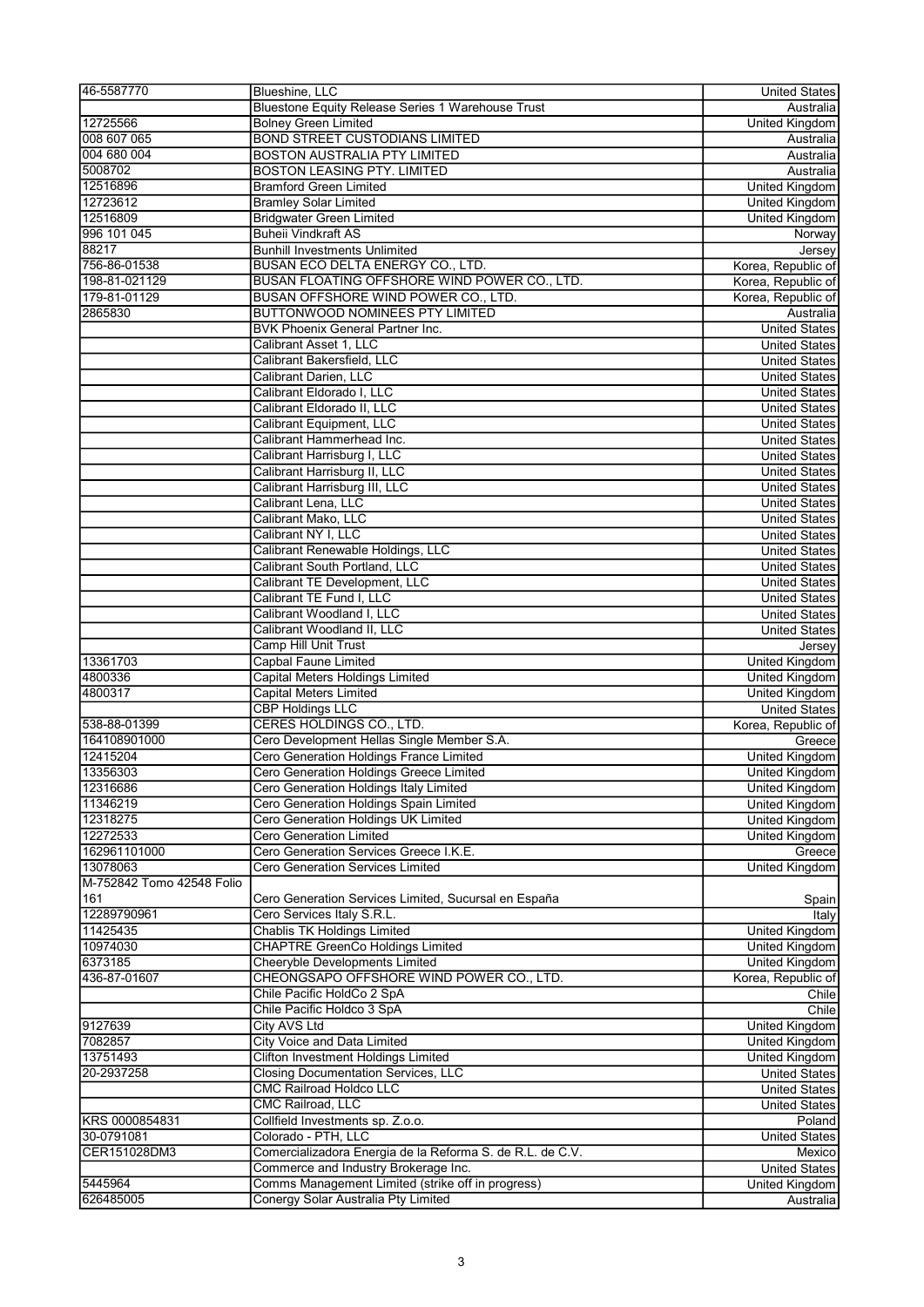|                       | Connecticut Mystic Lien, LLC                     | <b>United States</b>  |
|-----------------------|--------------------------------------------------|-----------------------|
| 205-81-43369          | <b>CORIO GENERATION KOREA LIMITED</b>            | Korea, Republic of    |
| 13715492              | <b>Corio Generation Limited</b>                  | <b>United Kingdom</b> |
| 13481762              | Corio Generation Service Company Limited         | <b>United Kingdom</b> |
| 90610664              | Corio Generation Taiwan Limited                  | Taiwan                |
| 3241012               | Corona Energy Limited                            | United Kingdom        |
| 3241002               | Corona Energy Retail 1 Limited                   | United Kingdom        |
| SC138299              | Corona Energy Retail 2 Limited                   | United Kingdom        |
| 2746961               | Corona Energy Retail 3 Limited                   | United Kingdom        |
| 2798334               | Corona Energy Retail 4 Limited                   |                       |
|                       |                                                  | United Kingdom        |
| 2879748               | Corona Gas Management Limited                    | <b>United Kingdom</b> |
| 12517381              | <b>Cowley Baldon Green Limited</b>               | <b>United Kingdom</b> |
| 11496686              | Craighouse Investments Limited                   | United Kingdom        |
| 51-0566317            | Crystal Screens Media Inc.                       | <b>United States</b>  |
| 82-3700769            | CT MLH Bluff Road Venture, LLC                   | <b>United States</b>  |
| 37-1737048            | DC - PTH, LLC                                    | <b>United States</b>  |
| 23-3061021            | Delaware Capital Management                      | <b>United States</b>  |
| 27-1291359            | Delaware Capital Management Advisers, Inc.       | <b>United States</b>  |
| 23-2226487            | Delaware Distributors, Inc.                      | <b>United States</b>  |
| 23-2791871            | Delaware Distributors, L.P.                      | <b>United States</b>  |
| 46-4850078            | Delaware Investments Advisers Partner, Inc.      | <b>United States</b>  |
| N/A                   | Delaware Investments Corporate Bond Fund (UCITs) | Ireland               |
| 46-4639812            | Delaware Investments Distribution Partner, Inc.  | <b>United States</b>  |
| 46-1906107            | Delaware Investments Fund Advisers               | <b>United States</b>  |
| 46-5056965            | Delaware Investments Fund Services Company       | <b>United States</b>  |
| 13-3465352            | Delaware Investments Management Company, LLC     | <b>United States</b>  |
| 23-2859589            | Delaware Management Company                      | <b>United States</b>  |
|                       |                                                  |                       |
| 23-2601407            | Delaware Management Trust Company                | <b>United States</b>  |
| 13-3465338            | Delaware Service Company, Inc.                   | United States         |
| 85-0779258            | Delaware Wilshire Private Markets Fund           | <b>United States</b>  |
|                       | <b>DELTA1 FINANCE TRUST</b>                      | Australia             |
|                       | <b>DIGITAL ASSET LEASE CO, LLC</b>               | <b>United States</b>  |
|                       | Dovel Holdings II, LLC                           | <b>United States</b>  |
| 3554105               | EBS Technical Limited (strike off in progress)   | United Kingdom        |
| 12475975              | <b>Edammer GP Limited</b>                        | <b>United Kingdom</b> |
| 667764                | <b>Edammer Investco PPP Limited</b>              | Ireland               |
| 12476154              | Edammer Partner Limited                          | United Kingdom        |
| 608 027 505           | EDUWEST EQUITY HOLDING PTY LIMITED               | Australia             |
| 608 027 434           | EDUWEST PROJECT CO PTY LIMITED                   | Australia             |
| 608 027 596           | EDUWEST PROJECT HOLDING COMPANY PTY LIMITED      | Australia             |
| U40106TG2018FTC125784 | Egan Solar Power Pvt Ltd                         | India                 |
| 407-88-02089          | EH ENERGY HOLDINGS CO., LTD.                     | Korea, Republic of    |
| 307-88-02095          | EH YANGJU CO., LTD.                              | Korea, Republic of    |
| 127338827             | ELAINE WINDFARM PTY LTD                          |                       |
|                       |                                                  | Australia             |
| U40106TG2020FTC139383 | Elio Energy Private Limited                      | India                 |
| 69344001              | ELISE NOMINEES PTY LIMITED (IN DEREGISTRATION)   | Australia             |
| 12517332              | <b>Elstree Green Limited</b>                     | United Kingdom        |
| KRS 0000019634        | Elwiatr Pruszynski sp. z o.o.                    | Poland                |
| B-88238423            | Encina New Energy S.L.                           | Spain                 |
| 6734140822            | Energia Verde Trapani S.r.l.                     | Italy                 |
| 12759332              | Enso Green Holdings A Limited                    | United Kingdom        |
| 12763872              | Enso Green Holdings B Limited                    | <b>United Kingdom</b> |
| 12761273              | Enso Green Holdings C Limited                    | <b>United Kingdom</b> |
| 12762856              | Enso Green Holdings D Limited                    | United Kingdom        |
| 12763409              | Enso Green Holdings E Limited                    | United Kingdom        |
| 12764449              | Enso Green Holdings F Limited                    | United Kingdom        |
| 12768166              | Enso Green Holdings G Limited                    | <b>United Kingdom</b> |
| 12767586              | Enso Green Holdings H Limited                    | United Kingdom        |
| 12758956              | Enso Green Holdings I Limited                    | <b>United Kingdom</b> |
| 12760999              | Enso Green Holdings J Limited                    | <b>United Kingdom</b> |
|                       |                                                  |                       |
| 12763391              | Enso Green Holdings K Limited                    | United Kingdom        |
| 12763931              | Enso Green Holdings L Limited                    | <b>United Kingdom</b> |
| 12153574              | Enso Green Holdings Limited                      | United Kingdom        |
| 12764608              | Enso Green Holdings M Limited                    | United Kingdom        |
| 12767316              | Enso Green Holdings N Limited                    | <b>United Kingdom</b> |
| 12767532              | Enso Green Holdings O Limited                    | <b>United Kingdom</b> |
| 13327316              | Enso Green Holdings P Limited                    | <b>United Kingdom</b> |
| 13327737              | Enso Green Holdings Q Limited                    | United Kingdom        |
| 13328511              | Enso Green Holdings R Limited                    | United Kingdom        |
| 13339227              | <b>ENSO GREEN HOLDINGS SS LIMITED</b>            | <b>United Kingdom</b> |
| 13327847              |                                                  |                       |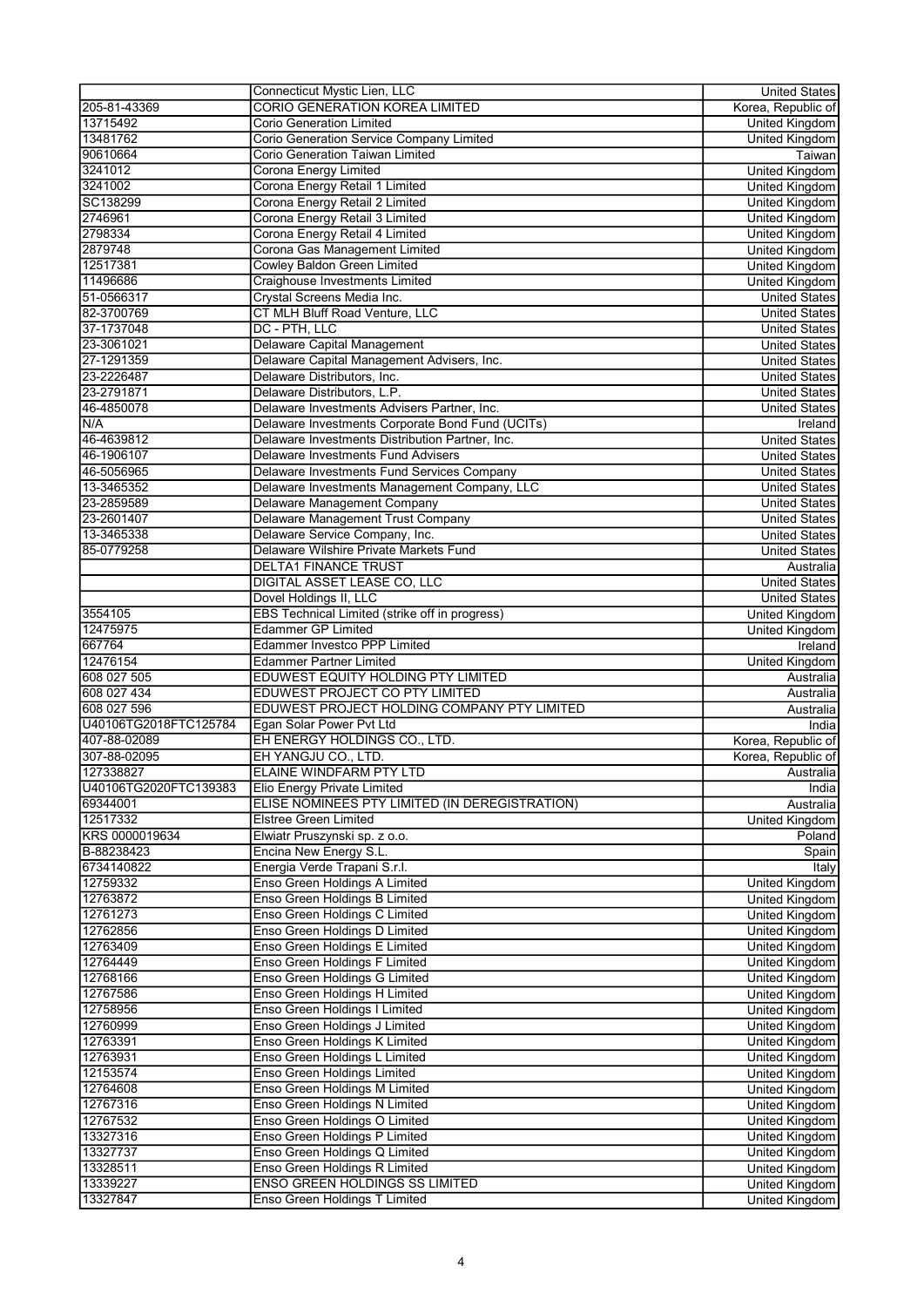| 13328379                 | Enso Green Holdings U Limited                               | United Kingdom                  |
|--------------------------|-------------------------------------------------------------|---------------------------------|
| 13328563                 | Enso Green Holdings V Limited                               | <b>United Kingdom</b>           |
| 13328645                 | Enso Green Holdings W Limited                               | <b>United Kingdom</b>           |
| 13328111                 | Enso Green Holdings X Limited                               | United Kingdom                  |
| 13328867                 | Enso Green Holdings Y Limited                               | United Kingdom                  |
| 13328913                 | Enso Green Holdings Z Limited                               | <b>United Kingdom</b>           |
| 12483523                 | <b>EOS INVESTMENT LIMITED</b>                               | United Kingdom                  |
| 6435810                  | EQUITAS NOMINEES PTY. LIMITED                               | Australia                       |
|                          | <b>ERC Holdco LLC</b>                                       | <b>United States</b>            |
| U40106TG2019FTC135043    | Eridanus Solar Power Pvt Ltd                                | India                           |
| U40100TG2018FTC125395    | Ethan Energy India Pvt Ltd                                  | India                           |
| 79878783                 | <b>EURO FIN CO PTY LTD</b>                                  | Australia                       |
| 11246622                 | Euro II PPP Platform GP Limited                             | United Kingdom                  |
| 11246816                 | Euro II PPP Platform LP Limited                             | United Kingdom                  |
| 11254324                 | Euro III Platform Partner Limited                           |                                 |
| 11246941                 | Euro III PPP Platform GP Limited                            | United Kingdom                  |
|                          |                                                             | United Kingdom                  |
| 619687                   | Euro Investco PPP Ireland GP Limited                        | Ireland                         |
| 11469733                 | Euro IV PPP Platform GP Limited                             | United Kingdom                  |
| 11469853                 | Euro IV PPP Platform Partner Limited                        | United Kingdom                  |
| 11171693                 | Euro PPP Platform GP Limited                                | <b>United Kingdom</b>           |
| 11171914                 | Euro PPP Platform LP Limited                                | <b>United Kingdom</b>           |
| 12126026                 | Euro V PPP Platform GP Limited                              | United Kingdom                  |
| 12130996                 | Euro V PPP Platform Partner Limited                         | United Kingdom                  |
| 13182125                 | Evercreech BidCo Limited                                    | <b>United Kingdom</b>           |
| 10584231                 | Evercreech Renewable Energy Limited                         | <b>United Kingdom</b>           |
| 6313441                  | Excell (South East) Limited                                 | <b>United Kingdom</b>           |
| 6828619                  | Excell (South West) Limited (strike off)                    | <b>United Kingdom</b>           |
| 4297226                  | Excell Business Systems (Mid) Limited                       | United Kingdom                  |
| 5820367                  | Excell Business Systems (Midlands) Limited                  | United Kingdom                  |
| 3554106                  | <b>Excell Business Systems Limited</b>                      | United Kingdom                  |
| 4589520                  | Excell Converged Solutions Limited (strike off in progress) | <b>United Kingdom</b>           |
| 10834331                 | <b>Excell Holdings Limited</b>                              | <b>United Kingdom</b>           |
| 4096546                  | Excell IP Solutions Limited (strike off in progress)        | <b>United Kingdom</b>           |
| 7065873                  | Excell Managed Services Limited (in strike off)             | United Kingdom                  |
| 12277694                 | <b>Excell Midco Limited</b>                                 | United Kingdom                  |
| 3757024                  | <b>Excell Network Solutions Ltd.</b>                        |                                 |
|                          | <b>Excell UT Limited</b>                                    | United Kingdom                  |
| 7550125                  |                                                             | <b>United Kingdom</b>           |
| 8714175                  | Farrington Business Group Ltd (strike off in progress)      | <b>United Kingdom</b>           |
| 556654-2675              | Favonius AB                                                 | Sweden                          |
| 0713.617.617             | Feliz Holding BV                                            | Belgium                         |
| 202208128N               | FEMA HOLDCO PTE. LIMITED                                    | Singapore                       |
| 827772                   | FEMOREN SPÓŁKA Z OGRANICZONĄ ODPOWIEDZIALNOŚCIĄ             | Poland                          |
| 12131010964              | FibreConnect Italian Holding S.p.A.                         | Italy                           |
| 16449641006              | FibreConnect S.P.A.                                         | <b>Italy</b>                    |
| B88238514                | Ficus Solar PV, S.L.                                        | Spain                           |
| 137357                   | FINCH SECURITIES LIMITED                                    | Cayman Islands                  |
| 80-0940702               | FL - PTH 1, LLC                                             | <b>United States</b>            |
| 36-4767568               | FL - PTH 10, LLC                                            | <b>United States</b>            |
| 90-1004919               | FL - PTH 2, LLC                                             | <b>United States</b>            |
| 61-1718024               | FL - PTH 3, LLC                                             | <b>United States</b>            |
| 80-0941771               | FL - PTH 4, LLC                                             | <b>United States</b>            |
| 90-1005859               | FL - PTH 5, LLC                                             | <b>United States</b>            |
| 80-0942248               | FL - PTH 6, LLC                                             | <b>United States</b>            |
| 90-1006383               | FL - PTH 7, LLC                                             | <b>United States</b>            |
| 80-0942772               | FL - PTH 8, LLC                                             | <b>United States</b>            |
| 80-0943053               | FL - PTH 9, LLC                                             | <b>United States</b>            |
| 12725583                 | <b>Fleet Green Limited</b>                                  | United Kingdom                  |
| 46-2260160               | Florida Coral Lien Investments, LLC                         | <b>United States</b>            |
| 61-1577729               | Florida Dundee Lien Investments, LLC                        | <b>United States</b>            |
| 06-1058201               | Fox-Pitt Kelton Cochran Caronia Waller LLC                  | <b>United States</b>            |
| 1601171                  | Fox-Pitt, Kelton Limited                                    | United Kingdom                  |
| 32157                    | Fox-Pitt, Kelton N.V.                                       | Curacao                         |
| 99228                    | FPK Capital I CIP GP Limited                                | Jersey                          |
| 20-5600465               | Fremantle Energy Holdings, LLC                              | <b>United States</b>            |
| 20-2384759               | Fremantle Wind Holdings Inc.                                |                                 |
| 343302                   | Fuinneamh Sceirde Teoranta                                  | United States                   |
|                          |                                                             | Ireland                         |
| 106204862                | FUNDCORP PTY LIMITED (IN DEREGISTRATION)                    | Australia                       |
| KRS 0000328768           | Future Energy sp. z o.o.                                    | Poland                          |
| 30-0790149               |                                                             |                                 |
|                          | GA - PTH, LLC                                               | <b>United States</b>            |
| 182-86-00475<br>54001400 | GANA ENERGY CO., LTD.<br><b>GATESUN PTY. LIMITED</b>        | Korea, Republic of<br>Australia |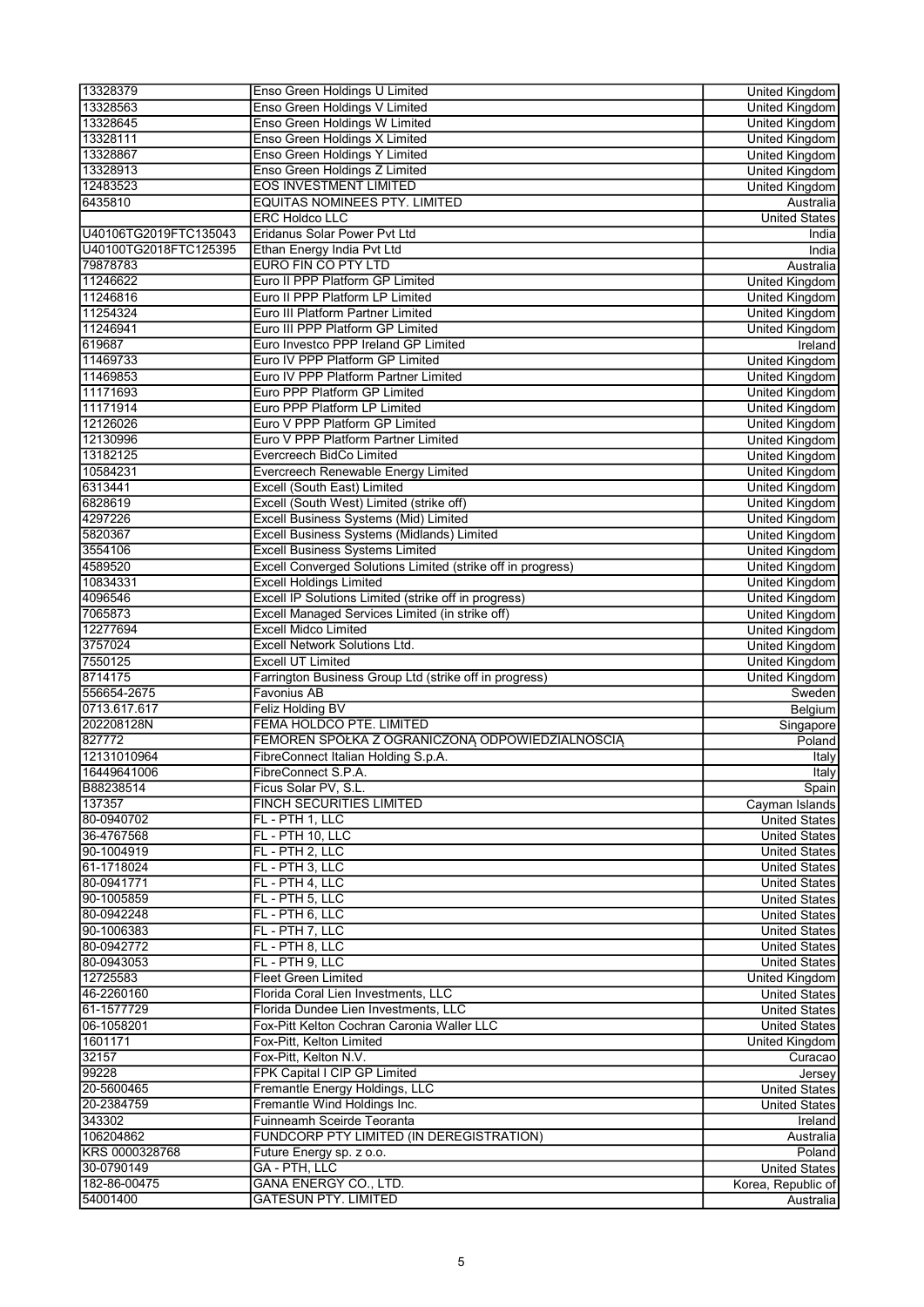| 570800                            | GGB inBalans Investco Ireland GP Limited                                       | Ireland               |
|-----------------------------------|--------------------------------------------------------------------------------|-----------------------|
| 655049504                         | GIG AUSTRALIAN OFFSHORE WIND ENERGY HOLDINGS PTY LTD                           | Australia             |
|                                   | <b>GIG Australian Offshore Wind Energy Trust</b>                               | Australia             |
| 13843476                          | GIG Australian Offshore Wind Investments HoldCo Limited                        | <b>United Kingdom</b> |
|                                   | <b>GIG CCS HoldCo, LLC</b>                                                     | <b>United States</b>  |
| 13212922                          | <b>GIG Faune HoldCo Limited</b>                                                | <b>United Kingdom</b> |
|                                   | GIG Infrastructure HoldCo, LLC                                                 | <b>United States</b>  |
| 12397572                          | <b>GIG OSW Extension TopCo Limited</b>                                         | <b>United Kingdom</b> |
| 14043915                          | <b>GIG OSW Investments Appointer Limited</b>                                   | <b>United Kingdom</b> |
| 13805252                          | <b>GIG OSW Service Company Limited</b>                                         | <b>United Kingdom</b> |
|                                   | <b>GIG SHE Finance, LLC</b>                                                    | <b>United States</b>  |
|                                   | <b>GIG SHE Holdings, LLC</b>                                                   | <b>United States</b>  |
|                                   | <b>GIG Solar HoldCo, LLC</b>                                                   | <b>United States</b>  |
|                                   | GIG Solar US Legacy 1, LLC                                                     |                       |
|                                   |                                                                                | <b>United States</b>  |
|                                   | GIG Solar US Legacy 2, LLC                                                     | <b>United States</b>  |
|                                   | GIG US Investment Holdings Inc.                                                | <b>United States</b>  |
|                                   | <b>GIG US Storage Holdings LLC</b>                                             | <b>United States</b>  |
| 505-88-01841                      | GIJANG OFFSHORE WIND POWER CO., LTD.                                           | Korea, Republic of    |
| 15731534000                       | Gilda Energy I.K.E.                                                            | Greece                |
| 9642942                           | <b>GILLMAN PTY. LIMITED</b>                                                    | Australia             |
| 0100-03-033353                    | <b>GK SHIROISHI KOSUGOU WIND</b>                                               | Japan                 |
|                                   | <b>GLL 200 State Street Corp</b>                                               | <b>United States</b>  |
| 81-1829460                        | GLL 400 Hope Interest, LLC                                                     | <b>United States</b>  |
|                                   | <b>GLL Americas Fund GP Corp</b>                                               | <b>United States</b>  |
| <b>HRB 148775</b>                 | <b>GLL Asset Management GmbH</b>                                               | Germany               |
|                                   | <b>GLL Asset Management LLC</b>                                                | <b>United States</b>  |
| 47-2799970                        | <b>GLL BVK Austin GP Inc</b>                                                   | <b>United States</b>  |
| 47-1067714                        | <b>GLL BVK Denver GP Inc.</b>                                                  | United States         |
|                                   | <b>GLL BVK General Partner Inc</b>                                             | <b>United States</b>  |
| 81-4279580                        | <b>GLL BVK Miracorp General Partner, Inc.</b>                                  | <b>United States</b>  |
| 47-2784803                        | GLL BVK W.Adams GP, Inc                                                        | <b>United States</b>  |
|                                   |                                                                                |                       |
|                                   | <b>GLL Development and Management Inc</b><br><b>GLL Erste Verwaltungs GmbH</b> | <b>United States</b>  |
| <b>HRB 139371</b>                 |                                                                                | Germany               |
|                                   | <b>GLL Fremont Interest II LLC</b>                                             | <b>United States</b>  |
| <b>HRB 149112</b>                 | <b>GLL Holding AG</b>                                                          | Germany               |
| <b>HRB 198702</b>                 | <b>GLL HR CEE Management GmbH</b>                                              | Germany               |
|                                   | <b>GLL HRE General Partner Inc</b>                                             | <b>United States</b>  |
| <b>HRB 254244</b>                 | <b>GLL Investment Management 3 GmbH</b>                                        | Germany               |
| <b>HRB 217096</b>                 | <b>GLL Investment Management GmbH</b>                                          | Germany               |
| B236844                           | GLL NY 1 GP S.à r.l.                                                           | Luxembourg            |
| <b>HRB 180132</b>                 | <b>GLL Office II Management GmbH</b>                                           | Germany               |
| <b>HRB 188989</b>                 | <b>GLL Office Management GmbH</b>                                              | Germany               |
| B 200874                          | <b>GLL Opportunities GP Sarl</b>                                               | Luxembourg            |
|                                   | <b>GLL Properties Fund Corp. II</b>                                            | <b>United States</b>  |
| <b>HRB 134934</b>                 | <b>GLL Real Estate Partners GmbH</b>                                           | Germany               |
| 76.140.219-6                      | <b>GLL Real Estate Partners GmbH Limitada</b>                                  | Chile                 |
| 20601960843                       | <b>GLL Real Estate Partners GmbH SAC</b>                                       | Peru                  |
|                                   | <b>GLL Real Estate Partners Inc</b>                                            | <b>United States</b>  |
| <b>HRB 206240</b>                 | GLL Real Estate Partners Kapitalverwaltungsgesellschaft mbH                    | Germany               |
|                                   |                                                                                |                       |
| 01-09-905516<br><b>HRB 188990</b> | <b>GLL Real Estate Partners Kft.</b>                                           | Hungary               |
|                                   | <b>GLL Retail Management GmbH</b>                                              | Germany               |
|                                   | <b>GLL Selection II GP Corp</b>                                                | <b>United States</b>  |
| B 165993                          | <b>GLL Services Luxembourg Sarl</b>                                            | Luxembourg            |
|                                   | <b>GLL US Office Corp</b>                                                      | <b>United States</b>  |
|                                   | <b>GLL US Retail Corp</b>                                                      | <b>United States</b>  |
|                                   | <b>GLL USA Management LLC</b>                                                  | <b>United States</b>  |
| <b>HRB 236848</b>                 | Globe Beteiligungs GmbH                                                        | Germany               |
| 13033086                          | <b>Goodstone Living Limited</b>                                                | <b>United Kingdom</b> |
| 5481707                           | <b>Goonzaran Bluebell Funding Limited</b>                                      | <b>United Kingdom</b> |
| 5473771                           | Goonzaran Bluebell Leasing Limited                                             | <b>United Kingdom</b> |
| 12296818                          | <b>Gordon Topco Limited</b>                                                    | United Kingdom        |
|                                   | Great Southern Offshore Wind Farm Asset Trust                                  | Australia             |
|                                   | Great Southern Offshore Wind Farm Hold Trust                                   | Australia             |
| 655049595                         | GREAT SOUTHERN OFFSHORE WIND FARM PROJECT CO PTY LTD                           | Australia             |
| 655049693                         | GREAT SOUTHERN OFFSHORE WIND FARM PTY LTD                                      | Australia             |
| 11654061                          | Green Empire WtE Holdings Limited                                              | <b>United Kingdom</b> |
| 538-88-00707                      | <b>GREEN INVESTMENT GROUP (KOREA) LLC</b>                                      | Korea, Republic of    |
| SC576143                          | Green Investment Group Investments Limited                                     | United Kingdom        |
| SC574147                          | <b>Green Investment Group Limited</b>                                          | <b>United Kingdom</b> |
| SC460459                          | Green Investment Group Management Limited                                      | <b>United Kingdom</b> |
|                                   | <b>GREENEVEUROPE LIMITED</b>                                                   |                       |
| 14151168                          |                                                                                | United Kingdom        |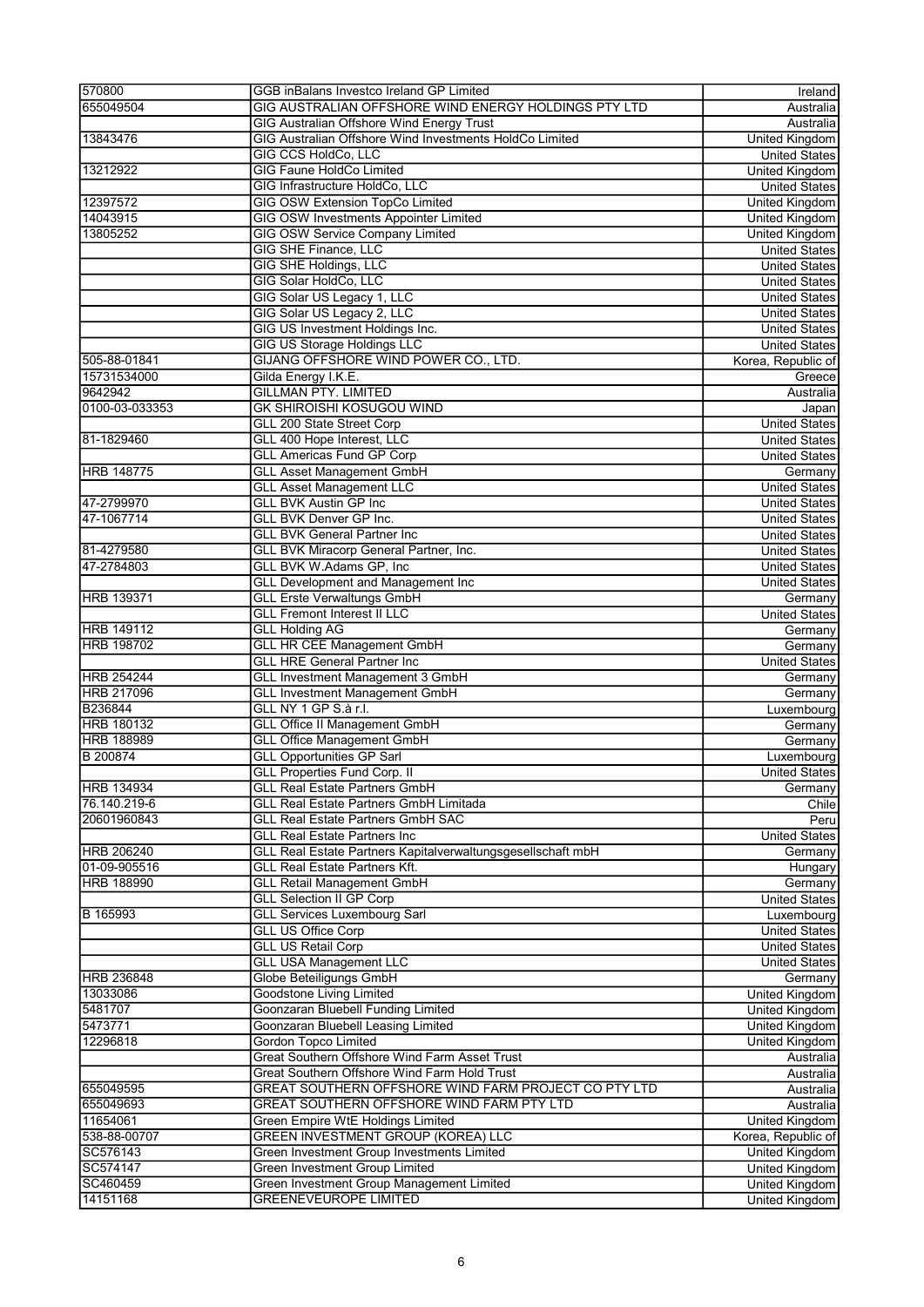| 617-86-04977          | GWindSky Co., Ltd.                                                          | Korea, Republic of    |
|-----------------------|-----------------------------------------------------------------------------|-----------------------|
| 846-87-01653          | <b>GYEONGJU CLEAN ENERGY CO., LTD.</b>                                      | Korea, Republic of    |
| 77.447.163-4          | <b>HC Three Investments SpA</b>                                             | Chile                 |
| 11727242              | <b>HC2 Investments Limited</b>                                              | <b>United Kingdom</b> |
| 642634759             | HEARTBEAT ENERGY HOLDCO PTY LIMITED                                         | Australia             |
| 157422601000          | Helios Serres Single Member S.A                                             | Greece                |
| 125438600             | HENDERSON WA PTY LIMITED                                                    | Australia             |
| not registered        | <b>HENDERSON WA TRUST</b>                                                   | Australia             |
| 13148447              | Herman Midco Limited                                                        | <b>United Kingdom</b> |
| 13145062              | Herman Topco Limited                                                        | <b>United Kingdom</b> |
| 559017                | Hermes Infrastructure Investco Ireland GP Limited                           | Ireland               |
| 159714202000          | Hibiscus Energy I.K.E                                                       | Greece                |
| 57093204              | HSINYOUNG ENERGY CO., LTD.                                                  |                       |
| 97666                 |                                                                             | Taiwan                |
|                       | Hydra Investments 2007 Limited                                              | Jersey                |
|                       | I-4 Logistics Center Tampa GP LLC                                           | <b>United States</b>  |
| 13859624              | Ibsen Investment Holdings Limited                                           | <b>United Kingdom</b> |
| 2757020               | IDAMENEO (NO. 79) NOMINEES PTY. LIMITED                                     | Australia             |
| 12479162              | <b>ILIOS INVESTMENT LIMITED</b>                                             | United Kingdom        |
| 46-1490923            | Illinois Salt Fox Investments, LLC                                          | <b>United States</b>  |
| 20-2937198            | Indiana TLP, LLC                                                            | <b>United States</b>  |
| 13426129              | Inis Holding Company Limited                                                | <b>United Kingdom</b> |
| 13413233              | <b>Inis Top Company Limited</b>                                             | United Kingdom        |
| 2988533               | <b>Internal Systems Ltd</b>                                                 | United Kingdom        |
| 75920433              | International Compliance Software Holding B.V.                              | Netherlands           |
| 201729633K            | ION ENERGY PTE. LIMITED (In Liquidation 27/08/2021)                         | Singapore             |
| 12517505              | Iron Acton Green Limited                                                    | <b>United Kingdom</b> |
| 65-0417837            | Ivy Distributors, Inc.                                                      | <b>United States</b>  |
| 03-0481447            | Ivy Investment Management Company                                           | <b>United States</b>  |
| 0100-02-036303        | <b>JIG HOLDINGS LIMITED</b>                                                 |                       |
| 611 447 628           |                                                                             | Japan                 |
|                       | JURIS PARTNERSHIP MCHPL EQUITY HOLDING COMPANY PTY LTD                      | Australia             |
| 609 122 901           | JURIS PARTNERSHIP MCHPL PROJECT CO PTY LTD                                  | Australia             |
| 609 115 997           | JURIS PARTNERSHIP MCHPL PROJECT HOLDING COMPANY PTY LTD                     | Australia             |
| 9541115               | Kingswood Mortgages 2015-1 Holdings Limited                                 | United Kingdom        |
| 9541195               | Kingswood Mortgages 2015-1 PLC (entered voluntary liquidation 25 June 2021) | United Kingdom        |
| U40106TG2020FTC142784 | Kleio Solar Power Pvt Ltd                                                   | India                 |
| 13621736              | Kusten Offshore Holding Company Limited                                     | <b>United Kingdom</b> |
| 738797                | KW SOLAR I SPÓŁKA Z OGRANICZONA ODPOWIEDZIALNOSCIA                          | Poland                |
| 750045                | KW SOLAR II SPÓŁKA Z OGRANICZONĄ ODPOWIEDZIALNOŚCIĄ                         | Poland                |
| 750035                | KW SOLAR III SPÓŁKA Z OGRANICZONĄ ODPOWIEDZIALNOŚCIĄ                        | Poland                |
| 749571                | KW SOLAR V SPÓŁKA Z OGRANICZONĄ ODPOWIEDZIALNOŚCIĄ                          | Poland                |
| 749579                | KW SOLAR VI SPÓŁKA Z OGRANICZONĄ ODPOWIEDZIALNOŚCIĄ                         | Poland                |
| 752225                | KW SOLAR VII SPÓŁKA Z OGRANICZONĄ ODPOWIEDZIALNOŚCIĄ                        | Poland                |
| 749817                | KW SOLAR VIII SPÓŁKA Z OGRANICZONĄ ODPOWIEDZIALNOŚCIĄ                       | Poland                |
| 56649800              | L2 B.V.                                                                     | Netherlands           |
| FC032012              | L2 B.V. (UK Branch)                                                         | <b>United Kingdom</b> |
| 559169-5928           | Lake Wind AB                                                                | Sweden                |
| 8763016               | Lakehouse Mortgages Limited                                                 |                       |
|                       |                                                                             | United Kingdom        |
| 617 886 567           | LAL LAL WIND FARMS ASSET CO PTY LIMITED                                     | Australia             |
|                       | Lal Lal Wind Farms Asset Trust                                              | Australia             |
|                       | Lal Lal Wind Farms Hold Trust                                               | Australia             |
| 617 788 217           | LAL LAL WIND FARMS HOLDINGS PTY LIMITED                                     | Australia             |
| 615861259             | LAL LAL WIND FARMS PTY LIMITED                                              | Australia             |
| 13205508              | Lapin Investment Limited                                                    | United Kingdom        |
|                       | Laxman Beach LLC                                                            | <b>United States</b>  |
|                       | Liberty Green Renewables Indiana, LLC                                       | <b>United States</b>  |
| 20-2937206            | Lien Data Services, LLC                                                     | <b>United States</b>  |
| SC703881              | Lochlann FinCo Limited                                                      | United Kingdom        |
| SC703990              | Lochlann HoldCo Limited                                                     | United Kingdom        |
| SC703876              | Lochlann TopCo Limited                                                      | <b>United Kingdom</b> |
|                       | Long Beach Airport Hangar Owner LLC                                         | <b>United States</b>  |
| B88238449             | Loto Solar PV, S.L.                                                         | Spain                 |
| 12517014              | Lovedean Green Limited                                                      | <b>United Kingdom</b> |
|                       | M Acquisition Company V Corporation                                         | <b>United States</b>  |
|                       |                                                                             |                       |
|                       | M Acquisition Company VI Corporation                                        | <b>United States</b>  |
|                       | M Acquisition Company VII Corporation                                       | <b>United States</b>  |
|                       | M Acquisition V Sponsor, LLC                                                | <b>United States</b>  |
|                       | M Acquisition VI Sponsor, LLC                                               | <b>United States</b>  |
|                       | M Acquisition VII Sponsor, LLC                                              | United States         |
|                       | <b>MAC FUND ONE TRUST</b>                                                   | Australia             |
| 198500776M            | MACQUARIE (ASIA) PTE LTD.                                                   | Singapore             |
| 27230949              | MACQUARIE (ASIA) PTE LTD. TAIWAN BRANCH                                     | Taiwan                |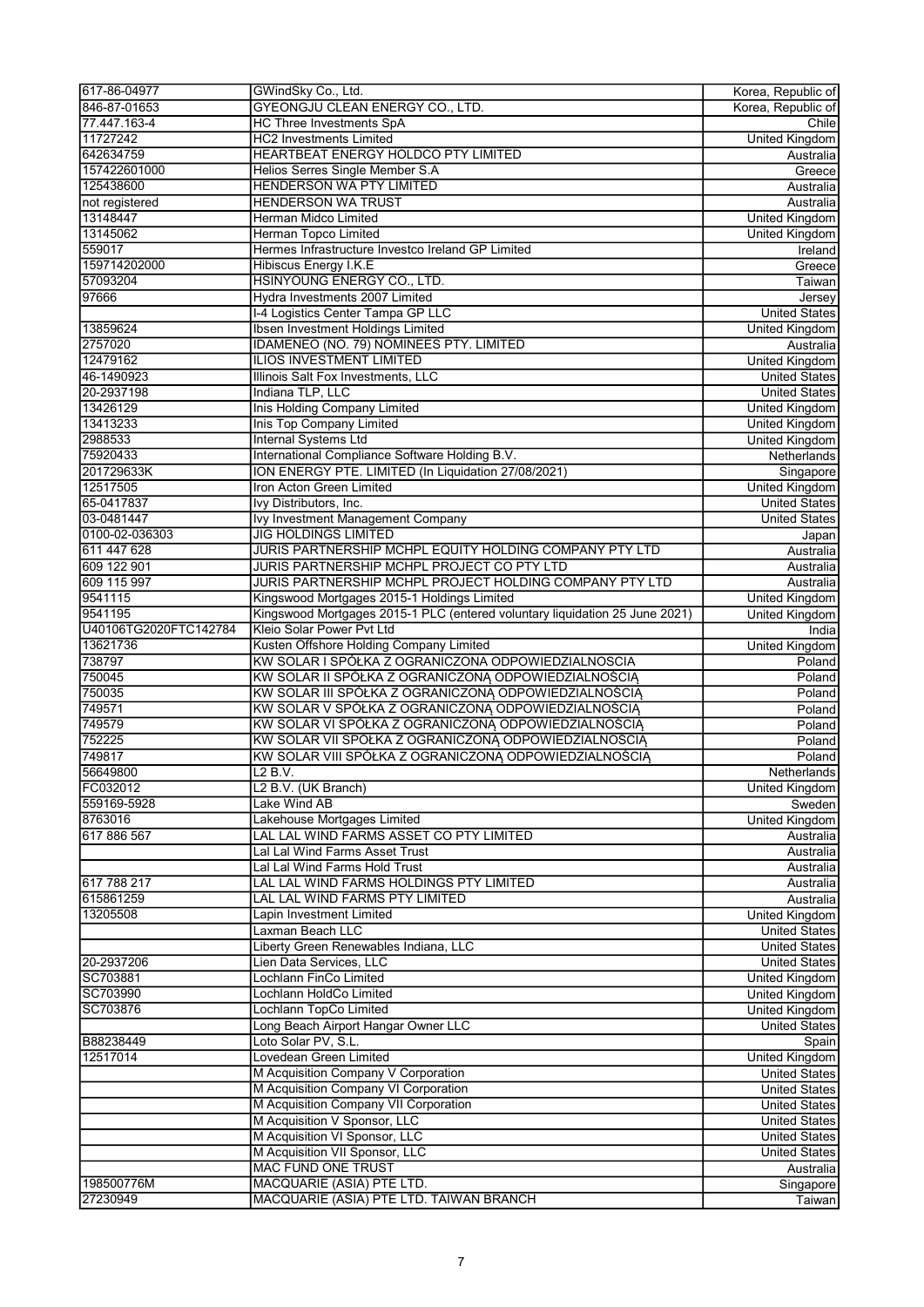| 51983             | Macquarie (Bermuda) Limited                                                      | Bermuda               |
|-------------------|----------------------------------------------------------------------------------|-----------------------|
|                   |                                                                                  |                       |
| 0100-01-068766    | MACQUARIE (JAPAN) LIMITED                                                        | Japan                 |
| SC280388          | Macquarie (Scotland) GP Limited                                                  | <b>United Kingdom</b> |
| 6287793           | Macquarie (UK) Group Services Limited                                            | <b>United Kingdom</b> |
| 8594885           | MACQUARIE ACCEPTANCES PTY LIMITED                                                | Australia             |
| 95180788          | MACQUARIE ADMIN SERVICES PTY LIMITED                                             | Australia             |
| 211745            | Macquarie Advanced Investment Partners G.P. Ltd.                                 | Cayman Islands        |
| CS201900544       |                                                                                  |                       |
|                   | MACQUARIE ADVISORS (PHILIPPINES) INC.                                            | Philippines           |
| 2003/014483/07    | Macquarie Advisory and Capital Markets South Africa Proprietary Limited          | South Africa          |
| 6863307           | Macquarie Aerospace Investments Limited                                          | <b>United Kingdom</b> |
| 27-1564084        | Macquarie Affiliated Managers (USA) Inc.                                         | <b>United States</b>  |
| 26-2103542        | Macquarie Affiliated Managers Holdings (USA) Inc.                                | <b>United States</b>  |
| 2000/001243/07    | MACQUARIE AFRICA PROPRIETARY LIMITED                                             | South Africa          |
|                   |                                                                                  |                       |
| 122169368         | MACQUARIE AGRICULTURAL FUNDS MANAGEMENT LTD                                      | Australia             |
| 611566217         | MACQUARIE AGRICULTURAL FUNDS MANAGEMENT NO.2 PTY LIMITED                         | Australia             |
| 139 654 407       | MACQUARIE AIRCRAFT LEASING PTY LIMITED                                           | Australia             |
| 130 643 319       | MACQUARIE AIRCRAFT LEASING SERVICES (AUSTRALIA) PTY LTD                          | Australia             |
|                   | MACQUARIE AIRCRAFT LEASING TRUST A                                               | Australia             |
|                   | Macquarie Alliance Partners Infrastructure Fund GP, LLC (formerly MAM Allianc    |                       |
|                   | e Partners Infrastructure Fund GP. LLC)                                          | <b>United States</b>  |
|                   |                                                                                  |                       |
|                   | Macquarie Alliance Partners Infrastructure Fund Holdings, L.P. (formerly MAM Al  |                       |
|                   | liance Partners Infrastructure Fund Holdings, L.P.)                              | <b>United States</b>  |
|                   | Macquarie Alliance Partners Infrastructure Fund Parent, L.P. (formerly MAM Allia |                       |
|                   | nce Partners Infrastructure Fund Parent, L.P.)                                   | <b>United States</b>  |
|                   | Macquarie Alliance Partners, LLC (formerly MAM Alliance Partners, LLC)           | <b>United States</b>  |
| 37-1740746        |                                                                                  | <b>United States</b>  |
|                   | Macquarie Alpine Inc.                                                            |                       |
| 103237181         | MACQUARIE ALTERNATIVE ASSETS MANAGEMENT LIMITED                                  | Australia             |
| 26-3816229        | Macquarie Alternative Strategies                                                 | <b>United States</b>  |
| 26-3769039        | Macquarie America Holdings Inc.                                                  | <b>United States</b>  |
| 26-3771444        | Macquarie America Services Inc.                                                  | United States         |
| 13-4184042        | MACQUARIE AMERICAS CORP.                                                         | <b>United States</b>  |
|                   |                                                                                  |                       |
| 124071414         | MACQUARIE AMERICAS HOLDINGS PTY LTD                                              | Australia             |
| 325180            | Macquarie ASEAN Technology Investments Holdings GP Ltd.                          | Cayman Islands        |
| 201713780Z        | Macquarie Asia Infrastructure Management 2 Pte. Limited                          | Singapore             |
| 289176            | Macquarie Asia Infrastructure Management Limited                                 | Cayman Islands        |
| 170076            | Macquarie Asia Securities Limited                                                | <b>Hong Kong</b>      |
| 313050            | Macquarie Asia Specialized Asset Management I Limited                            | Cayman Islands        |
| 647 926 485       | Macquarie Asian Progress Fund                                                    |                       |
|                   |                                                                                  | Australia             |
| T20LP0057G        | Macquarie Asia-Pacific Infrastructure Fund 3 LP                                  | Singapore             |
| 202017632H        | Macquarie Asia-Pacific Infrastructure Management 3 Pte. Ltd.                     | Singapore             |
| 41-2183382        | Macquarie Asset Advisers                                                         | <b>United States</b>  |
| 8253772           | Macquarie Asset Finance Holdings Limited                                         | United Kingdom        |
| 0100-01-107687    | MACQUARIE ASSET FINANCE JAPAN LIMITED                                            | Japan                 |
|                   |                                                                                  |                       |
| 128212868         | Macquarie Asset Finance Management (Australia) Limited                           | Australia             |
| 57952C1/GBL       | MACQUARIE ASSET FINANCE MAURITIUS LTD                                            | <b>Mauritius</b>      |
| 64219601          | MACQUARIE ASSET FINANCE PTY LIMITED                                              | Australia             |
| 11670775          | Macquarie Asset Holdings Limited                                                 | United Kingdom        |
| 461290            | MACQUARIE ASSET MANAGEMENT (NZ) LIMITED                                          | New Zealand           |
| 637680767         | MACQUARIE ASSET MANAGEMENT EUROPE HOLDINGS PTY LIMITED                           |                       |
|                   |                                                                                  | Australia             |
| B233.546          | Macquarie Asset Management Europe S.à r.l.                                       | Luxembourg            |
|                   | Macquarie Asset Management Europe S.à r.l., Denmark Branch, filial af Macquar    |                       |
| 42498254          | ie Asset Management Europe S.à.r.l., Luxembourg                                  | Denmark               |
| MI - 2608249      | Macquarie Asset Management Europe S.à r.l., Italy Branch                         | Italy                 |
| 84650265          | Macquarie Asset Management Europe S.à r.l., Netherlands Branch                   | Netherlands           |
| <b>HRB 265605</b> | Macquarie Asset Management Europe S.à.r.l., Niederlassung Deutschland            | Germany               |
|                   |                                                                                  |                       |
| 516412-5832       | Macquarie Asset Management Europe S.à.r.l., Sweden Filial                        | Sweden                |
| 134474712         | MACQUARIE ASSET MANAGEMENT HOLDINGS PTY LIMITED                                  | Australia             |
| FC037906          | Macquarie Asset Management Holdings Pty Limited (UK Branch)                      | United Kingdom        |
| 0100-01-156193    | MACQUARIE ASSET MANAGEMENT JAPAN CO., LTD.                                       | Japan                 |
| 397181            | Macquarie Asset Management México, S.A. de C.V.                                  | Mexico                |
| 1263583           | MACQUARIE ASSET MANAGEMENT PTY LIMITED                                           | Australia             |
|                   |                                                                                  |                       |
| 339052            | Macquarie Asset Management Public Investments (NZ) Limited                       | New Zealand           |
|                   | Macquarie Asset Management Strategic Solutions, LLC                              | <b>United States</b>  |
| 12514361          | Macquarie Asset Management UK Holdings No.1 Limited                              | United Kingdom        |
| 12514477          | Macquarie Asset Management UK Holdings No.2 Limited                              | United Kingdom        |
| 637680374         | MACQUARIE ASSET MANAGEMENT UK HOLDINGS PTY LIMITED                               | Australia             |
| 637679102         | MACQUARIE ASSET MANAGEMENT US HOLDINGS PTY LIMITED                               | Australia             |
|                   |                                                                                  |                       |
| 736210            | MACQUARIE AUSTRALIA PTY LIMITED                                                  | Australia             |
| 74453286          | MACQUARIE AUSTRALIA SECURITIES PTY LIMITED                                       | Australia             |
| 77595012          | MACQUARIE AUSTRALIAN INFRASTRUCTURE MANAGEMENT 1 LIMITED                         | Australia             |
| 131476910         | MACQUARIE AUSTRALIAN INFRASTRUCTURE MANAGEMENT 2 LIMITED                         | Australia             |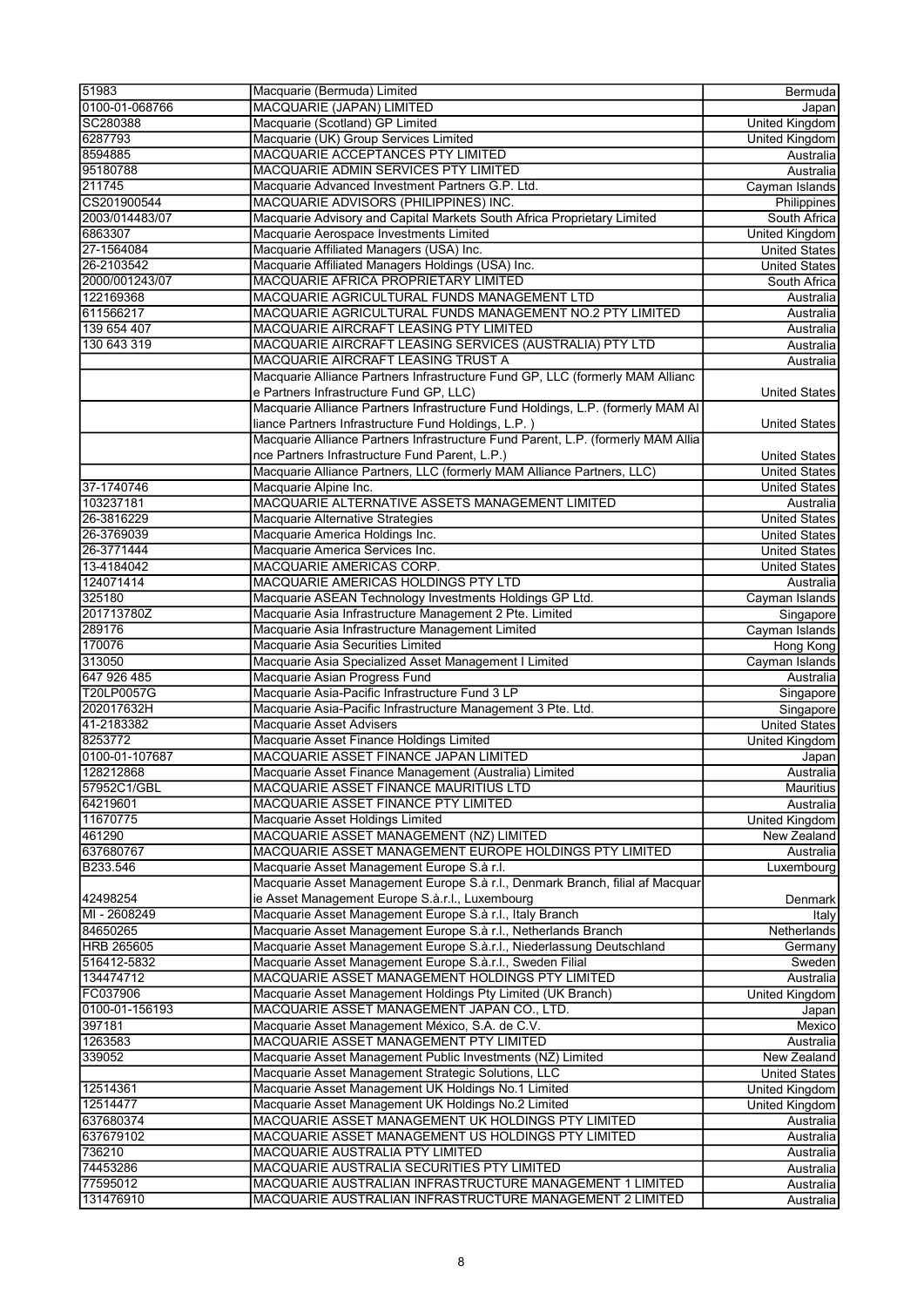| 121836235                | MACQUARIE AVENIR NO. 2 PTY LIMITED                                          | Australia                   |
|--------------------------|-----------------------------------------------------------------------------|-----------------------------|
| 124071432                | MACQUARIE B.H. PTY LTD                                                      | Australia                   |
| 848 958 278              | Macquarie Bank Europe DAC, Paris Branch                                     | France                      |
| 634817                   | Macquarie Bank Europe Designated Activity Company                           | Ireland                     |
| <b>HRB 115545</b>        | Macquarie Bank Europe Designated Activity Company, Frankfurt Branch         | Germany                     |
| 8583542                  | <b>MACQUARIE BANK LIMITED</b>                                               | Australia                   |
| 1045                     | Macquarie Bank Limited (DIFC Recognised Company)                            | <b>United Arab Emirates</b> |
| F18649                   | MACQUARIE BANK LIMITED (HONG KONG BRANCH)                                   | Hong Kong                   |
| FC018220                 | Macquarie Bank Limited (London Branch)                                      | United Kingdom              |
| 2019/524903/10           | Macquarie Bank Limited (registered as an external company in South Africa)  | South Africa                |
| FC018220                 | Macquarie Bank Limited (US Representative Office)                           | <b>United States</b>        |
| N/A                      | Macquarie Bank Limited (Zurich Rep Office)                                  | Switzerland                 |
| T11FC0018C               | MACQUARIE BANK LIMITED SINGAPORE BRANCH                                     | Singapore                   |
| R.P.M. 892390892         | Macquarie Belgium TCG SRL                                                   | Belgium                     |
| CNPJ03.516.449/0001      | MACQUARIE BRASIL PARTICIPACOES LTDA                                         | <b>Brazil</b>               |
| 109 649 292              | MACQUARIE BUSINESS SOLUTIONS PTY LIMITED                                    | Australia                   |
|                          | Macquarie CAF Funding II LLC                                                | <b>United States</b>        |
|                          | Macquarie CAF Holdings Inc.                                                 | <b>United States</b>        |
|                          | Macquarie CAF LLC                                                           | <b>United States</b>        |
|                          | Macquarie CAF Management LLC                                                | <b>United States</b>        |
| 13-4055193               | Macquarie CAF RE Holdings, Inc.                                             | <b>United States</b>        |
| 839742-2                 | Macquarie Canada MPIP GP Ltd.                                               | Canada                      |
| 839745-7                 | Macquarie Canada MPIP LP Ltd.                                               | Canada                      |
| 683412-4                 | Macquarie Canada Services Ltd.                                              |                             |
| 6489800                  |                                                                             | Canada<br>Canada            |
|                          | Macquarie Canadian Investment Holdings Ltd.                                 |                             |
| 123199548                | MACQUARIE CAPITAL (AUSTRALIA) LIMITED                                       | Australia                   |
| 61414                    | Macquarie Capital (Chile) SpA                                               | Chile                       |
| 3704031                  | Macquarie Capital (Europe) Limited                                          | United Kingdom              |
| 847 728 359              | Macquarie Capital (Europe) Limited Paris Branch                             | France                      |
| 34297902                 | Macquarie Capital (Europe) Limited, Amsterdam Branch                        | Netherlands                 |
| 905963                   | Macquarie Capital (Europe) Limited, Dublin Branch                           | Ireland                     |
| N/A                      | Macquarie Capital (Europe) Limited, Geneva Representative Office            | Switzerland                 |
| <b>HRB 82506</b>         | Macquarie Capital (Europe) Limited, Niederlassung Deutschland               | Germany                     |
| N/A                      | Macquarie Capital (Europe) Limited, Oficina de Representacion en Espana     | Spain                       |
| 634747                   | Macquarie Capital (Ireland) Designated Activity Company                     | Ireland                     |
| 104-81-64533             | MACQUARIE CAPITAL (KOREA) LIMITED                                           | Korea, Republic of          |
| 1952567                  | MACQUARIE CAPITAL (NEW ZEALAND) LIMITED                                     | New Zealand                 |
| 199704430K               | MACQUARIE CAPITAL (SINGAPORE) PTE. LIMITED                                  | Singapore                   |
| 98-0141094               | MACQUARIE CAPITAL (USA) INC.                                                | <b>United States</b>        |
| 2149053                  | Macquarie Capital Acquisitions (Canada) Ltd.                                | Canada                      |
| 716740-7                 | Macquarie Capital Acquisitions (Canada) No.2 Ltd.                           | Canada                      |
| 130 342 915              | MACQUARIE CAPITAL ADVISERS CRE PTY LTD                                      | Australia                   |
| 20-5426915               | Macquarie Capital Americas Holdings Inc.                                    | <b>United States</b>        |
| 137760822                | MACQUARIE CAPITAL ARGENTINA PTY LTD                                         | Australia                   |
| 364888                   | Macquarie Capital Asia Technology Investments Holdings GP Ltd.              | Cayman Islands              |
| 905313-1                 | Macquarie Capital Development Canada Ltd.                                   | Canada                      |
| 127829458                | MACQUARIE CAPITAL FINANCE (AUSTRALIA) PTY LTD                               | Australia                   |
|                          | MACQUARIE CAPITAL FINANCE HOLDINGS (AUSTRALIA) PTY LIMITED (IN              |                             |
| 133 664 632              | DEREGISTRATION)                                                             | Australia                   |
| 885 184 697 R.C.S. Paris | Macquarie Capital France Société Anonyme                                    | France                      |
| 80503837                 | Macquarie Capital France Société Anonyme, Benelux Branch                    | Netherlands                 |
| MI - 2629590             | Macquarie Capital France Société Anonyme, Italy Branch                      | Italy                       |
| <b>HRB 120651</b>        | Macquarie Capital France Société Anonyme, Niederlassung Deutschland         | Germany                     |
| T. 41201, F. 171, H. M-  |                                                                             |                             |
| 730487                   | Macquarie Capital France Société Anonyme, Sucursal en España                | Spain                       |
| 897 955 597 R.C.S. Paris | Macquarie Capital French Fund, Société d'Investissement à Capital Variable  | France                      |
| 110605724                | MACQUARIE CAPITAL FUNDING (LP) PTY LIMITED                                  | Australia                   |
| 13-3789912               | Macquarie Capital Funding LLC                                               | United States               |
| 2149050                  | Macquarie Capital Holdings (Canada) Ltd.                                    | Canada                      |
| 135973                   | MACQUARIE CAPITAL LIMITED                                                   | Hong Kong                   |
| 110-84-02227             | MACQUARIE CAPITAL LIMITED (SEOUL BRANCH)                                    | Korea, Republic of          |
| 89407381                 | Macquarie Capital Limited, Taiwan Securities Branch                         | Taiwan∣                     |
|                          | Macquarie Capital Markets Canada Ltd./Marchés Financiers Macquarie Canada   |                             |
|                          |                                                                             |                             |
| 565608                   | Ltée.                                                                       | Canada                      |
|                          | Macquarie Capital Markets North America Ltd./Marchés Financiers Macquarie A |                             |
| 1079073                  | mérique Du Nord Ltée.                                                       | Canada                      |
| 126957                   | Macquarie Capital Mexico, S.A.P.I. de C.V.                                  | Mexico                      |
|                          | Macquarie Capital Partners, LLC                                             | United States               |
| 803092-8                 | Macquarie Capital Principal Holdings Canada Ltd                             | $\overline{C}$ anada        |
| U65920MH1995PTC090696    | Macquarie Capital Securities (India) Private Limited                        | India                       |
| MC-134609                | MACQUARIE CAPITAL SECURITIES (JAPAN) LIMITED                                | Cayman Islands              |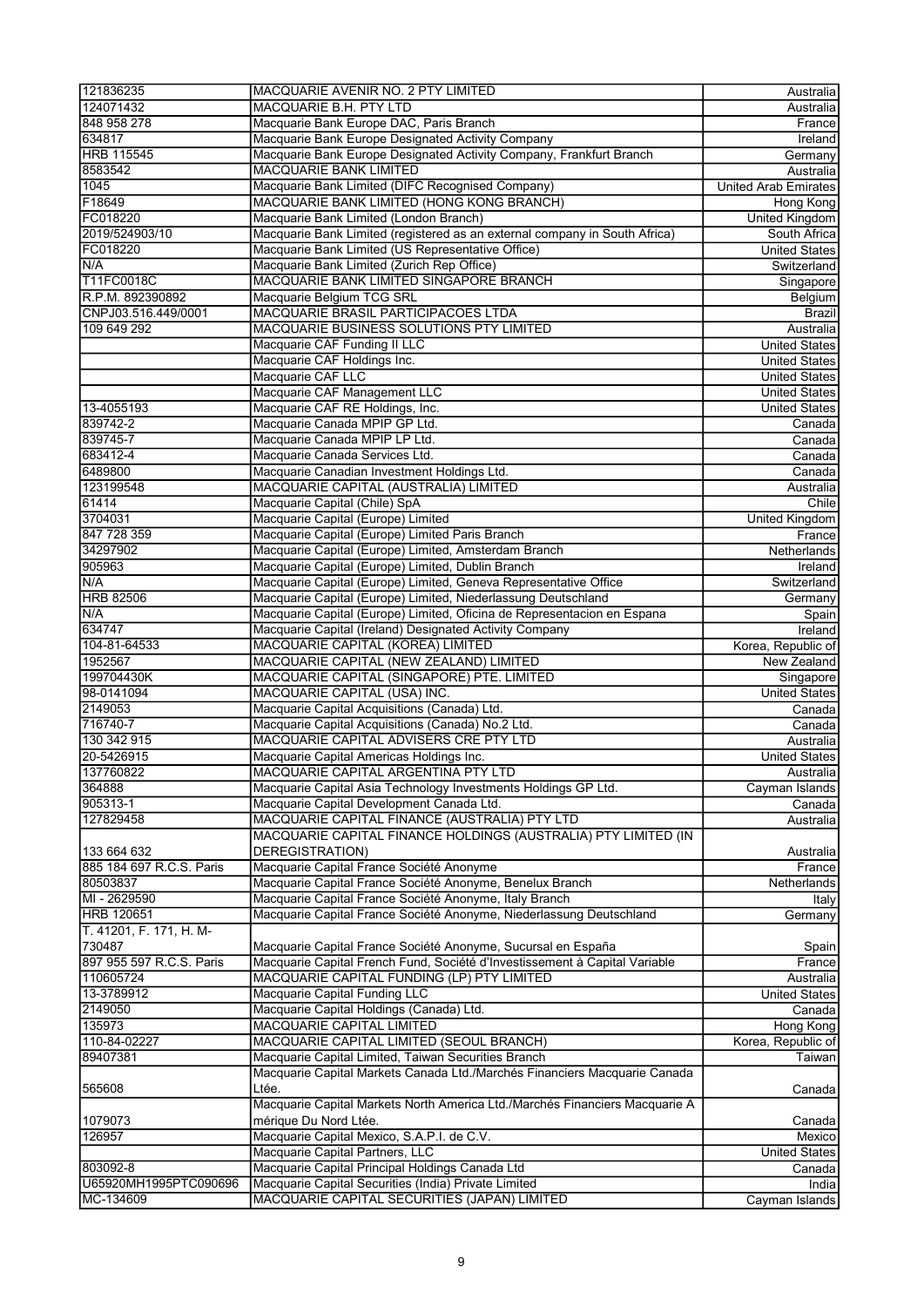| 0100-03-012063          | MACQUARIE CAPITAL SECURITIES (JAPAN) LIMITED (TOKYO BRANCH)           | Japan                     |
|-------------------------|-----------------------------------------------------------------------|---------------------------|
| 199801007342            | MACQUARIE CAPITAL SECURITIES (MALAYSIA) SDN. BHD.                     | Malaysia                  |
| 15184/2070C1/GBL        | MACQUARIE CAPITAL SECURITIES (MAURITIUS) LIMITED                      | Mauritius                 |
| 180496                  | Macquarie Capital Securities (Philippines) Inc.                       | Philippines               |
| 198702912C              | MACQUARIE CAPITAL SECURITIES (SINGAPORE) PTE. LIMITED                 | Singapore                 |
| B240282                 | Macquarie Capital SG GP S.a r.l.                                      | Luxembourg                |
| B240420                 | Macquarie Capital SICAV-RAIF                                          | Luxembourg                |
| 13-3789912              | Macquarie Capital US Acquisitions LLC                                 | <b>United States</b>      |
| 201918662k              | MACQUARIE CAPITAL VIETNAM GREEN INVESTMENTS PTE. LIMITED              | Singapore                 |
| 169009                  | MACQUARIE CAYMAN HOLDINGS 2 CO.                                       | Cayman Islands            |
| 168347                  | MACQUARIE CAYMAN HOLDINGS CO                                          | Cayman Islands            |
| 81119477                | MACQUARIE CGM TRADING PTY LIMITED                                     | Australia                 |
|                         | Macquarie CMF LLC                                                     | <b>United States</b>      |
|                         | MACQUARIE COMMODITIES (SINGAPORE) PTE. LIMITED (in Liquidation wef    |                           |
| 201016397N              | 18/09/2020)                                                           | Singapore                 |
| 5259474                 | Macquarie Commodities (UK) Limited                                    | <b>United Kingdom</b>     |
| 26-0555065              | MACQUARIE COMMODITIES (USA) INC.                                      | <b>United States</b>      |
| 15.246.175/0001-50      | Macquarie Commodities Brasil S/A                                      | Brazil                    |
| 6863247                 | Macquarie Commodities Factoring Holdings (UK) Limited                 | <b>United Kingdom</b>     |
| 5259503                 | Macquarie Commodities Finance (UK) Limited                            | United Kingdom            |
| 1049253-1               | Macquarie Commodities Holding Canada Ltd.                             | Canada                    |
| 633 247 935             | MACQUARIE COMMODITIES PTY LIMITED                                     | Australia                 |
| 619688                  | Macquarie Commodities Trading (Ireland) Limited                       | Ireland                   |
| 913100003017347000      | MACQUARIE COMMODITIES TRADING (SHANGHAI) CO, LTD                      | $\overline{\text{China}}$ |
| 91310000342091408Y      | Macquarie Commodities Trading (Shanghai) Co, Ltd First Branch         | China                     |
| 201711753C              | MACQUARIE COMMODITIES TRADING (SINGAPORE) PTE. LIMITED                | Singapore                 |
| 620092435               | MACQUARIE COMMODITIES TRADING AUSTRALIA PTY LIMITED                   | Australia                 |
| 199655                  | MACQUARIE COMMODITIES TRADING BAHAMAS LTD                             | <b>Bahamas</b>            |
| 1049254-0               | Macquarie Commodities Trading Canada Ltd.                             | Canada                    |
| 625 945 119             | MACQUARIE COMMODITIES TRADING PTY LIMITED                             | Australia                 |
| CHE-490.254.918         | Macquarie Commodities Trading SA                                      | Switzerland               |
|                         | Macquarie Commodities Trading US, LLC                                 | <b>United States</b>      |
| 200813631K              | MACQUARIE COMMODITY MARKETS (SINGAPORE) PTE. LIMITED                  | Singapore                 |
|                         | Macquarie Communications Infrastructure Holdings, LLC                 | <b>United States</b>      |
| 4752472                 | Macquarie Corona Energy Holdings Limited                              | United Kingdom            |
| 611405                  | Macquarie Corporate (Hong Kong) Limited                               | Hong Kong                 |
| 7815862                 | Macquarie Corporate and Asset Finance 1 Limited                       | <b>United Kingdom</b>     |
| 8253764                 | Macquarie Corporate and Asset Finance 2 Limited                       | United Kingdom            |
| 6198910                 | MACQUARIE CORPORATE AND ASSET FINANCE LIMITED                         | Australia                 |
| 26-3769367              | MACQUARIE CORPORATE AND ASSET FUNDING INC.                            | <b>United States</b>      |
| 8606862                 | MACQUARIE CORPORATE FINANCE HOLDINGS PTY LIMITED                      | Australia                 |
| 8595426                 | MACQUARIE CORPORATE FINANCE LIMITED                                   | Australia                 |
|                         | MACQUARIE CORPORATE FINANCE LIMITED NIEDERLASSUNG DEUTSCH             |                           |
| HRB52973                | LAND                                                                  | Germany                   |
| 686899659               | Macquarie Corporate Holdings Belgium NV                               | Belgium                   |
| 125895                  | Macquarie Corporate Holdings Europe Limited                           | Jersey                    |
| 096 705 109             | MACQUARIE CORPORATE HOLDINGS PTY LIMITED                              | Australia                 |
| FC027878                | Macquarie Corporate Holdings Pty Limited (UK Branch)                  | <b>United Kingdom</b>     |
| 123199253               | MACQUARIE CORPORATE INTERNATIONAL HOLDINGS PTY LIMITED                | Australia                 |
| 20-1536178              | MACQUARIE COTTON INTERNATIONAL INC.                                   | <b>United States</b>      |
| 27-2279644              | Macquarie Crop Partners GP, LLC                                       | <b>United States</b>      |
| 132821580               | MACQUARIE DELTA1 FINANCE SERVICES PTY LIMITED                         | Australia                 |
| 102607616               | MACQUARIE DEVELOPMENT CAPITAL II PTY LIMITED                          | Australia                 |
| 202125957C              | MACQUARIE DIGITAL INFRASTRUCTURE ASIA PTE. LIMITED                    | Singapore                 |
| 202218651G              | MACQUARIE DIGITAL NETWORKS PTE. LIMITED                               | Singapore                 |
| 202126530W              | MACQUARIE DIGITAL TOWER PTE. LIMITED                                  | Singapore                 |
| 8607083                 | MACQUARIE DIRECT INVESTMENT PTY LIMITED                               | Australia                 |
| 114099795               | MACQUARIE DIVERSIFIED ASSET ADVISORY PTY LIMITED                      | Australia                 |
| 54-2077555              | MACQUARIE ELECTRONICS USA INC                                         | <b>United States</b>      |
| 200408424K              | MACQUARIE EMERGING MARKETS ASIAN TRADING PTE. LIMITED                 | Singapore                 |
|                         | MACQUARIE EMERGING MARKETS ASIAN TRADING PTE. LIMITED (HONG           |                           |
| F18440                  | <b>KONG BRANCH)</b>                                                   | Hong Kong                 |
|                         | Macquarie Emerging Markets Debt Select Opportunities Master Fund, Ltd | Cayman Islands            |
| 143365673               | Macquarie Emerging Markets Investments Pty Ltd                        | Australia                 |
| 127185719               | MACQUARIE EMG HOLDINGS PTY LIMITED                                    | Australia                 |
| 22.084.882/0001-53      | Macquarie Energia Brasil Comercializadora Ltda.                       | Brazil                    |
| CNPJ 19.641.624/0001-16 | Macquarie Energia Brasil Ltda.                                        | <b>Brazil</b>             |
| 90547380                | Macquarie Energy (Taiwan) Co., Ltd                                    | Taiwan                    |
| 1149253-5               | Macquarie Energy Canada Ltd.                                          | Canada                    |
| 122300592               | MACQUARIE ENERGY HOLDINGS PTY LTD                                     | Australia                 |
|                         |                                                                       |                           |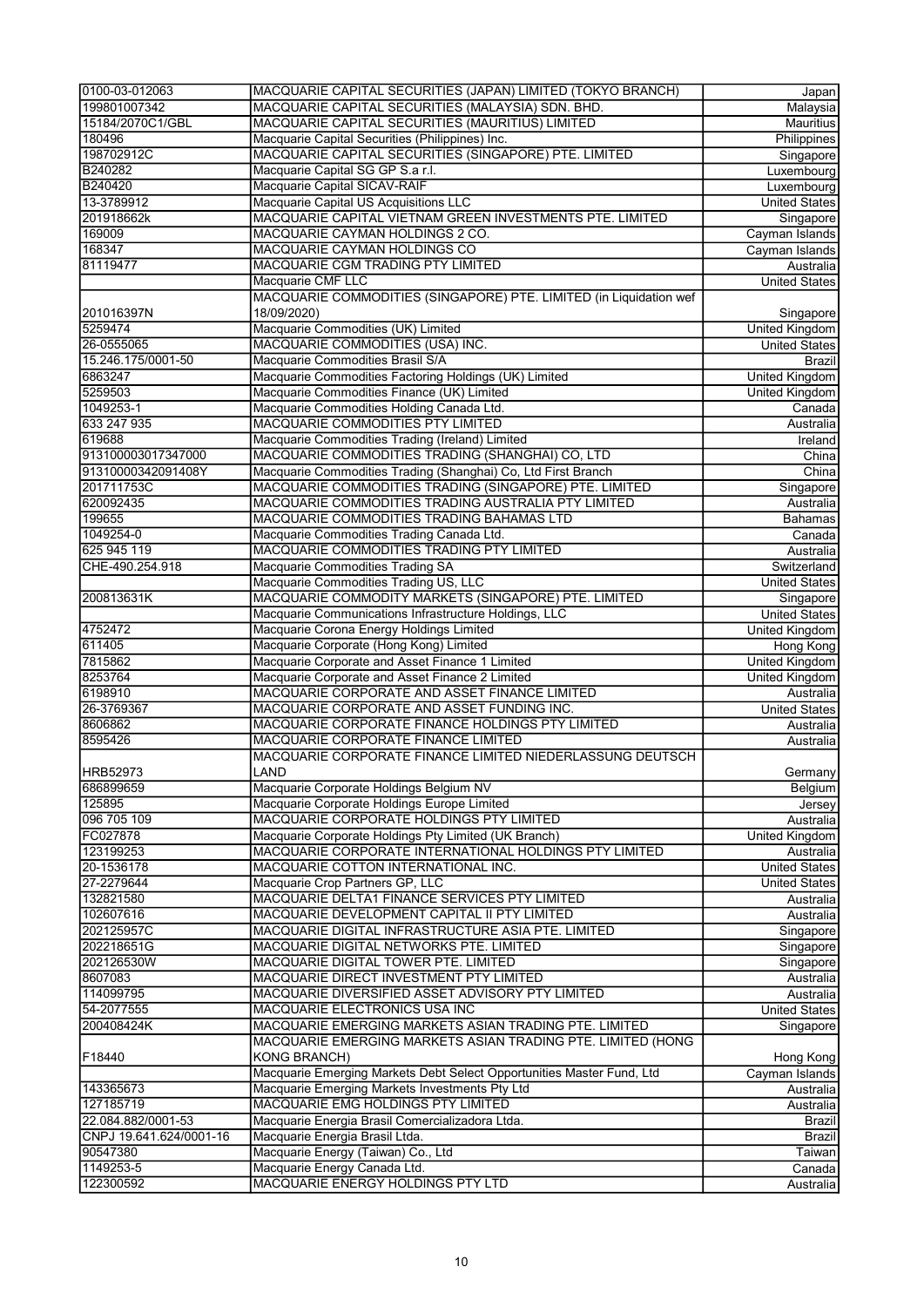|                          | MACQUARIE ENERGY HOLDINGS PTY LTD, Indonesia Foreign Trade Repres                                        |                       |
|--------------------------|----------------------------------------------------------------------------------------------------------|-----------------------|
| TDP 09.03.6.73.02806     | entative Office                                                                                          | Indonesia             |
| 0104-03-023033           | MACQUARIE ENERGY JAPAN LIMITED                                                                           | Japan                 |
| 8253776                  | Macquarie Energy Leasing Limited                                                                         | <b>United Kingdom</b> |
| 93-1043421               | Macquarie Energy LLC                                                                                     | <b>United States</b>  |
| MGS141223CE7             | Macquarie Energy Mexico, S. de R.L. de C.V.                                                              | Mexico                |
| 20-3690322               | Macquarie Energy North America Investments, LLC                                                          | <b>United States</b>  |
| 20-3690322               | MACQUARIE ENERGY NORTH AMERICA TRADING INC.                                                              | <b>United States</b>  |
|                          | Macquarie Energy Partners GP LLC                                                                         | <b>United States</b>  |
|                          | Macquarie Energy Partners Inc.                                                                           | <b>United States</b>  |
| 631 067 224              | MACQUARIE ENERGY SERVICES PTY LIMITED                                                                    | Australia             |
|                          | Macquarie Energy Trading LLC                                                                             | <b>United States</b>  |
|                          | Macquarie Equipment Capital Inc.                                                                         | <b>United States</b>  |
| 935411-5                 | Macquarie Equipment Finance (Canada) Limited                                                             | Canada                |
| 421234                   | Macquarie Equipment Finance Designated Activity Company                                                  | Ireland               |
|                          | Macquarie Equipment Finance Designated Activity Company (Registered as an e                              |                       |
| 2017/387403/10           | xternal Company in South Africa)                                                                         | South Africa          |
| 262381                   | MACQUARIE EQUIPMENT FINANCE LIMITED                                                                      | New Zealand           |
| 605377-7                 | Macquarie Equipment Finance Ltd./Macquarie Financement d'Équipement Ltée.                                | Canada                |
| 475730                   | Macquarie Equipment Finance Services Limited                                                             | Ireland               |
| FN 520974 p              | Macquarie Equipment Finance Services Limited, Vienna Branch                                              | Austria               |
| 468487                   | Macquarie Equipment Funding Limited                                                                      | Ireland               |
| 199801003389             | MACQUARIE EQUIPMENT LEASING SDN. BHD.                                                                    | Malaysia              |
| 63906392                 | MACQUARIE EQUITIES (US) HOLDINGS PTY. LIMITED                                                            | Australia             |
| 2574923                  | <b>MACQUARIE EQUITIES LIMITED</b>                                                                        | Australia             |
| 2006/000899/07           | Macquarie Equities South Africa Proprietary Limited                                                      | South Africa          |
| 7713808                  | Macquarie Euro Limited                                                                                   | United Kingdom        |
| 78771123                 | MACQUARIE EUROPEAN HOLDINGS PTY LIMITED                                                                  | Australia             |
| 6146573                  | Macquarie European Investment Holdings Limited                                                           | <b>United Kingdom</b> |
| <b>HRB 82991</b>         | Macquarie European Rail GmbH                                                                             | Germany               |
| 8253782                  | Macquarie European Rail Limited                                                                          | United Kingdom        |
|                          | Macquarie Executive Holdings LLC                                                                         | <b>United States</b>  |
| 122169304                | MACQUARIE FARM SERVICES PTY LIMITED                                                                      | Australia             |
| 26-2864605               | Macquarie FG Holdings Inc.                                                                               | <b>United States</b>  |
|                          | Macquarie FICC Holdings USA Inc.                                                                         | <b>United States</b>  |
| U65999MH2009PTC190863    | MACQUARIE FINANCE (INDIA) PRIVATE LIMITED                                                                | India                 |
| 118817440                | MACQUARIE FINANCE HOLDINGS LIMITED                                                                       | Australia             |
| 106-81-94256             | MACQUARIE FINANCE KOREA CO., LTD.                                                                        | Korea, Republic of    |
| 1214964                  | Macquarie Finance Pty Limited (IN LIQUIDATION)                                                           | Australia             |
| 13-3789912               | Macquarie Financial Holdings (USA) LLC                                                                   | <b>United States</b>  |
|                          |                                                                                                          |                       |
| 124071398                | MACQUARIE FINANCIAL HOLDINGS PTY LIMITED                                                                 | Australia             |
| 95135694                 | MACQUARIE FINANCIAL PRODUCTS MANAGEMENT LIMITED                                                          | Australia             |
| <b>HRB 98935</b>         | Macquarie Fonds GmbH                                                                                     | Germany               |
| <b>HRB 99628</b>         | Macquarie Fondsmanagement GmbH                                                                           | Germany               |
| 93752946                 | MACQUARIE FORESTRY SERVICES PTY LIMITED                                                                  | Australia             |
| 52230658                 | Macquarie Formosa 1 Co., Ltd.                                                                            | Taiwan                |
| 55667289                 | Macquarie Formosa Solar Co., Ltd.                                                                        | Taiwan                |
| 481 104 479 R.C.S. Paris | Macquarie France SARL                                                                                    | France                |
| 127735960                | MACQUARIE FUND ADVISERS PTY LIMITED                                                                      | Australia             |
| 20084503097              | Macquarie Fund Solutions - Global Listed Real Assets                                                     | Luxembourg            |
| 3UMP7T,99999,SL,442      | Macquarie Fund Solutions - Macquarie Corporate Bond                                                      | Luxembourg            |
| 3UMP7T,99999,SL,442      | Macquarie Fund Solutions- Emerging Markets Small Cap Fund                                                | Luxembourg            |
|                          | Macquarie Fund Solutions-                                                                                |                       |
|                          |                                                                                                          |                       |
| 657826-8                 | Macquarie Emerging Markets Debt Sustainable Opportunities Fund<br>Macquarie Funding Holdings Canada Ltd. | Luxembourg<br>Canada  |
| 20-5913559               | MACQUARIE FUNDING HOLDINGS LLC                                                                           | United States         |
| 6581935                  | Macquarie Funding Inc.                                                                                   | Canada                |
| LP00000352               | MACQUARIE FUNDING LIMITED PARTNERSHIP                                                                    | Australia             |
|                          | Macquarie Funding LLC                                                                                    | <b>United States</b>  |
|                          | Macquarie Fundo De Investimento Multimercado Crédito Privado Investimento N                              |                       |
| 23.964.702/0001-90       | o Exterior                                                                                               | Brazil                |
|                          | MACQUARIE FUNDS MANAGEMENT HOLDINGS PTY LIMITED                                                          | Australia             |
| 724745                   | MACQUARIE FUNDS MANAGEMENT HONG KONG LIMITED                                                             | Hong Kong             |
| 201715715W               | MACQUARIE FUTURES (SINGAPORE) PTE. LIMITED                                                               | Singapore             |
| 20-4193486               | Macquarie Futures USA LLC                                                                                | <b>United States</b>  |
| 137072112                | MACQUARIE FX INVESTMENTS PTY LTD                                                                         | Australia             |
| <b>HRB 82733</b>         | Macquarie Germany Holdings GmbH                                                                          | Germany               |
| 093 177 407<br>B 252.203 | Macquarie GIG Energy Transition Solutions SCSp                                                           | Luxembourg            |
| 068897C1/GBL             | MACQUARIE GLOBAL FINANCE SERVICES (MAURITIUS) LIMITED                                                    | <b>Mauritius</b>      |
| 5259497<br>194165        | Macquarie Global Investments (UK) Limited                                                                | United Kingdom        |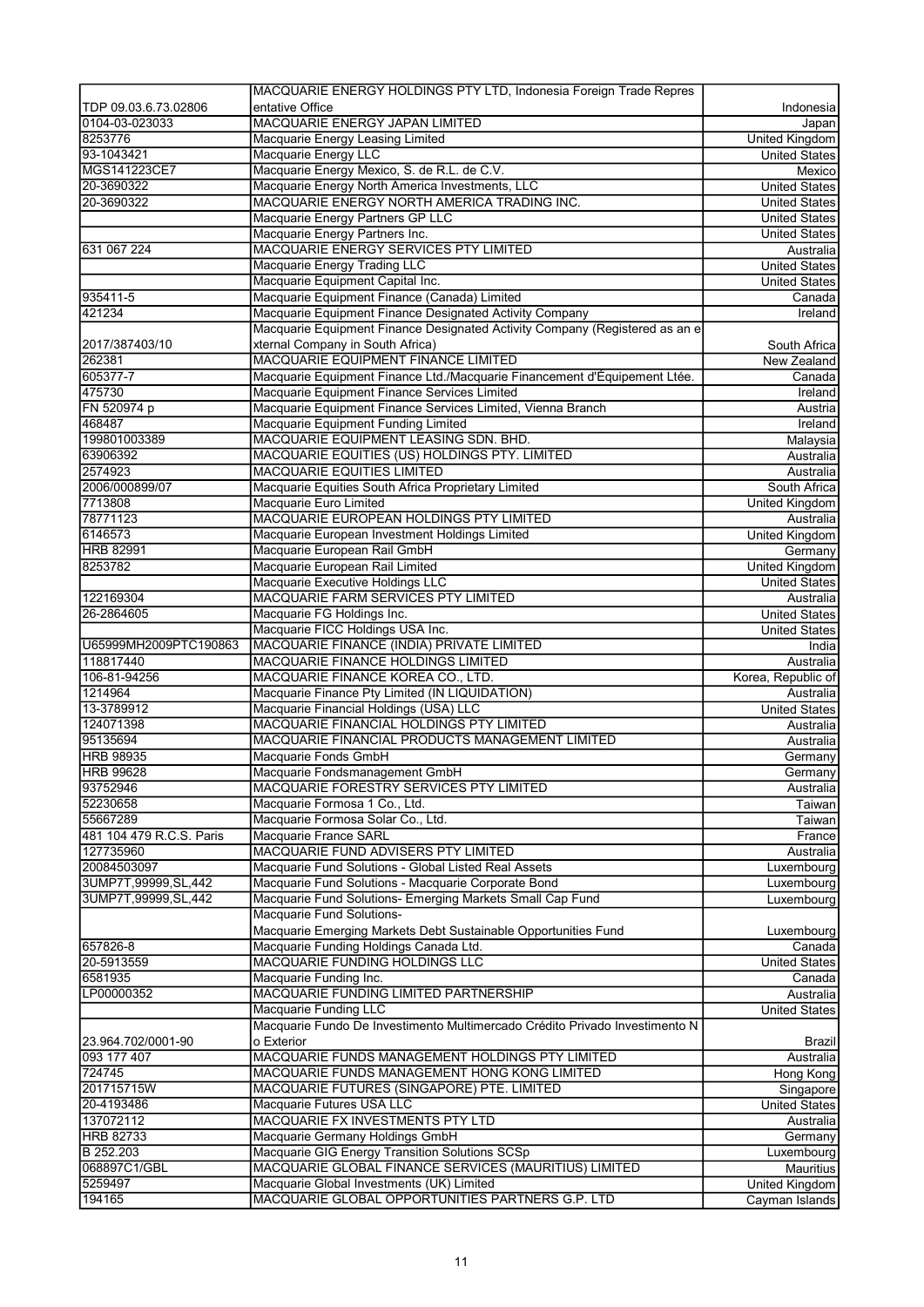| 20-8983535               | Macquarie Global Opportunities Partners LLC                                                | United States               |
|--------------------------|--------------------------------------------------------------------------------------------|-----------------------------|
|                          | Macquarie Global Services (USA) LLC                                                        | <b>United States</b>        |
| U93090DL2007FTC199006    | MACQUARIE GLOBAL SERVICES PRIVATE LIMITED                                                  | India                       |
|                          | MACQUARIE GLOBAL VALUE EQUITY FUND                                                         | Australia                   |
|                          | Macquarie Good Ventures Inc.                                                               | <b>United States</b>        |
| 5488013                  | Macquarie GP Limited                                                                       | <b>United Kingdom</b>       |
| 5718600                  | Macquarie GP2 Limited                                                                      | <b>United Kingdom</b>       |
| 1396768                  | Macquarie Greater China Infrastructure Advisory Limited                                    | Hong Kong                   |
| WK-245599                | Macquarie Greater China Infrastructure Management Limited                                  | Cayman Islands              |
| 124071389                | MACQUARIE GROUP (US) HOLDINGS NO.1 PTY LTD                                                 |                             |
|                          | MACQUARIE GROUP EMPLOYEE RETAINED EQUITY PLAN (MEREP Trust)                                | Australia<br>Australia      |
| 122169279<br>200412291W  |                                                                                            |                             |
|                          | MACQUARIE GROUP HOLDINGS (SINGAPORE) PTE. LIMITED                                          | Singapore                   |
| 6357992                  | Macquarie Group Holdings (UK) No.1 Limited                                                 | <b>United Kingdom</b>       |
| 6357999                  | Macquarie Group Holdings (UK) No.2 Limited                                                 | <b>United Kingdom</b>       |
| 1952566                  | MACQUARIE GROUP HOLDINGS NEW ZEALAND LIMITED                                               | New Zealand                 |
| 124071478                | MACQUARIE GROUP HOLDINGS NO.3 PTY LTD                                                      | Australia                   |
| 11670358                 | Macquarie Group Investments (UK) No.1 Limited                                              | United Kingdom              |
| 7438584                  | Macquarie Group Investments (UK) No.2 Limited                                              | <b>United Kingdom</b>       |
| 122169279                | <b>MACQUARIE GROUP LIMITED</b>                                                             | Australia                   |
| U74999DL2021FTC375793    | Macquarie Group Management (India) Private Limited                                         | India                       |
| CS201909201              | MACQUARIE GROUP SERVICES (PHILIPPINES), INC.                                               | Philippines                 |
| 200703288K               | MACQUARIE GROUP SERVICES (SINGAPORE) PTE. LIMITED                                          | Singapore                   |
| 116467031                | MACQUARIE GROUP SERVICES AUSTRALIA PTY LTD                                                 | Australia                   |
| FC027877                 | MACQUARIE GROUP SERVICES AUSTRALIA PTY LTD (UK BRANCH)                                     | United Kingdom              |
| 891 855 033 R.C.S        | Macquarie Group Services Australia Pty Ltd France                                          | France                      |
| 909027                   | Macquarie Group Services Australia PTY LTD, Ireland Branch                                 | Ireland                     |
| 637 731 250              | MACQUARIE GROUP TREASURY FUNDING PTY LIMITED                                               | Australia                   |
| 609449149                | MACQUARIE GROUP TREASURY PTY LTD                                                           | Australia                   |
| 656 140 251              | Macquarie GT Holdings Pty Limited                                                          | Australia                   |
| 728003-3                 | Macquarie Holdings (Canada) Ltd                                                            | Canada                      |
| 388232                   | Macquarie Holdings (Mexico), S.A. DE C.V.                                                  | Mexico                      |
| 200703280D               | MACQUARIE HOLDINGS (SINGAPORE) PTE. LTD.                                                   | Singapore                   |
| 13-3789912               | MACQUARIE HOLDINGS (U.S.A.) INC.                                                           | <b>United States</b>        |
| 6309919                  | Macquarie Holdings (UK) No.1 Limited                                                       |                             |
|                          |                                                                                            | <b>United Kingdom</b>       |
| 201714295K               | MACQUARIE HOLDINGS 2 (SINGAPORE) PTE. LIMITED                                              | Singapore                   |
| 2006/000891/07           | Macquarie Holdings South Africa Proprietary Limited                                        | South Africa                |
| MC-199805                | Macquarie Hong Kong Finance Limited                                                        | Cayman Islands              |
| F15963                   | Macquarie Hong Kong Finance Limited (Hong Kong Branch)                                     | <b>Hong Kong</b>            |
| 133001751                | MACQUARIE I A RETURNS PTY LIMITED                                                          | Australia                   |
| 36-4307649               | <b>MACQUARIE INC.</b>                                                                      | <b>United States</b>        |
| 58341C1/GBL              | MACQUARIE INDIA HOLDINGS LIMITED                                                           | <b>Mauritius</b>            |
|                          | MACQUARIE INDIA INFRASTRUCTURE MANAGEMENT HOLDINGS PTE. LIM                                |                             |
| 200823500E               | <b>ITED</b>                                                                                | Singapore                   |
| C41803                   | MACQUARIE INDUSTRIAL INVESTMENTS MALTA LIMITED                                             | Malta                       |
| CS201221372              | MACQUARIE INFRASTRUCTURE ADVISORY (PHILIPPINES) INC.                                       | <b>Philippines</b>          |
| 3976881                  | Macquarie Infrastructure and Real Assets (Europe) Limited                                  | United Kingdom              |
| n/a                      | Macquarie Infrastructure and Real Assets (Europe) Limited (Spain)                          | Spain                       |
| 499 798 742 R.C.S. Paris | Macquarie Infrastructure and Real Assets (Europe) Limited, Paris Branch                    | France                      |
| 084 32 112               | Macquarie Infrastructure and Real Assets (Europe) Limited, Prague branch                   | Czech Republic              |
| 623285                   | Macquarie Infrastructure and Real Assets (Hong Kong) Limited                               | Hong Kong                   |
| 85118986                 | Macquarie Infrastructure and Real Assets (Hong Kong) Limited, Taiwan Branch                | Taiwan                      |
| U67190MH2013PTC241809    | Macquarie Infrastructure and Real Assets (India) Private Limited                           | India                       |
| 784370-4                 | Macquarie Infrastructure and Real Assets (Sales) Canada Ltd                                | Canada                      |
|                          | MACQUARIE INFRASTRUCTURE AND REAL ASSETS (SINGAPORE) PTE. LI                               |                             |
| 200513362E               | <b>MITED</b>                                                                               | Singapore                   |
| 10640222                 | Macquarie Infrastructure and Real Assets Core Limited                                      | <b>United Kingdom</b>       |
|                          |                                                                                            |                             |
|                          |                                                                                            |                             |
| 82018399<br>20-8983572   | MACQUARIE INFRASTRUCTURE AND REAL ASSETS HOLDINGS PTY LIMIT                                |                             |
|                          | <b>ED</b>                                                                                  | Australia                   |
|                          | Macquarie Infrastructure and Real Assets Inc.                                              | <b>United States</b>        |
| B 209.047                | Macquarie Infrastructure and Real Assets Investments (Luxembourg) S.à r.l.                 | Luxembourg                  |
| 8248121                  | Macquarie Infrastructure and Real Assets Investments Limited                               | United Kingdom              |
| 1273174                  | Macquarie Infrastructure and Real Assets Management (Hong Kong) Limited                    | Hong Kong                   |
| B138295                  | Macquarie Infrastructure and Real Assets S.à r.l.                                          | Luxembourg                  |
| 12867138                 | Macquarie Infrastructure and Real Assets US Holdings Limited                               | United Kingdom              |
|                          | Macquarie Infrastructure Developments LLC                                                  | United States               |
| 74311390                 | MACQUARIE INFRASTRUCTURE FUNDS MANAGEMENT PTY LIMITED                                      | Australia                   |
| 5755862                  | Macquarie Infrastructure GP Limited                                                        | United Kingdom              |
| 201218395M               | MACQUARIE INFRASTRUCTURE HOLDINGS (PHILIPPINES) PTE. LIMITED                               | Singapore                   |
| WK-228075<br>112772871   | MACQUARIE INFRASTRUCTURE LIMITED<br>MACQUARIE INFRASTRUCTURE MANAGEMENT (ASIA) PTY LIMITED | Cayman Islands<br>Australia |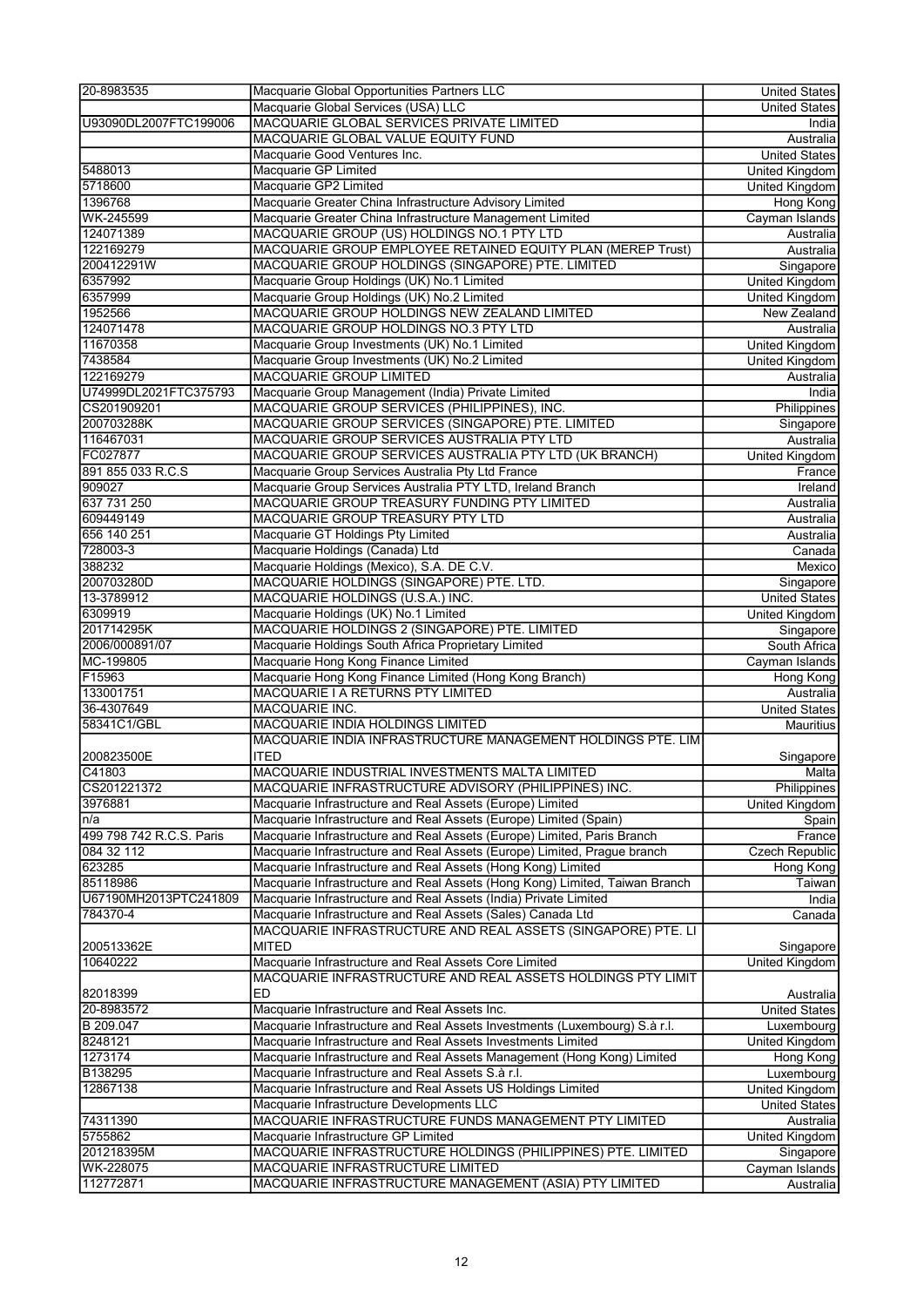|                        | MACQUARIE INFRASTRUCTURE MANAGEMENT (ASIA) PTY LIMITED -                                                               |                                              |
|------------------------|------------------------------------------------------------------------------------------------------------------------|----------------------------------------------|
| T06FC6823A             | SINGAPORE BRANCH                                                                                                       | Singapore                                    |
| 20-0643354             | MACQUARIE INFRASTRUCTURE MANAGEMENT (USA) INC                                                                          | <b>United States</b>                         |
| 1174010-5              | Macquarie Infrastructure Partners Canada GP Ltd.                                                                       | Canada                                       |
|                        | Macquarie Infrastructure Partners II GP LLC                                                                            | <b>United States</b>                         |
| 30-0777655             | Macquarie Infrastructure Partners III GP LLC                                                                           | <b>United States</b>                         |
| 20-4166306             | MACQUARIE INFRASTRUCTURE PARTNERS INC                                                                                  | <b>United States</b>                         |
|                        | Macquarie Infrastructure Partners IV GP LLC                                                                            | <b>United States</b>                         |
| 20-8983572             | Macquarie Infrastructure Partners U.S. GP LLC<br>Macquarie Infrastructure Partners V GP, LLC                           | <b>United States</b><br><b>United States</b> |
|                        | Macquarie Infrastructure Partners V, L.P.                                                                              | <b>United States</b>                         |
|                        | Macquarie Infrastructure Partners VI GP, LLC                                                                           | <b>United States</b>                         |
|                        | Macquarie Infrastructure Partners VI, L.P.                                                                             | <b>United States</b>                         |
| 46726                  | Macquarie Infrastructure Philippines Limited                                                                           | Bermuda                                      |
| 41533                  | MACQUARIE INFRASTRUCTURE REINSURANCE COMPANY LIMITED                                                                   | Bermuda                                      |
| 330937                 | Macquarie Innovative Vision Fund Manager Limited                                                                       | Cayman Islands                               |
| 337957                 | Macquarie Innovative Vision Partners II Limited                                                                        | Cayman Islands                               |
| 330936                 | Macquarie Innovative Vision Partners Limited                                                                           | Cayman Islands                               |
| 200505701K             | MACQUARIE INSURANCE (SINGAPORE) PTE. LTD.                                                                              | Singapore                                    |
| B231864                | Macquarie Insurance Facility Luxembourg S.à r.l.                                                                       | Luxembourg                                   |
| 92985263               | MACQUARIE INTERNATIONAL FINANCE LIMITED                                                                                | Australia                                    |
| 4125302                | Macquarie International Holdings Limited                                                                               | United Kingdom                               |
|                        | MACQUARIE INTERNATIONAL HOUSING AND LAND CONSULTING (SHANG                                                             |                                              |
| 91310000736671894N     | HAI) COMPANY LIMITED                                                                                                   | China                                        |
| 108590996              | MACQUARIE INTERNATIONAL INVESTMENTS PTY LIMITED                                                                        | Australia                                    |
| 1802574                | Macquarie International Limited                                                                                        | United Kingdom                               |
| F11422                 | MACQUARIE INTERNATIONAL LIMITED (HONG KONG BRANCH)                                                                     | Hong Kong                                    |
| 169002                 | MACQUARIE INTERNATIONAL NEW YORK PARKING CO                                                                            | Cayman Islands                               |
| 502151                 | Macquarie International Services Limited                                                                               | Hong Kong                                    |
| 4957256                | Macquarie Internationale Investments Limited                                                                           | United Kingdom                               |
| 1660458<br>36631       | Macquarie Internet Investments Limited<br>MACQUARIE INVESTMENT (HONG KONG) LIMITED                                     | Hong Kong                                    |
| 91110000765502969R     | MACQUARIE INVESTMENT ADVISORY (BEIJING) CO LTD                                                                         | Hong Kong<br>China                           |
|                        | MACQUARIE INVESTMENT ADVISORY (BEIJING) CO LTD (SHANGHAI BRA                                                           |                                              |
| 91310000662467128L     | NCH)                                                                                                                   | China                                        |
| 91310000MA1K31CL4R     | Macquarie Investment Consulting (Shanghai) Co Ltd.                                                                     | China                                        |
| 91310000MA1FR21D8P     | Macquarie Investment Consulting (Shanghai) Co Ltd. (Shanghai Branch)                                                   | $\overline{China}$                           |
| 112017919              | MACQUARIE INVESTMENT HOLDINGS NO.2 PTY LIMITED                                                                         | Australia                                    |
| 122939600              | MACQUARIE INVESTMENT HOLDINGS PTY LIMITED                                                                              | Australia                                    |
| 41471                  | MACQUARIE INVESTMENT MANAGEMENT (BERMUDA) LIMITED                                                                      | Bermuda                                      |
| 23-2859590             | Macquarie Investment Management Advisers                                                                               | <b>United States</b>                         |
| 92552611               | MACQUARIE INVESTMENT MANAGEMENT AUSTRALIA LIMITED                                                                      | Australia                                    |
| FN 171881 t            | Macquarie Investment Management Austria Kapitalanlage AG                                                               | Austria                                      |
| N/A                    | Macquarie Investment Management Business Trust                                                                         | United States                                |
| 9612439                | Macquarie Investment Management Europe Limited                                                                         | United Kingdom                               |
| <b>HRB 235204</b>      | Macquarie Investment Management Europe Limited, Niederlassung München                                                  | Germany                                      |
| <b>HRB 250325</b>      | Macquarie Investment Management Europe S.A. (Germany Branch)                                                           | Germany                                      |
|                        | Macquarie Investment Management Europe S.A. Denmark Branch, filial af Macq                                             |                                              |
| 41107480               | uarie Investment Management Europe S.A., Luxembourg                                                                    | Denmark                                      |
| B62.793                | Macquarie Investment Management Europe SA                                                                              | Luxembourg                                   |
| 81-0842539             | Macquarie Investment Management General Partner, Inc.                                                                  | United States                                |
| 86159060               | MACQUARIE INVESTMENT MANAGEMENT GLOBAL LIMITED                                                                         | Australia                                    |
| FN 350922 m            | Macquarie Investment Management Holdings (Austria) GmbH                                                                | Austria                                      |
| B222865<br>604 942 127 | Macquarie Investment Management Holdings (Luxembourg) S.à r.l.<br>MACQUARIE INVESTMENT MANAGEMENT HOLDINGS PTY LIMITED | Luxembourg<br>Australia                      |
| 002 867 003            | MACQUARIE INVESTMENT MANAGEMENT LTD                                                                                    | Australia                                    |
| CHE-283.758.331        | Macquarie Investment Management Switzerland GmbH                                                                       | Switzerland                                  |
| 071 745 401            | MACQUARIE INVESTMENT SERVICES LIMITED                                                                                  | Australia                                    |
| WK-133809              | MACQUARIE INVESTMENTS (SINGAPORE) LIMITED                                                                              | Cayman Islands                               |
| 4104671                | Macquarie Investments (UK) Limited                                                                                     | United Kingdom                               |
| 5582630                | Macquarie Investments 1 Limited                                                                                        | United Kingdom                               |
| 5708696                | Macquarie Investments 2 Limited                                                                                        | United Kingdom                               |
| 7012592                | Macquarie Investments 3 Limited                                                                                        | United Kingdom                               |
| 69416977               | MACQUARIE INVESTMENTS AUSTRALIA PTY LIMITED                                                                            | Australia                                    |
| <b>HRB 74953</b>       | Macquarie Investments Deutschland GmbH                                                                                 | Germany                                      |
| 45-2856257             | Macquarie Investments US Inc.                                                                                          | <b>United States</b>                         |
| 107147222              | MACQUARIE JAPAN INFRASTRUCTURE NO.1 PTY LIMITED                                                                        | Australia                                    |
| 107147188              | MACQUARIE JAPAN INFRASTRUCTURE NO.2 PTY LIMITED                                                                        | Australia                                    |
|                        |                                                                                                                        |                                              |
| 117560282              | MACQUARIE JAPAN INFRASTRUCTURE NO.3 PTY LIMITED                                                                        | Australia                                    |
| 117560415              | MACQUARIE JAPAN INFRASTRUCTURE NO.4 PTY LIMITED                                                                        | Australia                                    |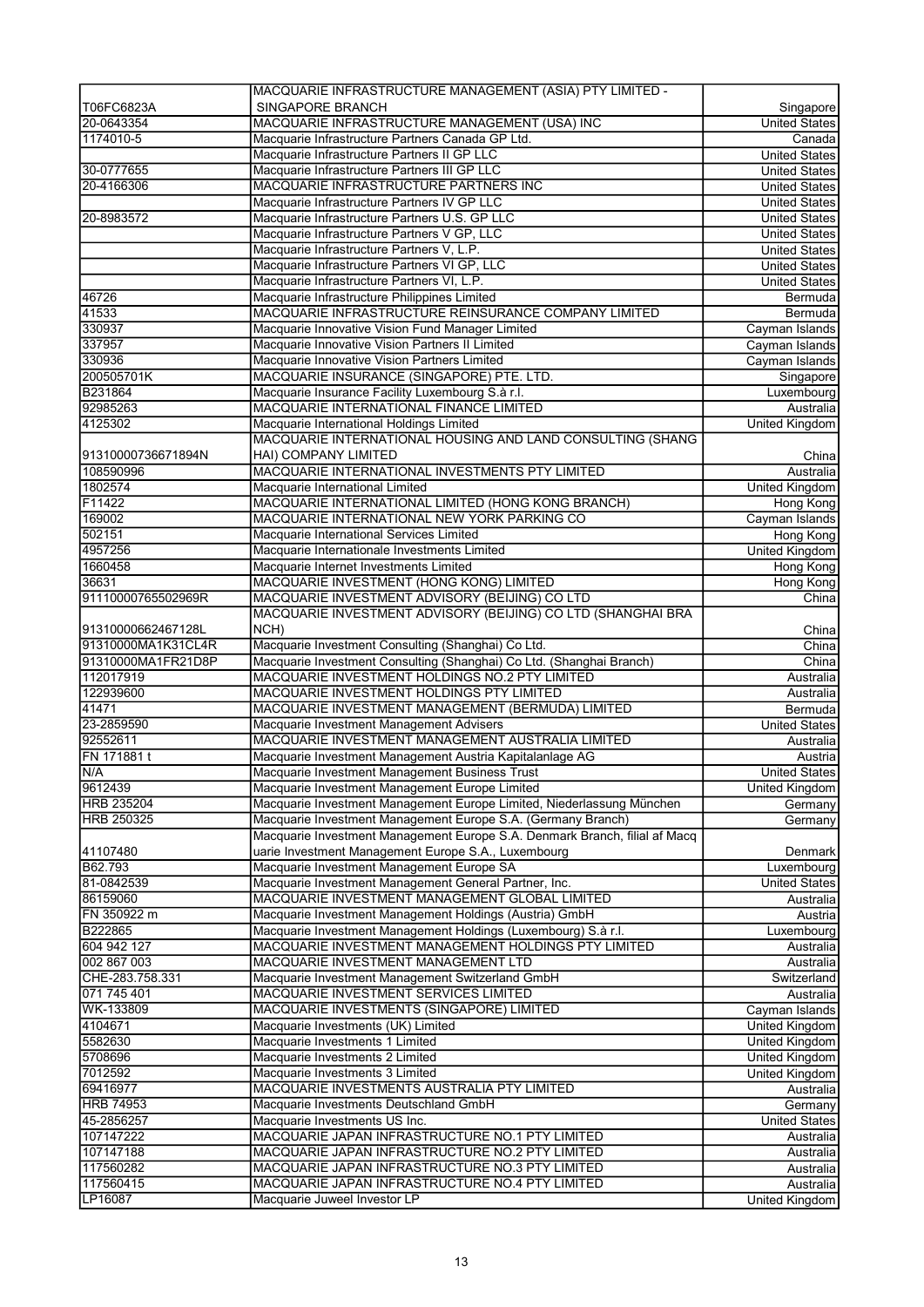| 796-87-01038          | MACQUARIE KOREA ADMINISTRATION SERVICES LIMITED                                          | Korea, Republic of              |
|-----------------------|------------------------------------------------------------------------------------------|---------------------------------|
| 104-81-76330          | MACQUARIE KOREA ASSET MANAGEMENT CO., LTD.                                               | Korea, Republic of              |
| 110356968             | <b>MACQUARIE LAH PTY LIMITED</b>                                                         | Australia                       |
| 91110000717864826D    | MACQUARIE LEASING (CHINA) CO LIMITED                                                     | China                           |
| 2997799               | Macquarie Leasing (UK) Limited                                                           | <b>United Kingdom</b>           |
| 5867292               | Macquarie Leasing Limited                                                                | <b>United Kingdom</b>           |
| 20-3609362            | <b>Macquarie Leasing LLC</b>                                                             | <b>United States</b>            |
| 2675032               | MACQUARIE LEASING NSW PTY LTD                                                            | Australia                       |
| 002 674 982           | MACQUARIE LEASING PTY. LIMITED                                                           | Australia                       |
| OC363068<br>3963773   | Macquarie Lending & Investment Partners LLP<br><b>MACQUARIE LIFE LIMITED</b>             | United Kingdom<br>Australia     |
| <b>HRB 74075</b>      | Macquarie Management GmbH                                                                | Germany                         |
| 23-2693133            | Macquarie Management Holdings, Inc.                                                      | <b>United States</b>            |
| 2921417               | <b>Macquarie Markets Trading Limited</b>                                                 | Hong Kong                       |
| 51142C1/GBL           | MACQUARIE MAURITIUS INVESTMENTS LIMITED                                                  | Mauritius                       |
| 616 486 974           | MACQUARIE MEREENIE PTY LIMITED                                                           | Australia                       |
| 639997-5              | Macquarie Metals and Energy Capital (Canada) Ltd.                                        | Canada                          |
| 4920378               | Macquarie Meters 2 (UK) Limited                                                          | <b>United Kingdom</b>           |
| 7361419               | Macquarie Meters 3 (UK) Limited                                                          | United Kingdom                  |
| 1344888               | Macquarie Meters 4 Limited                                                               | Hong Kong                       |
| 9794737               | Macquarie Meters 5 (UK) Limited                                                          | <b>United Kingdom</b>           |
| 616 486 983           | MACQUARIE MINING AND ENERGY INVESTMENTS PTY LIMITED                                      | Australia                       |
| 130225222             | MACQUARIE MIRA FUND INVESTMENTS PTY LTD                                                  | Australia                       |
| 120070788             | MACQUARIE MORTGAGES CANADA HOLDINGS PTY LIMITED                                          | Australia                       |
| 22-3840451            | MACQUARIE MORTGAGES USA LLC                                                              | <b>United States</b>            |
|                       | MACQUARIE NE HOLDINGS (SINGAPORE) PTE. LIMITED (in liquidation wef 2                     |                                 |
| 200404077D            | 8/11/2016)                                                                               | Singapore                       |
| 643783528             | MACQUARIE NEW ENERGY HOLDINGS PTY LIMITED                                                | Australia                       |
|                       | MACQUARIE NEW ENERGY TRUST                                                               | Australia                       |
| 6798497               | Macquarie New World Gaming Canada Ltd.                                                   | Canada                          |
| N/A                   | Macquarie New World Gaming Partnership                                                   | Canada                          |
|                       | Macquarie NG-KIH Holdings, LLC                                                           | <b>United States</b>            |
| 3481018               | Macquarie North America Ltd.                                                             | Canada                          |
|                       | Macquarie Nufang US LLC                                                                  | <b>United States</b>            |
| 8595711               | MACQUARIE NZ HOLDINGS PTY LIMITED                                                        | Australia                       |
| 140 135 379           | MACQUARIE OFFSHORE SERVICE HOLDINGS PTY LIMITED                                          | Australia                       |
| 129 590 576           | MACQUARIE OFFSHORE SERVICES PTY LTD                                                      | Australia                       |
| FS200805155           | Macquarie Offshore Services Pty Ltd - Philippine Branch                                  | Philippines                     |
| 26-4389305            | Macquarie Opportunities Inc.                                                             | <b>United States</b>            |
|                       | Macquarie Pelican Inc.                                                                   | <b>United States</b>            |
|                       | Macquarie Pelican Investor LLC                                                           | <b>United States</b>            |
|                       | Macquarie PF II LLC                                                                      | <b>United States</b>            |
|                       | Macquarie PF Inc.                                                                        | <b>United States</b>            |
|                       | Macquarie PF LLC                                                                         | <b>United States</b>            |
| 9995266               | Macquarie Physical Commodities UK Limited                                                | <b>United Kingdom</b>           |
| 83-2987158            | Macquarie Physical Commodities, LLC                                                      | <b>United States</b>            |
| 45-1622999            | Macquarie Physical Metals (USA) Inc.                                                     | <b>United States</b>            |
| 201842473W            | MACQUARIE PRINCIPAL FINANCE ASIA PTE. LIMITED                                            | Singapore                       |
| 629759600             | MACQUARIE PRINCIPAL FINANCE PTY LIMITED                                                  | Australia                       |
| FC035740              | Macquarie Principal Finance Pty Limited, UK Branch                                       | United Kingdom                  |
| 11667655              | Macquarie Principal Finance UK Limited                                                   | United Kingdom                  |
| 112561501             | MACQUARIE PRINCIPAL PTY LIMITED                                                          | Australia                       |
| 082 038 328           | MACQUARIE PRISM PTY LIMITED                                                              | Australia                       |
|                       | Macquarie Private Debt Asset Management, LLC                                             | <b>United States</b>            |
| 590627<br>625128      | Macquarie Private Debt Europe Limited                                                    | Ireland                         |
|                       | Macquarie Products (Ireland) Limited                                                     | Ireland                         |
| 601831467<br>64904169 | Macquarie Professional Series Global Equity Fund<br>MACQUARIE PROPERTY (OBU) PTY LIMITED | Australia                       |
| 142 083 092           | MACQUARIE RADAR HOLDINGS PTY LIMITED                                                     | Australia<br>Australia          |
| 27-2437046            | Macquarie Real Estate Absolute Return Partners, Inc.                                     | <b>United States</b>            |
| 26-3872414            | MACQUARIE REAL ESTATE ADVISORY SERVICES LLC                                              |                                 |
| <b>HRB 167136</b>     | Macquarie Real Estate Financial Services GmbH                                            | <b>United States</b><br>Germany |
| 82-2058238            | Macquarie Real Estate Funds Management Inc.                                              | <b>United States</b>            |
|                       | MACQUARIE REAL ESTATE INVESTMENT HOLDING (AUSTRALIA) PTY LIMI                            |                                 |
| 625995324             | <b>TED</b>                                                                               | Australia                       |
|                       | Macquarie Real Estate Investments Holdings (North America), Inc.                         | <b>United States</b>            |
| 115524028             | MACQUARIE REAL ESTATE MANAGEMENT (AUSTRALIA) LIMITED                                     | Australia                       |
| 616987949             | MACQUARIE RENEWABLE ENERGY HOLDINGS PTY LIMITED                                          | Australia                       |
| 26-1386300            | MACQUARIE RENEWABLE ENERGY INC                                                           | <b>United States</b>            |
|                       | Macquarie Renewables Asset Trust                                                         | Australia                       |
|                       | Macquarie Renewables Project Trust                                                       | Australia                       |
|                       |                                                                                          |                                 |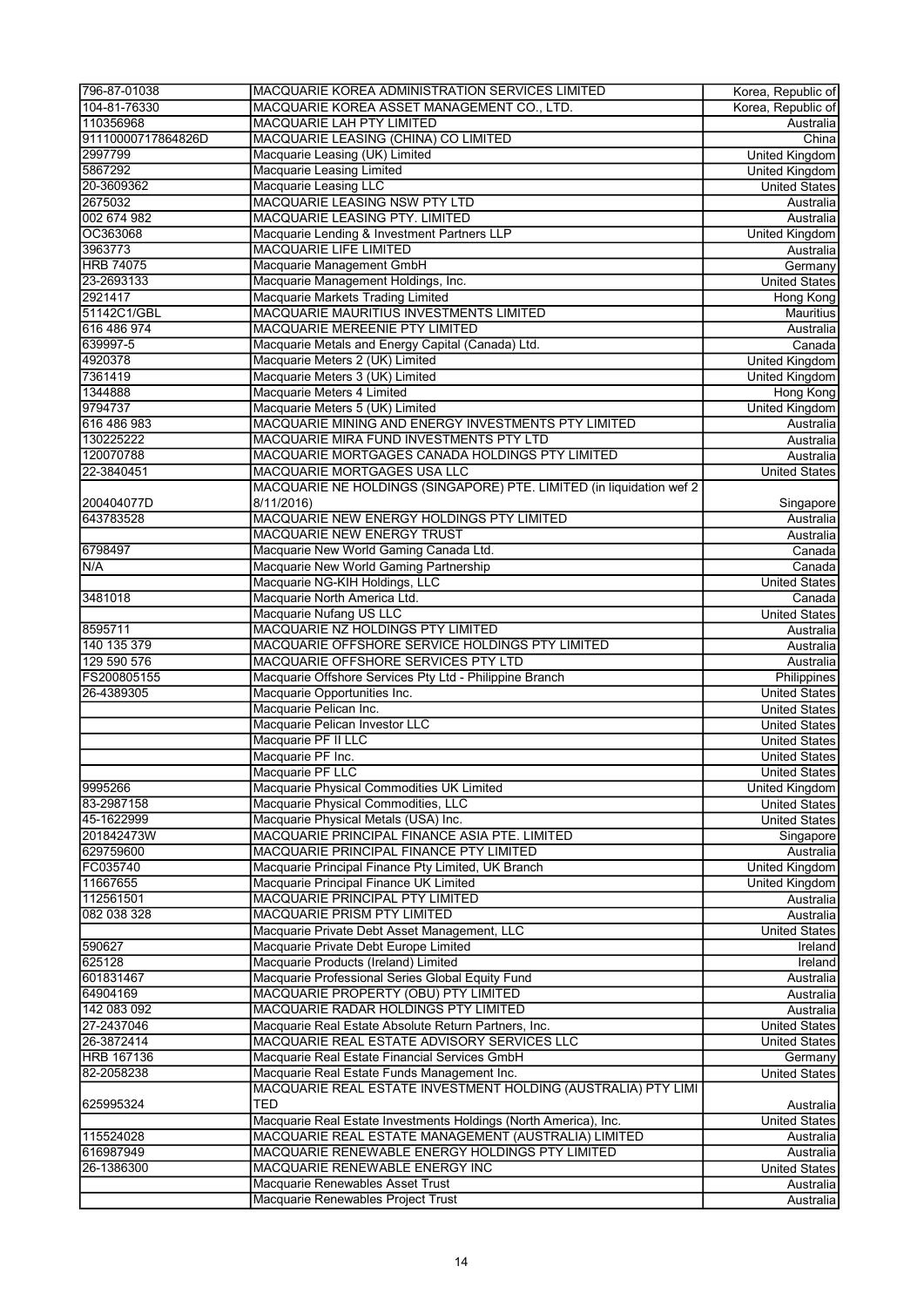| 672846-4                          | Macquarie Resource Capital Canada Ltd.                                           | Canada                |
|-----------------------------------|----------------------------------------------------------------------------------|-----------------------|
| 7055620                           | Macquarie Restorations Limited                                                   | <b>United Kingdom</b> |
|                                   | Macquarie Room 125 Holdings LLC                                                  |                       |
|                                   |                                                                                  | <b>United States</b>  |
| 6309906                           | Macquarie Ropemaker Limited                                                      | <b>United Kingdom</b> |
| <b>HRB 189708</b>                 | Macquarie Ropemaker Limited, Niederlassung Deutschland                           | Germany               |
|                                   | Macquarie Rotorcraft Holdings LLC                                                | <b>United States</b>  |
| 535266                            | Macquarie Rotorcraft Leasing (Ireland) Limited                                   | Ireland               |
| 11697950                          | Macquarie Rotorcraft Leasing Holdings Limited                                    | United Kingdom        |
| 2789711                           | Macquarie Rotorcraft Leasing Services (Hong Kong) Limited                        | Hong Kong             |
| 640740                            | Macquarie Rotorcraft Leasing Services (Ireland) Limited                          | Ireland               |
| 11744005                          | Macquarie Rotorcraft Leasing Services (UK) Limited                               | United Kingdom        |
|                                   |                                                                                  |                       |
|                                   | Macquarie Rotorcraft Leasing Services (UK) Limited (Registered as an external    |                       |
| 2019/234469/10                    | Company in South Africa)                                                         | South Africa          |
| 46-3045888                        | Macquarie Rotorcraft Leasing, Inc.                                               | <b>United States</b>  |
| 604949144                         | MACQUARIE SCT PTY LIMITED                                                        | Australia             |
| 2832126                           | MACQUARIE SECURITIES (AUSTRALIA) LIMITED                                         | Australia             |
|                                   | MACQUARIE SECURITIES (AUSTRALIA) LIMITED SHANGHAI REPRESENTA                     |                       |
| 9131000066438035XT                | <b>TIVE OFFICE</b>                                                               | China                 |
| 1748511                           | MACQUARIE SECURITIES (NZ) LIMITED                                                | New Zealand           |
|                                   |                                                                                  |                       |
| 105539119915                      | MACQUARIE SECURITIES (THAILAND) LIMITED                                          | Thailand              |
| 728007-6                          | Macquarie Securities Financing Ltd (Canada)                                      | Canada                |
| 104-81-99444                      | MACQUARIE SECURITIES KOREA LIMITED                                               | Korea, Republic of    |
| 3435443                           | MACQUARIE SECURITIES MANAGEMENT PTY LIMITED                                      | Australia             |
| 2006/023546/07                    | MACQUARIE SECURITIES SOUTH AFRICA (PTY) LTD                                      | South Africa          |
| 75289002                          | MACQUARIE SECURITISATION (OBU) PTY LIMITED (IN DEREGISTRATION)                   | Australia             |
| 003 297 336                       | <b>MACQUARIE SECURITISATION LIMITED</b>                                          | Australia             |
|                                   |                                                                                  |                       |
| 44                                | Macquarie Septa (Guernsey), LLP                                                  | Guernsey              |
| LP016856                          | Macquarie Septa (UK) I, LP                                                       | United Kingdom        |
| LP016857                          | Macquarie Septa (UK) II, LP                                                      | <b>United Kingdom</b> |
|                                   | Macquarie Septa (US) I, LLC                                                      | <b>United States</b>  |
|                                   | Macquarie Septa Aero, LLC                                                        | <b>United States</b>  |
| 496224                            | MACQUARIE SERVICES (HONG KONG) LIMITED                                           | Hong Kong             |
| 388231                            | MACQUARIE SERVICES (MEXICO), S.A. de C.V.                                        | Mexico                |
| 27-3610899                        | Macquarie Services (USA) LLC                                                     | <b>United States</b>  |
| 608 027 667                       |                                                                                  |                       |
|                                   | MACQUARIE SERVICES PARTNERSHIP PTY LIMITED                                       | Australia             |
| CHE-147.179.326                   | Macquarie Services SA                                                            | Switzerland           |
| 17733                             | Macquarie Servicios Electricos de Mexico S. de R.L de C.V.                       | Mexico                |
| 11.988.470/001-21                 | Macquarie Servicos de Consultoria Limitada                                       | <b>Brazil</b>         |
| 45-4703789                        | Macquarie Sierra Investment Holdings Inc.                                        | <b>United States</b>  |
| 116 582 524                       | MACQUARIE SPECIALISED ACCOMMODATION SOLUTIONS PTY LIMITED                        | Australia             |
| 75295608                          | MACQUARIE SPECIALISED ASSET MANAGEMENT 2 LIMITED                                 | Australia             |
| 87382965                          | MACQUARIE SPECIALISED ASSET MANAGEMENT LTD                                       | Australia             |
| 9699834                           | Macquarie Specialised Asset Services Limited                                     | United Kingdom        |
|                                   |                                                                                  |                       |
| 10325961                          | Macquarie Specialised Investment Solutions Limited                               | United Kingdom        |
| 86438995                          | MACQUARIE SPECIALIST INVESTMENT MANAGEMENT LIMITED                               | Australia             |
| 125 574 389                       | MACQUARIE SPECIALIST INVESTMENTS LENDING PTY LIMITED                             | Australia             |
| 46-2151809                        | Macquarie Storage Investments Inc.                                               | <b>United States</b>  |
|                                   | MACQUARIE STRUCTURED AND SPECIALIST INVESTMENTS HOLDINGS P                       |                       |
| 086 587 635                       | <b>TY LIMITED</b>                                                                | Australia             |
| 65747417                          | MACQUARIE STRUCTURED PRODUCTS (INTERNATIONAL) PTY LIMITED                        | Australia             |
|                                   | Macquarie Structured Securities (Europe) Public Limited Company (in voluntary li |                       |
|                                   | quidation from 19/11/2019)                                                       |                       |
| 489855                            |                                                                                  | Ireland               |
| 65309033                          | MACQUARIE SYNDICATION (NO.12) PTY LIMITED                                        | Australia             |
| 80218846                          | MACQUARIE TECHNOLOGY INVESTMENTS PTY LIMITED                                     | Australia             |
| 680639-2                          | Macquarie Technology Services (Canada) Ltd.                                      | Canada                |
|                                   | Macquarie Texas Loan Holder LLC                                                  | <b>United States</b>  |
| 6863285                           | Macquarie Trade & Asset Finance International Limited                            | United Kingdom        |
| 20-5913622                        | Macquarie Trading Services Inc.                                                  | <b>United States</b>  |
| 78223382                          | MACQUARIE TRANSPORTATION FINANCE AUSTRALIA PTY LIMITED                           | Australia             |
| 11655793                          | Macquarie Transportation Finance Limited                                         | United Kingdom        |
|                                   |                                                                                  |                       |
| 11172202                          | Macquarie Transportation Holdings Limited                                        | <b>United Kingdom</b> |
| <b>HRB 76979</b>                  | Macquarie Treuvermögen GmbH                                                      | Germany               |
| 8607109                           | MACQUARIE TWENTIETH AVIATION LEASING PTY. LIMITED                                | Australia             |
| 2579363                           | Macquarie UK Holdings Limited                                                    | United Kingdom        |
| 655 531 561                       | Macquarie UK Holdings Pty Limited                                                | Australia             |
| 5452920                           | Macquarie UK Passenger Leasing Limited                                           | <b>United Kingdom</b> |
| 46-1366111                        | Macquarie US Gas Supply LLC                                                      | <b>United States</b>  |
|                                   | Macquarie US MPIP GP LLC                                                         | <b>United States</b>  |
|                                   | Macquarie US MPIP LP LLC                                                         |                       |
|                                   |                                                                                  | <b>United States</b>  |
| 3UMP7T.99999.SL.442<br>45-2856257 | Macquarie US Smaller Companies                                                   | Luxembourg            |
|                                   | Macquarie US Trading LLC                                                         | <b>United States</b>  |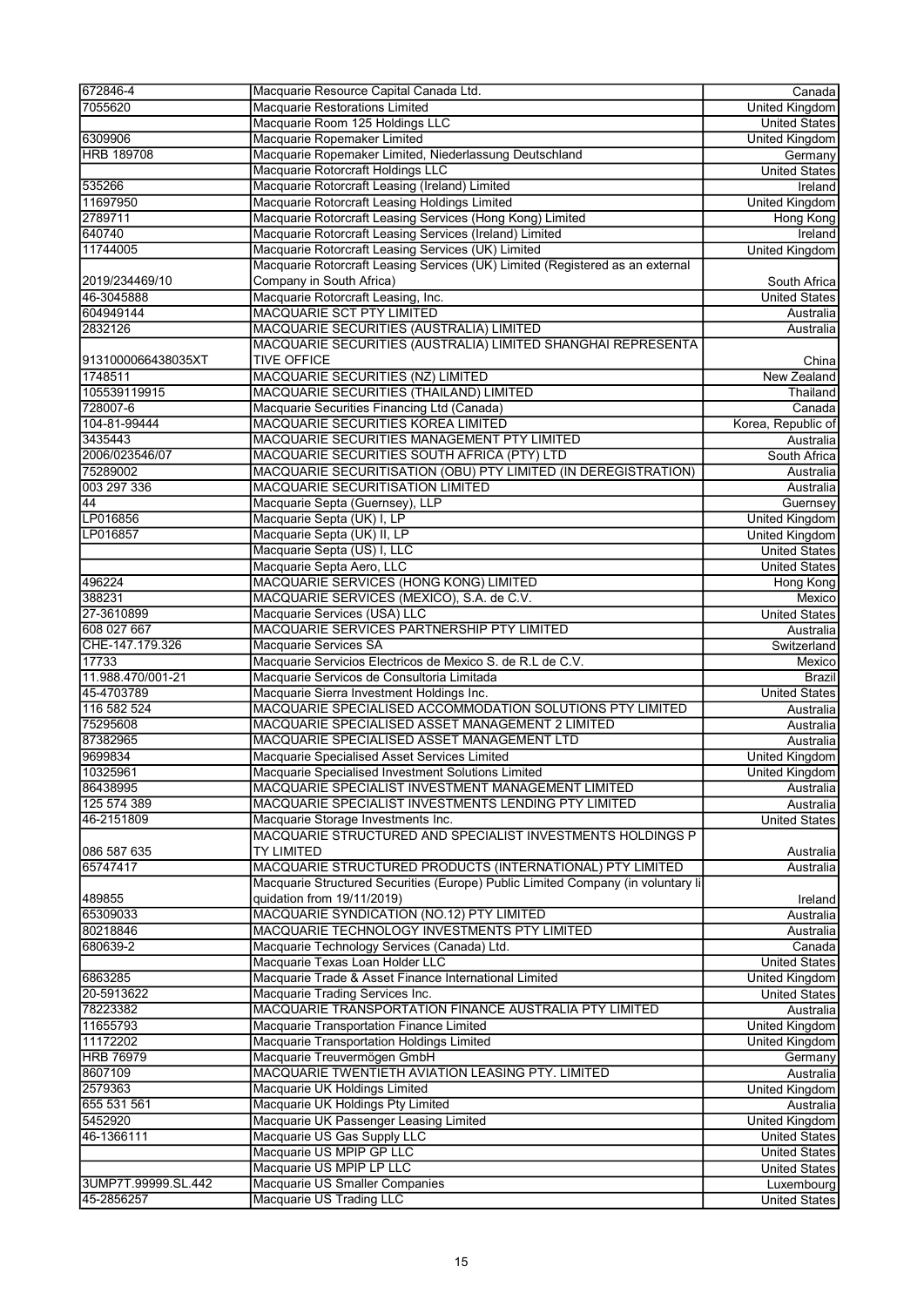| 261723            | MACQUARIE VEHICLES (NZ) LIMITED                            | New Zealand           |
|-------------------|------------------------------------------------------------|-----------------------|
| 2299526           | Macquarie Ventures (Hong Kong) Limited                     | <b>Hong Kong</b>      |
| <b>HRB 232580</b> | Macquarie Verwaltungs GmbH                                 |                       |
|                   |                                                            | Germany               |
|                   | Macquarie Waikiki Holdings LLC                             | <b>United States</b>  |
| 603 363 220       | MACQUARIE WORSLEY HOLDINGS PTY LIMITED                     | Australia             |
| 213181            | Macquarie Zhaopin Holdings Limited                         | Cayman Islands        |
| 46-2716036        | Macquarie-PowerFin Solar, LLC                              | <b>United States</b>  |
| 6740557           | Macseven Consultants Ltd                                   | United Kingdom        |
| 619 573 643       | <b>MAFCA INVESTMENTS PTY LIMITED</b>                       | Australia             |
| B-88238456        |                                                            |                       |
|                   | Magnolia Solar PV, S.L.                                    | Spain                 |
| B 222.868         | <b>MAIF 2 Executives SCSp</b>                              | Luxembourg            |
| B 215.119         | MAIF 2 Luxembourg GP S.à r.l.                              | Luxembourg            |
| B245842           | MAIF 3 Luxembourg GP S.à r.l.                              | Luxembourg            |
| 13645088          | Maldon BESS Limited                                        | <b>United Kingdom</b> |
|                   | MAM Americas, Inc.                                         | <b>United States</b>  |
|                   | MAM Ashita AMS1 BidCo BV                                   | Netherlands           |
|                   |                                                            |                       |
| B88238464         | Manzano Solar PV, S.L.                                     | Spain                 |
|                   | MAP Gateway Holdings, LLC                                  | <b>United States</b>  |
|                   | <b>MAP Gateway Parent, LLC</b>                             | <b>United States</b>  |
|                   | <b>MAP HOLDING TRUST</b>                                   | Australia             |
| 13262637          | Maryland HoldCo Limited                                    | <b>United Kingdom</b> |
| 13743697          | <b>Maryland Topco Limited</b>                              | United Kingdom        |
|                   |                                                            |                       |
| 9011066           | Matrix Networks (Holdings) Limited                         | United Kingdom        |
| 11227977          | Matrix Networks Group Limited                              | United Kingdom        |
| 6024071           | <b>Matrix Networks Limited</b>                             | <b>United Kingdom</b> |
|                   | <b>MBL COVERED BOND TRUST</b>                              | Australia             |
| 146 752 329       | MC EDUCATION HOLDINGS PTY LTD (IN DEREGISTRATION)          | Australia             |
| 26-1386300        | MCP Solar Assets Partners I LLC                            | <b>United States</b>  |
| 26-2282798        | <b>MCP Solar Assets Partners II LLC</b>                    | <b>United States</b>  |
|                   |                                                            |                       |
| 90-1003550        | MD - PTH, LLC                                              | <b>United States</b>  |
|                   | <b>Medical Student Loan Trust</b>                          | <b>United States</b>  |
| 4866246           | MEIF (UK) Limited                                          | <b>United Kingdom</b> |
| SL29421           | <b>MEIF 5 Executives LP</b>                                | United Kingdom        |
| 61582             | <b>MEIF 5 Guernsey GP Limited</b>                          | Guernsey              |
| B 205.045         | MEIF 5 Luxembourg GP S.à r.l.                              | Luxembourg            |
|                   |                                                            |                       |
| B 230.098         | <b>MEIF 6 Executives SCSp</b>                              | Luxembourg            |
| B224086           | MEIF 6 Luxembourg GP S.à r.l.                              | Luxembourg            |
| 69775             | MEIF 6 N2 GP Limited                                       | Guernsey              |
| B 257.565         | MEIF 7 Co-Invest SCSp                                      | Luxembourg            |
| B256935           | MEIF 7 Luxembourg GP S.à.r.l.                              | Luxembourg            |
| 12517251          | Melksham Calne Green Limited                               | <b>United Kingdom</b> |
|                   |                                                            |                       |
| B252339           | MELREF Luxembourg GP S.à r.l.                              | Luxembourg            |
|                   | <b>MEP California Energy, LLC</b>                          | <b>United States</b>  |
| B252024           | MGETS Luxembourg GP S.à r.l.                               | Luxembourg            |
| 61686             | <b>MGIDF Guernsey GP Limited</b>                           | Guernsey              |
| <b>B250906</b>    | MGIF Luxembourg GP S.à r.l.                                | Luxembourg            |
| 200708397H        | MGJ HOLDINGS PTE. LIMITED (in liquidation wef 17 Sep 2019) | Singapore             |
|                   | MGOP Feeder I GP LLC                                       |                       |
| 20-8983572        |                                                            | <b>United States</b>  |
| 9299753           | MGREF 1 GP Limited                                         | United Kingdom        |
| B233863           | MGREF 2 Luxembourg GP S.à r.l.                             | Luxembourg            |
| 58972             | MIDF UK1 GUERNSEY GP LIMITED                               | Guernsey              |
| 7                 | <b>MIDF UK1 LLP</b>                                        | Guernsey              |
| 59027             | MIDF UK1B GUERNSEY GP LIMITED                              | Guernsey              |
| 61687             | MIDF UK2 Guernsey GP Limited                               | Guernsey              |
|                   |                                                            |                       |
| <b>HRB 121454</b> | <b>MIF Holdings GmbH</b>                                   | Germany               |
| 10140440          | <b>MIF Holdings Limited</b>                                | United Kingdom        |
| 20-8723490        | <b>MIF US Investment Holdings LLC</b>                      | United States         |
| 20-8879012        | MIF US INVESTMENT PARTNERSHIP                              | United States         |
|                   | MIGS (ECI) GP, LLC                                         | <b>United States</b>  |
|                   | MIGS II (ECI) GP, LLC                                      | <b>United States</b>  |
|                   |                                                            |                       |
|                   | MIGS II Electing Staff Blocker, LLC                        | <b>United States</b>  |
|                   | <b>MIHI Boxwood Sponsor, LLC</b>                           | <b>United States</b>  |
| 13-3789912        | <b>MIHI LLC</b>                                            | <b>United States</b>  |
| 38-3938360        | MIP III (ECI) GP LLC                                       | United States         |
|                   | MIP IV (Canada) GP, LLC                                    | <b>United States</b>  |
|                   | MIP IV (ECI) Australian Executives, G.P.                   | <b>United States</b>  |
|                   |                                                            |                       |
|                   | MIP IV (ECI) Carry, L.P.                                   | United States         |
|                   | MIP IV (ECI) Executives, L.P.                              | United States         |
|                   | MIP IV (ECI) Global Executives, L.P.                       | United States         |
|                   | MIP IV (ECI) GP, LLC                                       | United States         |
|                   | MIP IV Executives, L.P.                                    | <b>United States</b>  |
|                   |                                                            |                       |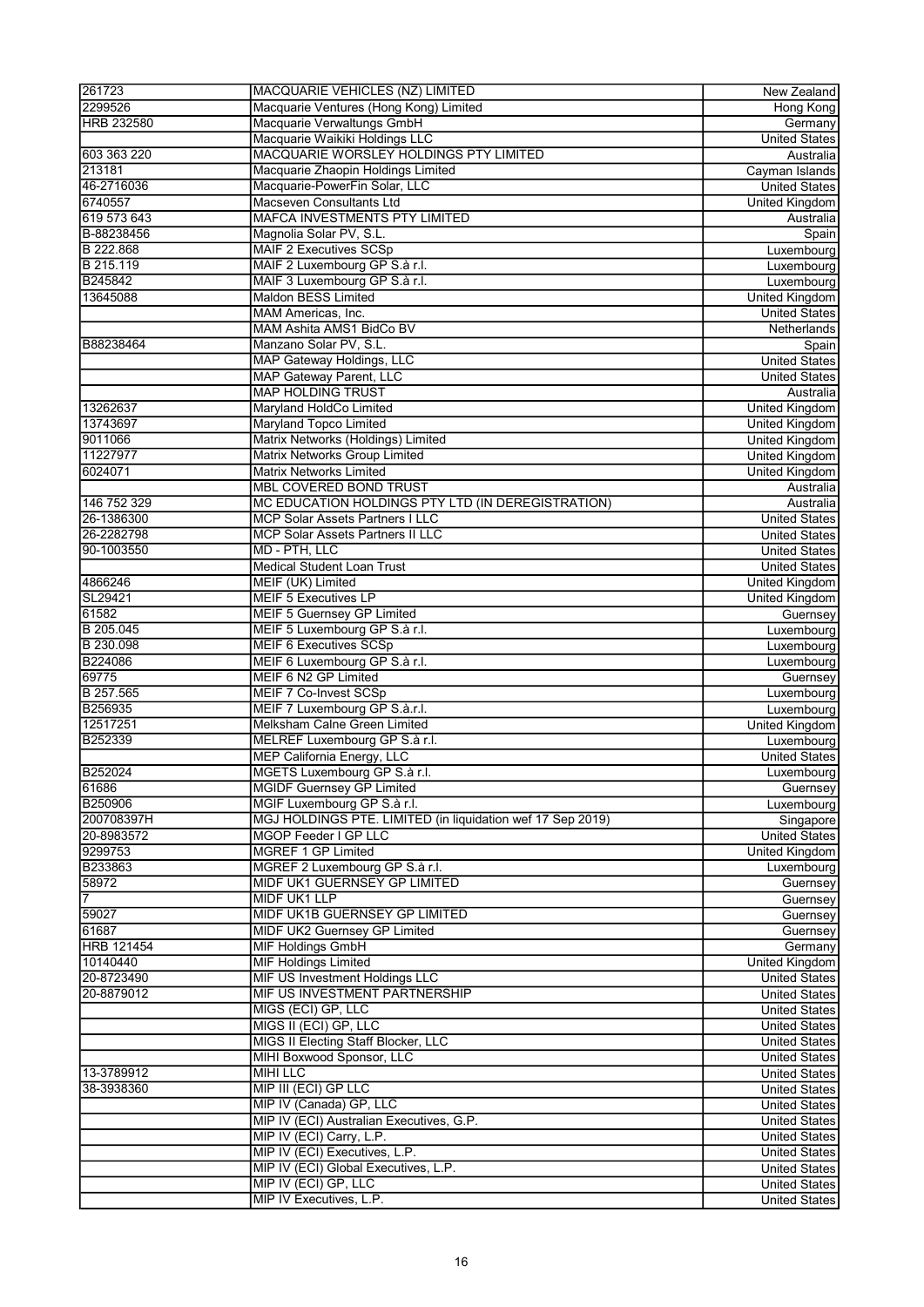| B 213.745             | MIP IV Luxembourg GP S.à r.l.                                                                  | Luxembourg            |
|-----------------------|------------------------------------------------------------------------------------------------|-----------------------|
|                       | MIP V (ECI) GP, LLC                                                                            | <b>United States</b>  |
| B241810               | MIP V Luxembourg GP S.à r.l.                                                                   | Luxembourg            |
| B267686               | MIP VI Luxembourg GP S.à r.l.                                                                  |                       |
|                       |                                                                                                | Luxembourg            |
| <b>HRB 212106</b>     | <b>MIRA Beteiligungs GmbH</b>                                                                  | Germany               |
|                       | MIRA Infrastructure Global Solution GP LLC                                                     | <b>United States</b>  |
|                       | MIRA Infrastructure Global Solution II GP, LLC                                                 | <b>United States</b>  |
| 62697                 | MIRA UK Gas Holdings GP Limited                                                                | Guernsey              |
| 82-3000316            | MLH 650 Oakdale, LLC                                                                           | <b>United States</b>  |
| 82-3448347            | <b>MLH Bluff Road Holdings, LLC</b>                                                            | <b>United States</b>  |
|                       | MLH Bluff Road Lot 3, LLC                                                                      | <b>United States</b>  |
| 82-4149757            | MLH Logistics DevCo, LLC                                                                       | <b>United States</b>  |
|                       |                                                                                                |                       |
| 82-2986892            | MLH Logistics Holdings, LLC                                                                    | <b>United States</b>  |
| 82-3012398            | <b>MLH Oakdale Holdings, LLC</b>                                                               | <b>United States</b>  |
| 20-5336393            | Moonstone Lien Investments, LLC                                                                | <b>United States</b>  |
| 10480217              | Moorgate PL Holdings Limited                                                                   | <b>United Kingdom</b> |
|                       | <b>MPF Boca Investor LLC</b>                                                                   | <b>United States</b>  |
| 8499211               | <b>MPF Nominees Limited</b>                                                                    | <b>United Kingdom</b> |
|                       | <b>MPF Oxford Thompson Holding LLC</b>                                                         | <b>United States</b>  |
|                       | <b>MPF Oxford Thompson Property LLC</b>                                                        |                       |
|                       |                                                                                                | <b>United States</b>  |
| 7317376               | MPF PARKING HOLDINGS NZ LIMITED                                                                | New Zealand           |
| 7320380               | <b>MPF PARKING NZ LIMITED</b>                                                                  | New Zealand           |
|                       | <b>MPF Thompson Investor LLC</b>                                                               | <b>United States</b>  |
|                       | <b>MPF Vanderbilt Boca Holding LLC</b>                                                         | <b>United States</b>  |
|                       | MPF Vanderbilt Boca PropCo Parent LLC                                                          | <b>United States</b>  |
|                       | <b>MPF Vanderbilt Boca Property II LLC</b>                                                     | <b>United States</b>  |
|                       | <b>MPF Vanderbilt Boca Property LLC</b>                                                        |                       |
|                       |                                                                                                | <b>United States</b>  |
| 12341536              | <b>MPRC Europe Ltd</b>                                                                         | <b>United Kingdom</b> |
| 61160558              | <b>MQ CAPITAL PTY LIMITED</b>                                                                  | Australia             |
|                       | MQ Car Park, LLC                                                                               | <b>United States</b>  |
| 600550                | MQ PPP Investments Ireland GP Limited                                                          | Ireland               |
| U51909MH2012FTC226545 | MQG Commodities (India) Private Limited                                                        | India                 |
|                       | <b>MRED Lending, LLC</b>                                                                       | <b>United States</b>  |
| B262005               | MREP GP S.à.r.l.                                                                               |                       |
|                       |                                                                                                | Luxembourg            |
| Not Registered        | <b>MSAS Services Trust</b>                                                                     | Australia             |
| B 214.067             | MSCIF Luxembourg GP S.à r.l.                                                                   | Luxembourg            |
|                       | <b>MSS Development, LLC</b>                                                                    | <b>United States</b>  |
|                       | <b>MSS Energy Holdings, LLC</b>                                                                | <b>United States</b>  |
| 124335333             | <b>MTF HOLDINGS PTY LIMITED</b>                                                                | Australia             |
| 7789756               | Murrow AD Plant Ltd                                                                            | United Kingdom        |
| Not Registered        | My Specialised Accommodation Solutions Holding Trust                                           | Australia             |
|                       | My Specialised Accommodation Solutions Sub-Trust                                               |                       |
| Not registered        |                                                                                                | Australia             |
| 658 747 730           | <b>MYSAS Services Pty Limited</b>                                                              | Australia             |
| U40300TG2014PTC094049 | Natems Renewables Energy Pvt Ltd                                                               | India                 |
| U40102TG2014PTC094073 | Natems Solar Power Pvt Ltd                                                                     | India                 |
| 90-0891597            | New Jersey Boardwalk Lien Investments, LLC                                                     | <b>United States</b>  |
| B132283               | New World Gaming International S.a.r.I                                                         | Luxembourg            |
| 46-1504548            | New York Crystal Swan, LLC                                                                     | <b>United States</b>  |
|                       |                                                                                                |                       |
|                       | Newton Solar SPV I LLC                                                                         | <b>United States</b>  |
| 11868153              | NieuweWind HoldCo Limited                                                                      | United Kingdom        |
| 559325-9095           | Nordic Onshore Renewables Investments AB                                                       | Sweden                |
| 559134-1499           | Nordic Renewable Power (Holdings) AB                                                           | Sweden                |
| 559176-0623           | Nordic Renewable Power AB                                                                      | Sweden                |
| 11909504              | Nordic Renewable Power Holdings (UK) Limited                                                   | <b>United Kingdom</b> |
| 13788742              | NORGH HOLDING COMPANY LIMITED                                                                  | United Kingdom        |
|                       | Northeast Property Owner LLC                                                                   | <b>United States</b>  |
|                       |                                                                                                |                       |
|                       | Notar I-4 Tampa LP                                                                             | <b>United States</b>  |
| 900275                | NRG 1 spółka z ograniczoną odpowiedzialnością                                                  | Poland                |
| 927704                | NRG 10 spółka z ograniczoną odpowiedzialnością                                                 | Poland                |
| 927663                | NRG 11 spółka z ograniczoną odpowiedzialnością                                                 | Poland                |
| 927650                | NRG 12 spółka z ograniczoną odpowiedzialnością                                                 | Poland                |
| 927739                | NRG 13 spółka z ograniczoną odpowiedzialnością                                                 | Poland                |
| 927667                | NRG 14 spółka z ograniczoną odpowiedzialnością                                                 | Poland                |
| 927647                | NRG 16 spółka z ograniczoną odpowiedzialnością                                                 | Poland                |
|                       |                                                                                                |                       |
| 900081                |                                                                                                |                       |
|                       | NRG 2 spółka z ograniczoną odpowiedzialnością                                                  | Poland                |
| 900083                | NRG 3 spółka z ograniczoną odpowiedzialnością                                                  | Poland                |
| 927646                | NRG 4 spółka z ograniczoną odpowiedzialnością                                                  | Poland                |
| 927740                | NRG 5 spółka z ograniczoną odpowiedzialnością                                                  | Poland                |
|                       |                                                                                                |                       |
| 927716                | NRG 6 spółka z ograniczoną odpowiedzialnością                                                  | Poland                |
| 927712<br>927741      | NRG 7 spółka z ograniczoną odpowiedzialnością<br>NRG 8 spółka z ograniczoną odpowiedzialnością | Poland<br>Poland      |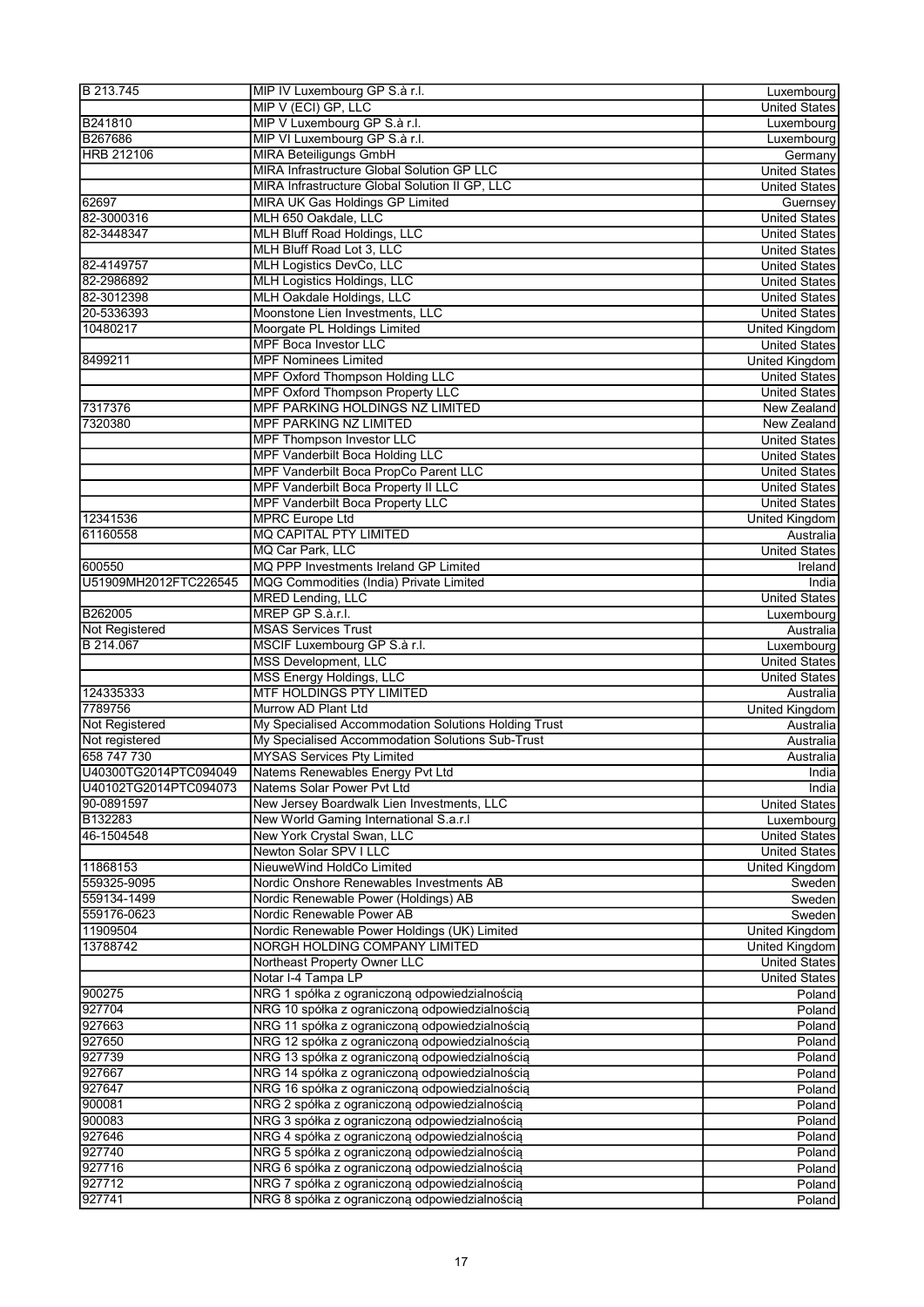| 927718                | NRG 9 spółka z ograniczoną odpowiedzialnością | Poland                |
|-----------------------|-----------------------------------------------|-----------------------|
| OC370637              | <b>NTS Communications LLP</b>                 | United Kingdom        |
| 624 080 404           | <b>NU MOBILE PTY LIMITED</b>                  | Australia             |
| BC0883591             | <b>NWG Canada Investments Ltd.</b>            | Canada                |
| 157723441             | <b>NZ MORTGAGES PTY LTD</b>                   | Australia             |
| 3791037               | NZ MORTGAGES PTY LTD (Branch Office)          | New Zealand           |
|                       | Ocean Drive Unit Trust                        | Jersey                |
| 305533                | Odyssey Water GP Partners Ltd                 | Cayman Islands        |
| 27-4650575            | OLF, LLC                                      | <b>United States</b>  |
| B88269352             | Olivo New Energy S.L.                         | Spain                 |
| 26-33383464           | One Call Debt Help LLC                        | <b>United States</b>  |
| 14043856              | OSW Investments Galloper JVCo (UK) Limited    |                       |
|                       |                                               | <b>United Kingdom</b> |
| 14044244              | OSW Investments Japan JVCo 1 Limited          | United Kingdom        |
| 14044571              | OSW Investments Japan JVCo 2 Limited          | United Kingdom        |
| 14044316              | OSW Investments Korea JVCo 2 Limited          | <b>United Kingdom</b> |
| 14045792              | OSW Investments Korean JVCo 1 Limited         | <b>United Kingdom</b> |
| 14045466              | OSW Investments Korean JVCo 3 Limited         | <b>United Kingdom</b> |
| 14045222              | OSW Investments Korean JVCo 4 Limited         | <b>United Kingdom</b> |
| 14046991              | OSW Investments Korean JVCo 5 Limited         | <b>United Kingdom</b> |
| 14043366              | OSW Investments R4 JVCo (UK) Limited          | United Kingdom        |
| 14043860              | OSW Investments Rampion JVCo (UK) Limited     | <b>United Kingdom</b> |
| 13794983              | OSW Investments Taiwan JVCo 1 Limited         | <b>United Kingdom</b> |
| 13796726              | OSW Investments Taiwan JVCo 2 Limited         | <b>United Kingdom</b> |
| 13797421              | OSW Investments Taiwan JVCo 3 Limited         | United Kingdom        |
| 113519823             | OT HOLDINGS PTY LTD                           | Australia             |
| 71982244              | PACIFIC RIM OPERATIONS PTY LIMITED            | Australia             |
| 26-1286651            | PADUA MG HOLDINGS LLC                         | <b>United States</b>  |
|                       |                                               |                       |
| 42541265              | Pakaa HoldCo ApS                              | Denmark               |
| B-8828411             | Paseta Servicios Empresariales, S.L.          | Spain                 |
| 628 898 153           | PATHWAY INVESTMENTS AUSTRALIA PTY LIMITED     | Australia             |
|                       | Pelican Bidco LLC                             | <b>United States</b>  |
|                       | Pelican Blocker Corporation                   | <b>United States</b>  |
|                       | Pelican Investor Holdings LLC                 | <b>United States</b>  |
| 66 531 917 920        | PELICAN WAREHOUSE TRUST NO.1                  | Australia             |
| 12725744              | Pembroke Green Limited                        | <b>United Kingdom</b> |
| 11727301              | Pentacom Investments (UK) HoldCo Limited      | United Kingdom        |
|                       | Permian Water Supply Company LLC              | <b>United States</b>  |
| 752614982             | Petro Tradelinks Inc.                         | <b>United States</b>  |
| 13843650              | Philippines OSW Investments Limited           | United Kingdom        |
|                       | Pipeline Rehabilitation No.4 Trust            | Australia             |
| 12023482              | Poland Wind HoldCo Limited                    | <b>United Kingdom</b> |
|                       | Polaris Global Equity Fund (Hedged)           | Australia             |
|                       | Procentrix. LLC                               | <b>United States</b>  |
|                       |                                               |                       |
| 603672975             | PROPERTYIQ PTY LIMITED                        | Australia             |
| 606 466 675           | PROPERTYIQ STRATA PTY LIMITED                 | Australia             |
| U40200TG2018FTC125773 | Proteus Energy Pvt Ltd                        | Indial                |
| 09.03.1.05.73897      | PT MACQUARIE COMMODITIES INDONESIA            | Indonesia             |
| 09.03.1.67.21972      | PT MACQUARIE SEKURITAS INDONESIA              | Indonesia             |
|                       | PUMA MASTERFUND P-17                          | Australia             |
|                       | PUMA Masterfund S-10                          | Australia             |
|                       | PUMA MASTERFUND S-11                          | Australia             |
|                       | PUMA Masterfund S-12                          | Australia             |
|                       | PUMA Masterfund S-13                          | Australia             |
|                       | PUMA SERIES 2014-1                            | Australia             |
|                       | PUMA Series 2014-2                            | Australia             |
| Not registered        | PUMA Series 2014-4P                           | Australia             |
|                       | PUMA Series 2015-1                            | Australia             |
|                       | PUMA Series 2015-2P                           | Australia             |
|                       | PUMA SERIES 2015-3                            | Australia             |
|                       |                                               |                       |
|                       | PUMA Series 2017-1                            | Australia             |
|                       | PUMA Series 2019-1                            | Australia             |
|                       | PUMA Series 2020-1P                           | Australia             |
|                       | PUMA Series 2021-1P Trust                     | Australia             |
|                       | PUMA Series 2021-2 Trust                      | Australia             |
|                       | PUMA Series 2022-1 Trust                      | Australia             |
|                       | PUMA Series 2022-2 Trust                      | Australia             |
|                       | PUMA Series 2022-3 Trust                      | Australia             |
|                       | <b>PUMA Series R Trust</b>                    | Australia             |
|                       | PUMA Series Trust 2013-1                      | Australia             |
|                       | <b>PUMA Series W Trust</b>                    | Australia             |
|                       | PUMA SUBFUND B-1                              | Australia             |
|                       |                                               |                       |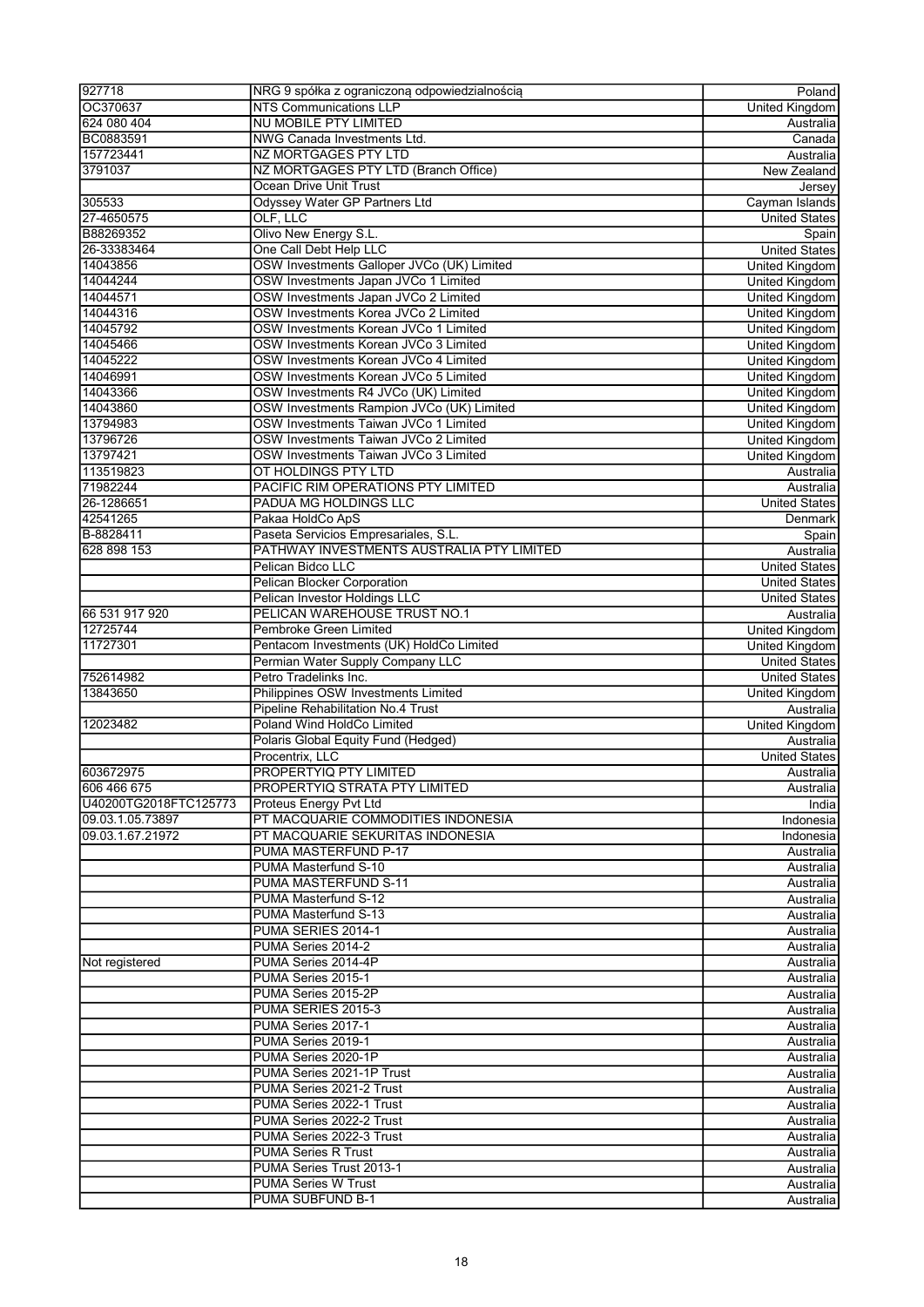|                       | PUMA SUBFUND COMMBANK                                                                            | Australia                               |
|-----------------------|--------------------------------------------------------------------------------------------------|-----------------------------------------|
| 654223                | Purple Investco PPP Limited                                                                      | Ireland                                 |
| 797065                | PV 1100 SPÓŁKA Z OGRANICZONĄ ODPOWIEDZIALNOŚCIĄ                                                  | Poland                                  |
| 797141                | PV 1110 SPÓŁKA Z OGRANICZONĄ ODPOWIEDZIALNOŚCIĄ                                                  | Poland                                  |
| 797026                | PV 1120 SPÓŁKA Z OGRANICZONĄ ODPOWIEDZIALNOŚCIĄ                                                  | Poland                                  |
| 797117                | PV 1130 SPÓŁKA Z OGRANICZONA ODPOWIEDZIALNOŚCIA                                                  | Poland                                  |
| 797034                | PV 1140 SPÓŁKA Z OGRANICZONĄ ODPOWIEDZIALNOŚCIĄ                                                  | Poland                                  |
| 797028                | PV 1150 SPÓŁKA Z OGRANICZONĄ ODPOWIEDZIALNOŚCIĄ                                                  | Poland                                  |
| 763055                | PV 120 SPÓŁKA Z OGRANICZONĄ ODPOWIEDZIALNOŚCIĄ                                                   | Poland                                  |
| 797907                | PV 1230 SPÓŁKA Z OGRANICZONĄ ODPOWIEDZIALNOŚCIĄ                                                  | Poland                                  |
| 797986                | PV 1270 SPÓŁKA Z OGRANICZONĄ ODPOWIEDZIALNOŚCIĄ                                                  | Poland                                  |
| 763209                | PV 130 SPÓŁKA Z OGRANICZONĄ ODPOWIEDZIALNOŚCIĄ                                                   | Poland                                  |
| 798085                | PV 1310 SPÓŁKA Z OGRANICZONA ODPOWIEDZIALNOSCIA                                                  | Poland                                  |
| 763423                | PV 140 SPÓŁKA Z OGRANICZONĄ ODPOWIEDZIALNOŚCIĄ                                                   | Poland                                  |
| 806863                | PV 1460 SPÓŁKA Z OGRANICZONA ODPOWIEDZIALNOSCIA                                                  | Poland                                  |
| 763381                | PV 150 SPÓŁKA Z OGRANICZONĄ ODPOWIEDZIALNOŚCIĄ                                                   | Poland                                  |
| 806857                | PV 1510 SPÓŁKA Z OGRANICZONA ODPOWIEDZIALNOSCIA                                                  | Poland                                  |
| 807338                | PV 1520 SPÓŁKA Z OGRANICZONA ODPOWIEDZIALNOSCIA                                                  | Poland                                  |
| 763381                | PV 170 SPÓŁKA Z OGRANICZONĄ ODPOWIEDZIALNOŚCIĄ                                                   | Poland                                  |
| 763324                | PV 180 SPÓŁKA Z OGRANICZONĄ ODPOWIEDZIALNOŚCIĄ                                                   | Poland                                  |
| 763398                | PV 210 SPÓŁKA Z OGRANICZONĄ ODPOWIEDZIALNOŚCIĄ                                                   | Poland                                  |
| 763792                | PV 220 SPÓŁKA Z OGRANICZONĄ ODPOWIEDZIALNOŚCIĄ                                                   | Poland                                  |
| 763313                | PV 230 SPÓŁKA Z OGRANICZONĄ ODPOWIEDZIALNOŚCIĄ                                                   | Poland                                  |
| 763368                | PV 240 SPÓŁKA Z OGRANICZONĄ ODPOWIEDZIALNOŚCIĄ                                                   | Poland                                  |
| 763730<br>763619      | PV 250 SPÓŁKA Z OGRANICZONA ODPOWIEDZIALNOŚCIA                                                   | Poland<br>Poland                        |
|                       | PV 260 SPÓŁKA Z OGRANICZONĄ ODPOWIEDZIALNOŚCIĄ                                                   |                                         |
| 763383                | PV 310 SPÓŁKA Z OGRANICZONĄ ODPOWIEDZIALNOŚCIĄ                                                   | Poland                                  |
| 763636<br>763697      | PV 350 SPÓŁKA Z OGRANICZONĄ ODPOWIEDZIALNOŚCIĄ                                                   | Poland                                  |
| 763692                | PV 390 SPÓŁKA Z OGRANICZONĄ ODPOWIEDZIALNOŚCIĄ                                                   | Poland                                  |
| 763710                | PV 440 SPÓŁKA Z OGRANICZONĄ ODPOWIEDZIALNOŚCIĄ                                                   | Poland                                  |
| 763370                | PV 450 SPÓŁKA Z OGRANICZONĄ ODPOWIEDZIALNOŚCIĄ<br>PV 460 SPÓŁKA Z OGRANICZONĄ ODPOWIEDZIALNOŚCIĄ | Poland<br>Poland                        |
| 763733                | PV 480 SPÓŁKA Z OGRANICZONĄ ODPOWIEDZIALNOŚCIĄ                                                   | Poland                                  |
| 763698                | PV 490 SPÓŁKA Z OGRANICZONĄ ODPOWIEDZIALNOŚCIĄ                                                   | Poland                                  |
| 795636                | PV 510 SPÓŁKA Z OGRANICZONA ODPOWIEDZIALNOSCIA                                                   | Poland                                  |
| 795608                | PV 520 SPÓŁKA Z OGRANICZONA ODPOWIEDZIALNOŚCIA                                                   | Poland                                  |
| 795669                | PV 530 SPÓŁKA Z OGRANICZONĄ ODPOWIEDZIALNOŚCIĄ                                                   | Poland                                  |
| 795671                | PV 540 SPÓŁKA Z OGRANICZONĄ ODPOWIEDZIALNOŚCIĄ                                                   | Poland                                  |
| 795666                | PV 550 SPÓŁKA Z OGRANICZONĄ ODPOWIEDZIALNOŚCIĄ                                                   | Poland                                  |
| 795546                | PV 560 SPÓŁKA Z OGRANICZONĄ ODPOWIEDZIALNOŚCIĄ                                                   | Poland                                  |
| 795634                | PV 570 SPÓŁKA Z OGRANICZONĄ ODPOWIEDZIALNOŚCIĄ                                                   | Poland                                  |
| 795616                | PV 580 SPÓŁKA Z OGRANICZONA ODPOWIEDZIALNOSCIA                                                   | Poland                                  |
| 795618                | PV 600 SPÓŁKA Z OGRANICZONĄ ODPOWIEDZIALNOŚCIĄ                                                   | Poland                                  |
| 796292                | PV 610 SPÓŁKA Z OGRANICZONĄ ODPOWIEDZIALNOŚCIĄ                                                   | Poland                                  |
| 796239                | PV 620 SPÓŁKA Z OGRANICZONĄ ODPOWIEDZIALNOŚCIĄ                                                   | Poland                                  |
| 796171                | PV 650 SPÓŁKA Z OGRANICZONĄ ODPOWIEDZIALNOŚCIĄ                                                   | Poland                                  |
| 796258                | PV 690 SPÓŁKA Z OGRANICZONĄ ODPOWIEDZIALNOŚCIĄ                                                   | Poland                                  |
| 5329567               | Pyranet UK Limited (strike off in progress)                                                      | United Kingdom                          |
| 4010368               | Qubic Group Limited (strike off in progress)                                                     | United Kingdom                          |
| KRS 0000297772        | Radzyn Clean Energy Poland sp. z o.o.                                                            | Poland                                  |
| 12517501              | Rayleigh Green Limited                                                                           | <b>United Kingdom</b>                   |
| 6334248               | <b>Real Leasing Solutions Limited</b>                                                            | <b>United Kingdom</b>                   |
| 26-4203808            | Regal Capital Group, LLC                                                                         | <b>United States</b>                    |
| not registered        | <b>REGIONAL MEDIA TRUST</b>                                                                      | Australia                               |
| 150 449 684           | RELOAD WIND FARM PTY LTD                                                                         | Australia                               |
| 13515008              | Renewables HoldCo Limited                                                                        | <b>United Kingdom</b>                   |
| U40108TG2014PTC095876 | Repal Green Power Pvt Ltd                                                                        | India                                   |
| U40102TG2014PTC094845 | Repal Renewables Pvt Ltd                                                                         | India                                   |
| 200921086K            | <b>RESOURCE MARINE PTE. LIMITED</b>                                                              | Singapore                               |
| FC029978              | Resource Marine Pte. Limited (UK Establishment)                                                  | United Kingdom                          |
| 8812523               | <b>Resource Utilities Limited</b>                                                                | United Kingdom                          |
| 114 594 080           | REVERSE MORTGAGE SERVICES PTY LTD                                                                | Australia                               |
| 827762                | RIBOLLA SPÓŁKA Z OGRANICZONĄ ODPOWIEDZIALNOŚCIĄ                                                  | Poland                                  |
| 630706                | Rijn InvestCo PPP Ireland GP Limited                                                             | <b>Ireland</b>                          |
| 10290340              | Robin Bidco Limited                                                                              | United Kingdom                          |
| 10289677              | Robin Midco Limited                                                                              | <b>United Kingdom</b>                   |
| 10289095              | Robin Topco Limited                                                                              | United Kingdom                          |
| MC-25427<br>10379378  | ROC Asia Pacific Private Equity Offshore Fund, L.P.<br>Ropemaker RB Holdings Limited             | Cayman Islands<br><b>United Kingdom</b> |
| 827762                | ROSELLE SPÓŁKA Z OGRANICZONĄ ODPOWIEDZIALNOŚCIĄ                                                  | Poland                                  |
| B88269329             | Sabina Solar PV S.L.                                                                             | Spain                                   |
|                       |                                                                                                  |                                         |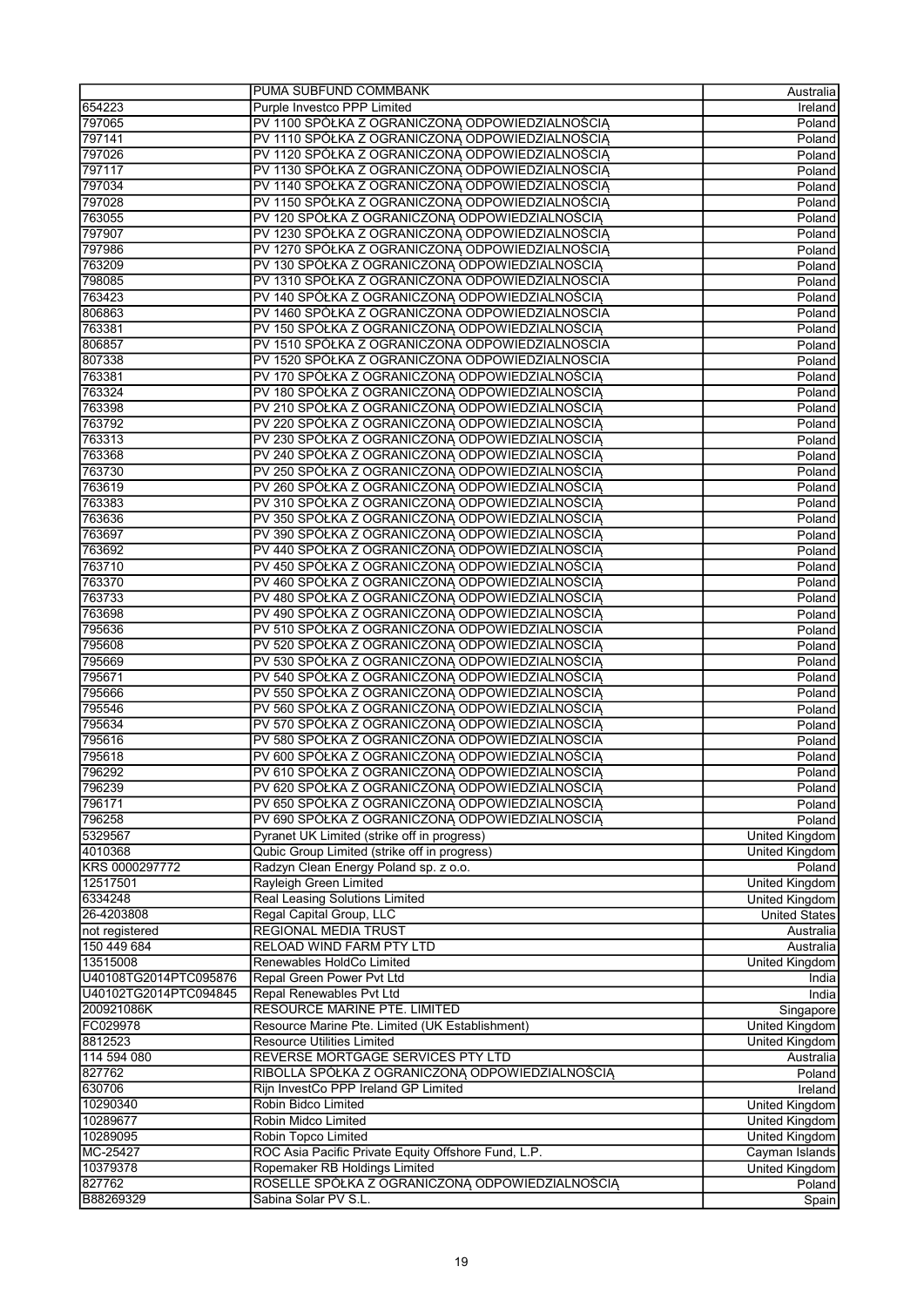|                | Samphire CH Trust                                   | Australia             |
|----------------|-----------------------------------------------------|-----------------------|
| 646786941      | SAMPHIRE CHCO PTY LIMITED                           | Australia             |
| 646765031      | SAMPHIRE HOLDCO PTY LIMITED                         | Australia             |
|                | <b>Samphire Partner Trust</b>                       | Australia             |
| 646791620      | SAMPHIRE PARTNERCO PTY LIMITED                      | Australia             |
|                |                                                     |                       |
| B88300579      | Sauce New Energy, S.L.                              | Spain                 |
|                | Savion Module Supply Support Provider, LLC          | <b>United States</b>  |
| 622786         | Scheldt Investco PPP Ireland GP Limited             | Ireland               |
|                | <b>SE Health LLC</b>                                | <b>United States</b>  |
|                | <b>SE Health Member LLC</b>                         | <b>United States</b>  |
|                | <b>SE Health Trust</b>                              | <b>United States</b>  |
| 13525889       | Sea Lion Wind HoldCo Limited                        | <b>United Kingdom</b> |
| 201420398Z     | SELENE INVESTMENTS SINGAPORE PTE. LTD.              | Singapore             |
|                |                                                     |                       |
| 622787         | Shannon Investco PPP Ireland GP Limited             | Ireland               |
|                | Sierra-KBMP, LLC                                    | <b>United States</b>  |
| 627 172 445    | SKYLIGHT DEV CO PTY LIMITED                         | Australia             |
| 627 172 490    | <b>SKYLIGHT MID CO PTY LIMITED</b>                  | Australia             |
|                | <b>SKYLIGHT MID TRUST</b>                           | Australia             |
| 627172543      | SKYLIGHT PROJECT CO PTY LIMITED                     | Australia             |
|                | <b>SKYLIGHT PROJECT TRUST</b>                       | Australia             |
|                | SKYLIGHT RETAIL NORTH SUB TRUST                     | Australia             |
|                |                                                     |                       |
| 627172589      | <b>SKYLIGHT RN PTY LIMITED</b>                      | Australia             |
|                | SMART 2022-1P Trust                                 | Australia             |
|                | SMART ABS Series 2016-1 Trust                       | Australia             |
|                | SMART ABS Series 2016-2US Trust                     | Australia             |
|                | SMART ABS SERIES 2016-3 TRUST                       | Australia             |
|                | <b>SMART ABS Series 2017-1 Trust</b>                | Australia             |
|                | SMART ABS Series 2017-2 Trust                       | Australia             |
|                |                                                     |                       |
|                | SMART ABS SERIES 2019-1 Trust                       | Australia             |
|                | SMART ABS Series 2020-1 Trust                       | Australia             |
|                | SMART ABS Series 2022-1P Trust                      | Australia             |
|                | <b>SMART ABS Series W Trust</b>                     | Australia             |
|                | <b>SMART ABS SERIES W2 TRUST</b>                    | Australia             |
|                | <b>SMART E Trust</b>                                | Australia             |
| 7949577        | Smart Hosted Solutions Ltd (strike off in progress) | <b>United Kingdom</b> |
|                | <b>SMART O Warehouse Trust</b>                      |                       |
|                |                                                     | Australia             |
|                | <b>SMART S Warehouse Trust</b>                      | Australia             |
|                | <b>SMART Series R Trust</b>                         | Australia             |
| 1985150893     | SOL PV1 S.R.L.                                      | Italy                 |
| 10481790961    | Solar Italy III S.R.L.                              | Italy                 |
| 10482220968    | Solar Italy VI S.R.L.                               | Italy                 |
| B90336116      | Solar-PV EXT 001 Sociedad Limitada                  | Spain                 |
| 11788560       | Sole Renewables Italy Limited                       | <b>United Kingdom</b> |
|                |                                                     |                       |
| 11729534       | Sole Renewables Limited                             | United Kingdom        |
| 8128232        | Somerset Farm (East Anglia) Ltd                     | <b>United Kingdom</b> |
| 12068057       | Sonne (Italy) Holdings Limited                      | United Kingdom        |
| 11218550       | Sonne Solar Limited                                 | United Kingdom        |
| 80-0852389     | South Carolina Sandy Tyger Investments, LLC         | <b>United States</b>  |
| 648267234      | SPECIALISED ACCOMMODATION SOLUTIONS PTY LIMITED     | Australia             |
|                | Specialty Finance Holdings, Inc.                    | <b>United States</b>  |
| 10707700968    | SR Augusta S.R.L.                                   |                       |
|                |                                                     | Italy                 |
| 10707690961    | SR Bari S.R.L.                                      | Italy                 |
| 10707680962    | SR Project 1 S.R.L.                                 | Italy                 |
| 10706940961    | SR Project 4 S.R.L.                                 | Italy                 |
| 10706920963    | SR Project 5 S.R.L.                                 | Italy                 |
| 10706730966    | SR San Giuseppe S.R.L.                              | Italy                 |
| 10706720967    | SR Taranto S.R.L.                                   | Italy                 |
| 10706710968    | SR Torino S.R.L.                                    | Italy                 |
| 10706700969    | SR Trapani S.R.L.                                   | Italy                 |
|                |                                                     |                       |
| 13639535       | <b>Steep Housing Holdings Limited</b>               | United Kingdom        |
| 692062         | <b>Steep Housing Investments Limited</b>            | Ireland               |
| 34298324       | Stichting Security Trustee E-MAC DE 2009-I          | Netherlands           |
| Not Registered | <b>Summer Housing SDA Trust</b>                     | Australia             |
|                | Summerset Intermediate Holdings 2 LLC               | <b>United States</b>  |
| 12726010       | Sundon Green Limited                                | <b>United Kingdom</b> |
| 164223301000   | Sunrider Holdings S.A.                              | Greece                |
|                |                                                     |                       |
| MC189033       | SYNTHETIC ASSET FUNDING ENTITY 2 LIMITED            | Cayman Islands        |
|                | <b>TA Trust</b>                                     | Australia             |
| 12428321       | <b>Taranis Bidco Limited</b>                        | United Kingdom        |
| 12412264       | <b>Taranis Midco Limited</b>                        | United Kingdom        |
| 12415435       | <b>Taranis Parentco Limited</b>                     | United Kingdom        |
|                |                                                     |                       |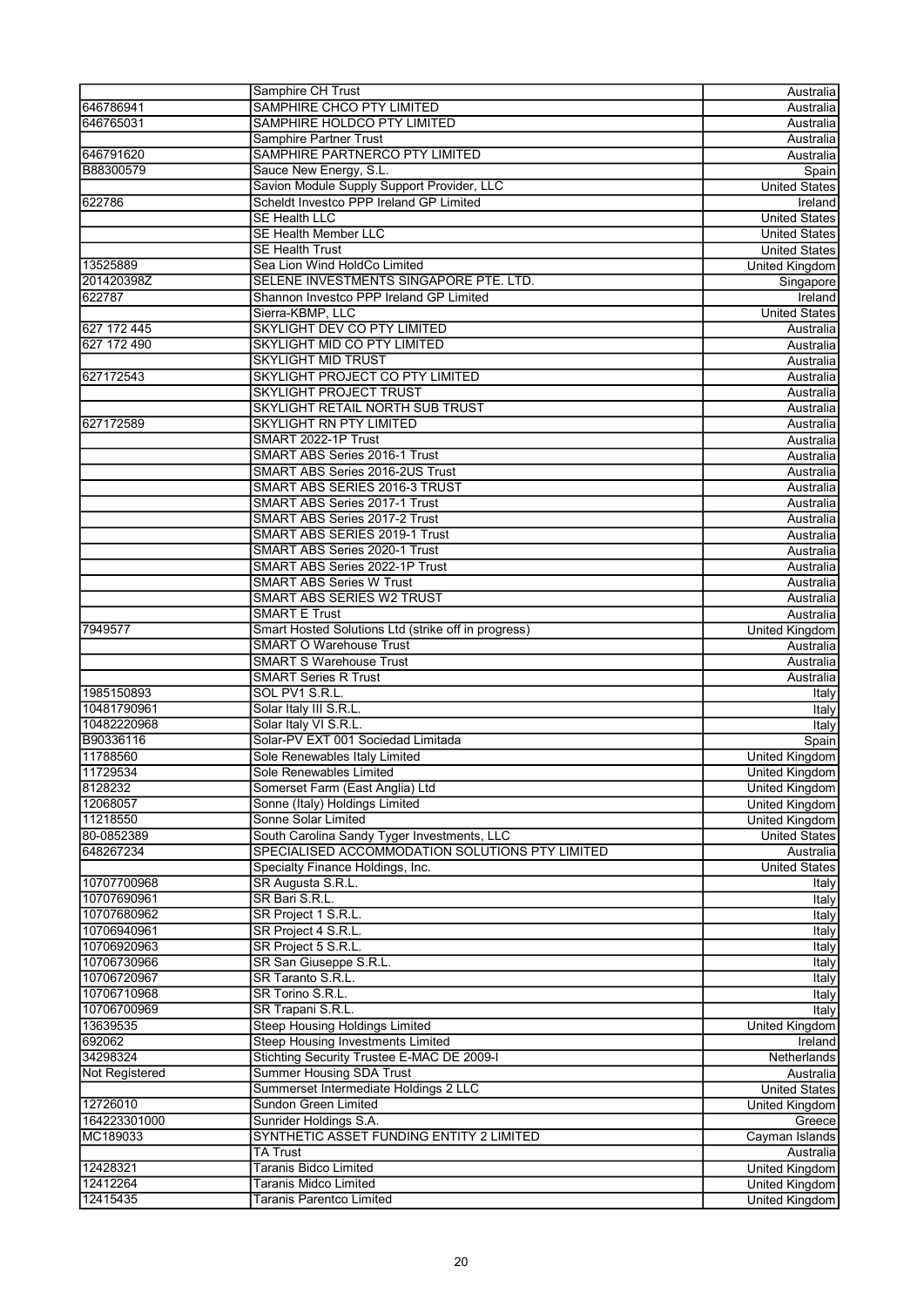| 12409681                 | <b>Taranis Topco Limited</b>                                        | <b>United Kingdom</b>         |
|--------------------------|---------------------------------------------------------------------|-------------------------------|
| U40300TG2020FTC140936    | <b>Tasoula Energy Private Limited</b>                               | India                         |
| 20-5474013               | Tax Ease CA, LLC                                                    | <b>United States</b>          |
| 37-1750174               | <b>Tax Ease Company LLC</b>                                         | <b>United States</b>          |
| 20-2937172               | Tax Ease Employee Services Company LLC                              | <b>United States</b>          |
| 75-3130882               | Tax Ease Financial Services, LP                                     | <b>United States</b>          |
| 41-2228674               | Tax Ease FL REO, LLC                                                | <b>United States</b>          |
| 75-3130887               | Tax Ease Funding GP LLC                                             | <b>United States</b>          |
| 90-0909796               | Tax Ease Funding Two, LLC                                           | <b>United States</b>          |
| 75-3130885               | Tax Ease Funding, LLC                                               | <b>United States</b>          |
| 20-2937047               | Tax Ease Holdings LLC                                               | <b>United States</b>          |
| 20-2937080               | Tax Ease Lien Investments 1, LLC                                    | <b>United States</b>          |
| 26-4377481               | Tax Ease Lien Servicing, LLC                                        | <b>United States</b>          |
| 46-5586117               | <b>Tax Ease NV LLC</b>                                              | <b>United States</b>          |
| 20-2937103               | Tax Ease Ohio, LLC                                                  | <b>United States</b>          |
| 42-1664041               | Tax Ease PA, LLC                                                    | <b>United States</b>          |
|                          | Tax Ease REO I, LLC                                                 | <b>United States</b>          |
|                          | Tax Ease REO II, LLC                                                | <b>United States</b>          |
| 655672254                | TC AKARUA 1 PTY LIMITED                                             | Australia                     |
| 624 520 556              | TC AKARUA 2 PTY LIMITED                                             | Australia                     |
| WC-374858                | <b>TC Feeder GP Ltd</b>                                             | Cayman Islands                |
| 202105903W               | TC Singapore Holdings GP Pte Ltd                                    | Singapore                     |
| 655646772                | TC YORK OFFICE 1 PTY LIMITED                                        | Australia                     |
| 656117930                | TC YORK OFFICE 2 PTY LIMITED                                        | Australia                     |
| 656133345                | TC YORK OFFICE 3 PTY LIMITED                                        | Australia                     |
| 202132829Z               | TCK Holdings 1 GP Pte. Ltd.                                         | Singapore                     |
|                          | <b>Tech and Energy Transition Corporation</b>                       | <b>United States</b>          |
|                          | Tech and Energy Transition Sponsor LLC                              | <b>United States</b>          |
| 113508160                | TELBANE 2 PTY LIMITED (IN DEREGISTRATION)                           | Australia                     |
| 70142951                 | <b>TELBANE PTY LTD</b>                                              | Australia                     |
| 12035922                 | <b>Tenacity Capital Limited</b>                                     | <b>United Kingdom</b>         |
| B-88284153               | Tencata Servicios Empresariales, S.L.                               | Spain                         |
| OC315196                 | The Bluebell Transportation LLP                                     | <b>United Kingdom</b>         |
| 3678027                  | The Excell Group Limited                                            | United Kingdom                |
| OC315171                 | The Goonzaran LLP                                                   | <b>United Kingdom</b>         |
| IT1935/08                | THE MACQUARIE TOPI40 INVESTMENT TRUST                               | South Africa                  |
| 13152295                 | <b>Thetis BidCo Limited</b>                                         | <b>United Kingdom</b>         |
| 13169124                 | <b>Thetis MidCo Limited</b>                                         | <b>United Kingdom</b>         |
| 13150629                 | <b>Thetis ParentCo Limited</b>                                      | <b>United Kingdom</b>         |
| 13167752                 | <b>Thetis TopCo Limited</b><br>Ticopa Servicios Empresariales, S.L. | <b>United Kingdom</b>         |
| B-88282181<br>80-0939458 | TN - PTH, LLC                                                       | Spain<br><b>United States</b> |
| 12159282                 | <b>Tornado Acquisitions Bidco Limited</b>                           | United Kingdom                |
| 12156815                 | <b>Tornado Acquisitions Midco Limited</b>                           | United Kingdom                |
| 12157015                 | Tornado Acquisitions Parentco Limited                               | <b>United Kingdom</b>         |
| 12156673                 | <b>Tornado Acquisitions Topco Limited</b>                           | <b>United Kingdom</b>         |
| OC332571                 | Townley Network Solutions (UK) LLP                                  | United Kingdom                |
| 5318259                  | Townley Network Solutions Ltd (strike off in progress)              | United Kingdom                |
|                          | TRAMS ABS Series 2015-1                                             | Australia                     |
| 2764070906               | Trisol 81 S.r.l.                                                    | Italy                         |
| 2764090904               | Trisol 82 S.r.l.                                                    | Italy                         |
| 2012853459               | Tristone Capital Global Inc.                                        | Canada                        |
| 208568022                | Tristone Capital Inc.                                               | Canada                        |
| 1782120                  | Tristone Capital SA (Argentine Branch)                              | Argentina                     |
| 2012712838               | <b>Tristone Capital SA Ltd</b>                                      | Canada                        |
| 5061907                  | <b>TTG (Southern) Limited</b>                                       | <b>United Kingdom</b>         |
|                          | Tunnel Hill Blocker, LLC                                            | <b>United States</b>          |
| 986 736 565              | <b>Tysvaer Vindpark AS</b>                                          | Norway                        |
| 7064975                  | <b>UK Gas Transportation Limited</b>                                | United Kingdom                |
| 9243327                  | UK Green Community Lending Limited                                  | United Kingdom                |
| SC424067                 | <b>UK Green Investment Bank Limited</b>                             | United Kingdom                |
| 9568027                  | UK Green Investment Climate International Limited                   | <b>United Kingdom</b>         |
| 9648750                  | UK NPD Investments GP Limited                                       | <b>United Kingdom</b>         |
| 10636785                 | <b>UK Platform GP Limited</b>                                       | United Kingdom                |
| 10637715                 | <b>UK Platform Partner Limited</b>                                  | <b>United Kingdom</b>         |
| 6339585                  | <b>UK Power Distribution Limited</b>                                | <b>United Kingdom</b>         |
| 9316859                  | <b>UK PPP Investments GP Limited</b>                                | United Kingdom                |
| 12330605                 | UK PPP Transportation GP Limited                                    | United Kingdom                |
| 661644                   | UK PPP Transportation No 3 Limited                                  | Ireland                       |
| 12332255                 | <b>UK PPP Transportation Partner Limited</b>                        | United Kingdom                |
| 32134118                 | Urja Seventh B.V.                                                   | Netherlands                   |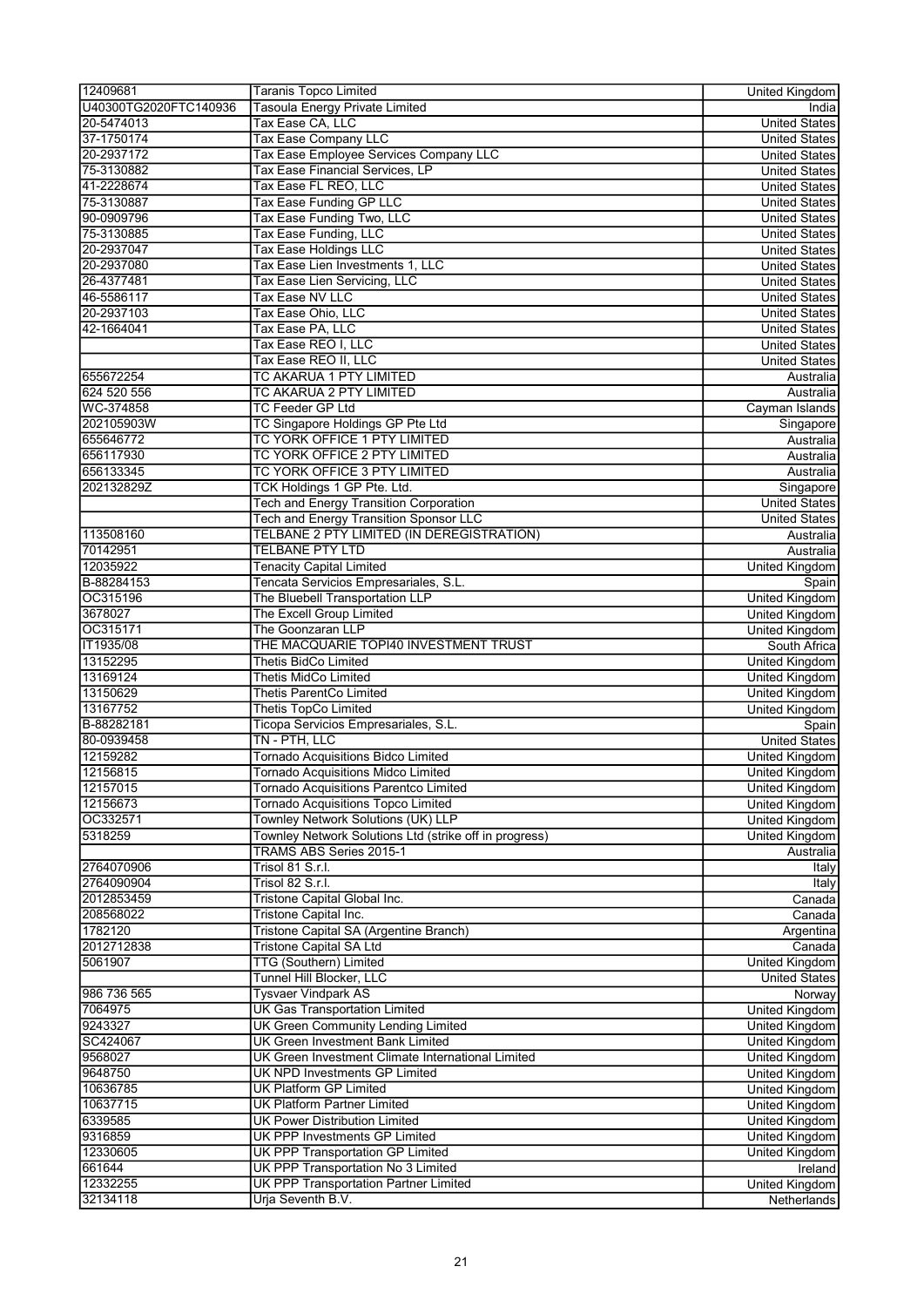| 3705740               | <b>Utility Metering Services Limited</b>                | <b>United Kingdom</b> |
|-----------------------|---------------------------------------------------------|-----------------------|
| 12980402              | Vanadium Holdco Limited                                 | <b>United Kingdom</b> |
|                       | Vantage Commodities Financial Services II, LLC          | <b>United States</b>  |
|                       | Vantage Commodities Financial Services, LLC             | <b>United States</b>  |
| U40100TG2021FTC157349 | VEH Aarush Renewables Private Limited                   | India                 |
| U40102TG2015FTC097559 | <b>VEH Global India Pvt Ltd</b>                         | India                 |
| U40100TG2021FTC157117 | VEH Jayin Renewables Private Limited                    | India                 |
| U40106TG2021FTC157202 | <b>VEH Mitra Energy Private Limited</b>                 | India                 |
| U40106TG2021FTC157036 | <b>VEH Renewables Private Limited</b>                   | India                 |
| U40106TG2021FTC156436 | <b>VEH Srishti Energy Private Limited</b>               | India                 |
| U40300TG2021FTC157482 | <b>VEH Surya Energy Private Limited</b>                 | India                 |
| 201544292E            | Vibrant Energy Holdings Pte. Ltd.                       | Singapore             |
| 9944694               | Vibrant Energy Holdings UK Ltd                          | <b>United Kingdom</b> |
| 201610864Z            | Vibrant Energy India Pte. Ltd.                          | Singapore             |
| 2021020007075-00      | VIND ENERGY CORP.                                       | Philippines           |
| 90-0423397            | W & R Corporate LLC                                     | <b>United States</b>  |
| 51-0261715            | Waddell & Reed Financial, Inc.                          | <b>United States</b>  |
| 43-1244426            | <b>Waddell &amp; Reed Services Company</b>              | <b>United States</b>  |
| 12517507              | <b>Walpole Green Limited</b>                            | <b>United Kingdom</b> |
| 12725706              | <b>Warley Green Limited</b>                             | <b>United Kingdom</b> |
| 158126936000          | Wattcrop Hellas Developments & Services I.K.E.          | Greece                |
| 151637036000          | <b>WattCrop Hellas I.K.E</b>                            | Greece                |
| 13433898              | <b>Wattcrop Projects UK Limited</b>                     | United Kingdom        |
| 13181262              | Wattcrop UK Developments & Services Ltd                 | United Kingdom        |
|                       | <b>WaveCrest Energy Services, LLC</b>                   | <b>United States</b>  |
|                       | <b>WaveCrest Energy, LLC</b>                            | <b>United States</b>  |
| 9056366               | Wavenet (Holdings) Limited                              | <b>United Kingdom</b> |
| 11486047              | <b>Wavenet Group Holdings Limited</b>                   | <b>United Kingdom</b> |
| 3919664               | Wavenet Limited                                         | <b>United Kingdom</b> |
|                       | <b>WCE Holdings, LLC</b>                                | <b>United States</b>  |
|                       | <b>Whole Loan Trust</b>                                 | <b>United States</b>  |
|                       | Wholesale DC Asset Holdings LLC                         | <b>United States</b>  |
|                       | WI RNG Hub North HoldCo LLC                             | <b>United States</b>  |
| 85-2105927            | WI RNG Hub North LLC                                    | <b>United States</b>  |
|                       | <b>Willow Depositor LLC</b>                             | <b>United States</b>  |
| 20-2937224            | Winslow Lien Investments, LLC                           | <b>United States</b>  |
| 54813080              | <b>WOODROSS NOMINEES PTY. LIMITED</b>                   | Australia             |
|                       | Woodway Bluebonnet Pipeline LLC                         | <b>United States</b>  |
|                       | Woodway Energy Infrastructure LLC                       | <b>United States</b>  |
|                       | <b>Woodway Holdings LLC</b>                             | <b>United States</b>  |
|                       | Woodway Management Holdings LLC                         | <b>United States</b>  |
|                       | <b>Woodway Management LLC</b>                           | <b>United States</b>  |
|                       | <b>Woodway Midstream Holdings LLC</b>                   | <b>United States</b>  |
|                       | <b>Woodway Texas Pipeline LLC</b>                       | <b>United States</b>  |
| 12726341              | Wylfa Green Limited                                     | United Kingdom        |
| 127338783             | YENDON WINDFARM PTY LTD                                 | Australia             |
| 1449995               | Yorkton Capital Partners II Inc.                        | Canada                |
| 1430727               | Yorkton Capital Partners Inc.                           | Canada                |
| Not Registered        | YoungMac Trust                                          | Australia             |
|                       | Zhonghe Fengtai Equity Investment (Tianjin) Partnership | China                 |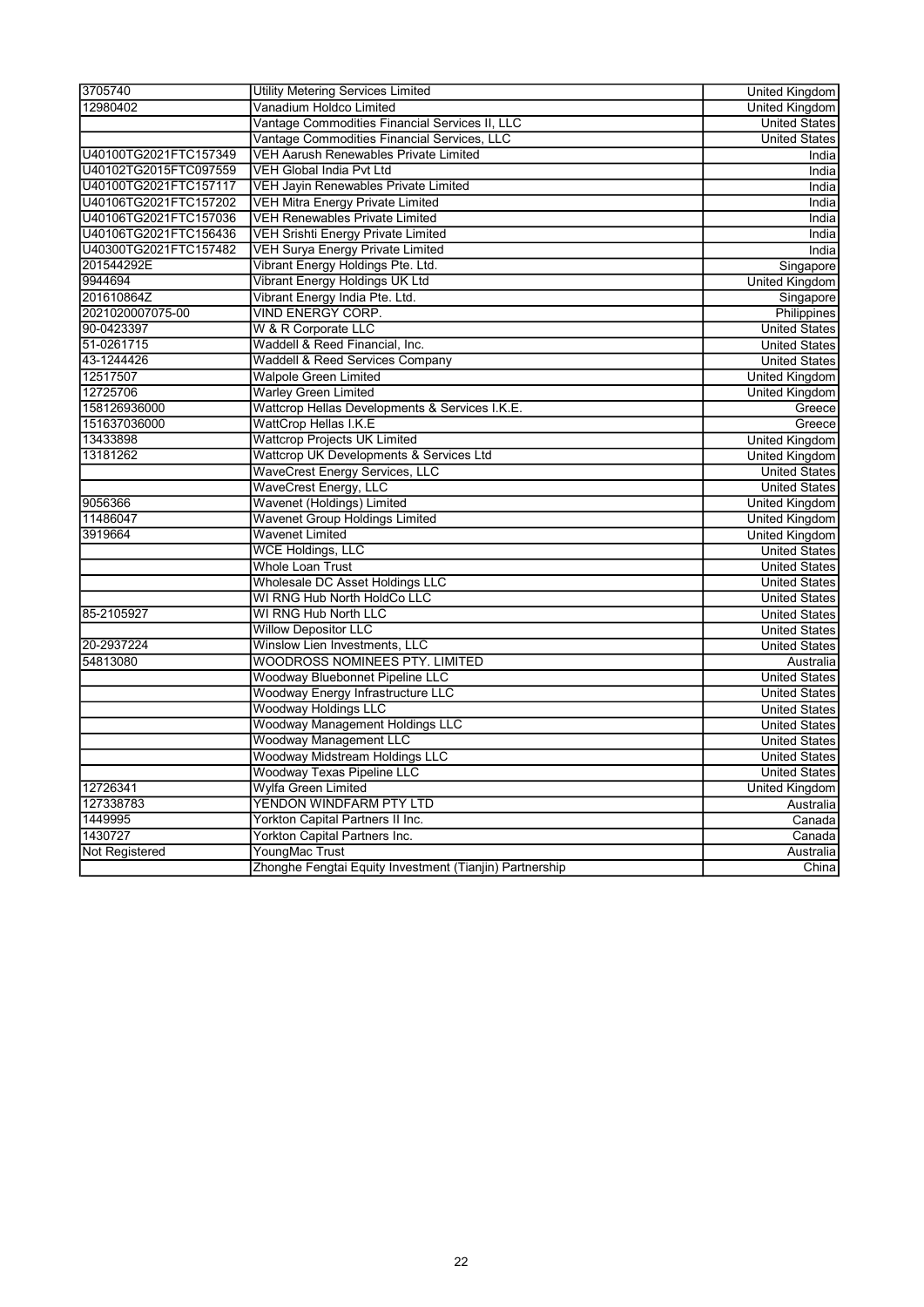### ANNEXURE 'B'

This is the annexure marked 'B' of 2 page(s) referred to in the Notice of ceasing to be a substantial holder.

|           | Person whose      |                        |                 | Number of   |            |                |
|-----------|-------------------|------------------------|-----------------|-------------|------------|----------------|
| Date of   | relevant interest | Nature of change       | Consideration   | securities  | Class      | Person's votes |
| change    | changed           |                        | per security    | affected    |            | affected       |
| 29-Mar-22 | <b>MIML</b>       | On market sale         | <b>AUD 1.90</b> | $-4,444$    | <b>FPO</b> | $-4,444$       |
| 30-Mar-22 | <b>MISL</b>       | On market purchase     | <b>AUD 1.88</b> | 638         | <b>FPO</b> | 638            |
| 05-Apr-22 | <b>MIMGL</b>      | On market sale         | <b>AUD 1.91</b> | $-162, 152$ | <b>FPO</b> | $-162, 152$    |
| 06-Apr-22 | <b>MBL</b>        | <b>Borrow Delivery</b> | AUD 0.00        | 51,000      | <b>FPO</b> | 51,000         |
| 07-Apr-22 | <b>MBL</b>        | <b>Borrow Delivery</b> | AUD 0.00        | 248,000     | <b>FPO</b> | 248,000        |
| 08-Apr-22 | <b>MBL</b>        | <b>Borrow Deliverv</b> | AUD 0.00        | 232,000     | <b>FPO</b> | 232,000        |
| 08-Apr-22 | <b>MIML</b>       | On market sale         | <b>AUD 1.90</b> | $-5,758$    | <b>FPO</b> | $-5,758$       |
| 12-Apr-22 | <b>MBL</b>        | Borrow Delivery        | AUD 0.00        | 30,000      | <b>FPO</b> | 30,000         |
| 12-Apr-22 | <b>MISL</b>       | On market purchase     | <b>AUD 1.91</b> | 2,155       | <b>FPO</b> | 2,155          |
| 13-Apr-22 | <b>MBL</b>        | <b>Borrow Delivery</b> | AUD 0.00        | 208,000     | <b>FPO</b> | 208,000        |
| 14-Apr-22 | <b>MISL</b>       | On market sale         | <b>AUD 1.98</b> | $-1,413$    | <b>FPO</b> | $-1,413$       |
| 14-Apr-22 | <b>MISL</b>       | On market sale         | <b>AUD 1.98</b> | $-8,553$    | <b>FPO</b> | $-8,553$       |
| 14-Apr-22 | <b>MISL</b>       | On market sale         | <b>AUD 1.98</b> | $-2,002$    | <b>FPO</b> | $-2,002$       |
| 14-Apr-22 | <b>MISL</b>       | On market sale         | <b>AUD 1.98</b> | $-1,346$    | <b>FPO</b> | $-1,346$       |
| 14-Apr-22 | <b>MISL</b>       | On market sale         | <b>AUD 1.98</b> | $-1,488$    | <b>FPO</b> | $-1,488$       |
| 14-Apr-22 | <b>MISL</b>       | On market sale         | <b>AUD 1.98</b> | $-7,721$    | <b>FPO</b> | $-7,721$       |
| 14-Apr-22 | <b>MISL</b>       | On market sale         | <b>AUD 1.98</b> | $-1,497$    | <b>FPO</b> | $-1,497$       |
| 14-Apr-22 | MISL              | On market sale         | <b>AUD 1.98</b> | $-4,800$    | <b>FPO</b> | $-4,800$       |
| 14-Apr-22 | <b>MISL</b>       | On market sale         | <b>AUD 1.98</b> | $-1,457$    | <b>FPO</b> | $-1,457$       |
| 14-Apr-22 | <b>MISL</b>       | On market sale         | <b>AUD 1.98</b> | $-3,284$    | <b>FPO</b> | $-3,284$       |
| 14-Apr-22 | <b>MISL</b>       | On market sale         | <b>AUD 1.98</b> | $-912$      | <b>FPO</b> | $-912$         |
| 14-Apr-22 | <b>MISL</b>       | On market sale         | <b>AUD 1.98</b> | $-1,795$    | <b>FPO</b> | $-1,795$       |
| 14-Apr-22 | <b>MISL</b>       | On market sale         | <b>AUD 1.98</b> | $-626$      | <b>FPO</b> | $-626$         |
| 14-Apr-22 | <b>MISL</b>       | On market sale         | <b>AUD 1.98</b> | $-783$      | <b>FPO</b> | $-783$         |
| 14-Apr-22 | <b>MISL</b>       | On market sale         | <b>AUD 1.98</b> | $-1,889$    | <b>FPO</b> | $-1,889$       |
| 14-Apr-22 | <b>MISL</b>       | On market sale         | <b>AUD 1.98</b> | $-3,232$    | <b>FPO</b> | $-3,232$       |
| 14-Apr-22 | <b>MISL</b>       | On market sale         | <b>AUD 1.98</b> | $-956$      | <b>FPO</b> | $-956$         |
| 14-Apr-22 | <b>MISL</b>       | On market sale         | <b>AUD 1.98</b> | $-4,999$    | <b>FPO</b> | $-4,999$       |
| 14-Apr-22 | <b>MISL</b>       | On market sale         | <b>AUD 1.98</b> | $-4,000$    | <b>FPO</b> | $-4,000$       |
| 14-Apr-22 | <b>MISL</b>       | On market sale         | <b>AUD 1.98</b> | $-3,632$    | <b>FPO</b> | $-3,632$       |
| 14-Apr-22 | <b>MISL</b>       | On market sale         | <b>AUD 1.98</b> | $-6,478$    | <b>FPO</b> | $-6,478$       |
| 14-Apr-22 | <b>MISL</b>       | On market sale         | <b>AUD 1.98</b> | -3,761      | <b>FPO</b> | $-3,761$       |
| 14-Apr-22 | <b>MISL</b>       | On market sale         | <b>AUD 1.98</b> | $-2,819$    | <b>FPO</b> | $-2,819$       |
| 14-Apr-22 | <b>MISL</b>       | On market sale         | <b>AUD 1.98</b> | $-1,501$    | <b>FPO</b> | $-1,501$       |
| 14-Apr-22 | <b>MISL</b>       | On market sale         | <b>AUD 1.98</b> | $-417$      | <b>FPO</b> | $-417$         |
| 14-Apr-22 | <b>MISL</b>       | On market sale         | <b>AUD 1.98</b> | $-3,087$    | <b>FPO</b> | $-3,087$       |
| 14-Apr-22 | MISL              | On market sale         | <b>AUD 1.98</b> | $-2,184$    | <b>FPO</b> | $-2,184$       |
| 14-Apr-22 | <b>MISL</b>       | On market sale         | <b>AUD 1.98</b> | $-577$      | <b>FPO</b> | $-577$         |
| 14-Apr-22 | <b>MISL</b>       | On market sale         | <b>AUD 1.98</b> | $-638$      | <b>FPO</b> | $-638$         |
| 14-Apr-22 | <b>MISL</b>       | On market sale         | <b>AUD 1.98</b> | $-2,155$    | <b>FPO</b> | $-2,155$       |
| 14-Apr-22 | <b>MISL</b>       | On market sale         | <b>AUD 1.98</b> | $-2,094$    | <b>FPO</b> | $-2,094$       |
| 14-Apr-22 | <b>MISL</b>       | On market sale         | <b>AUD 1.98</b> | $-1,177$    | <b>FPO</b> | $-1,177$       |
| 14-Apr-22 | <b>MISL</b>       | On market sale         | <b>AUD 1.98</b> | $-1,801$    | <b>FPO</b> | $-1,801$       |
| 14-Apr-22 | <b>MISL</b>       | On market sale         | <b>AUD 1.98</b> | $-1,263$    | <b>FPO</b> | $-1,263$       |
| 14-Apr-22 | <b>MISL</b>       | On market sale         | <b>AUD 1.98</b> | $-10,132$   | <b>FPO</b> | $-10,132$      |
| 14-Apr-22 | <b>MISL</b>       | On market sale         | <b>AUD 1.98</b> | $-2,648$    | <b>FPO</b> | $-2,648$       |
| 14-Apr-22 | <b>MISL</b>       | On market sale         | <b>AUD 1.98</b> | $-2,862$    | <b>FPO</b> | $-2,862$       |
| 14-Apr-22 | <b>MISL</b>       | On market sale         | <b>AUD 1.98</b> | $-1,430$    | <b>FPO</b> | $-1,430$       |

Dennis Leong Company Secretary, Macquarie Group Limited 17 June 2022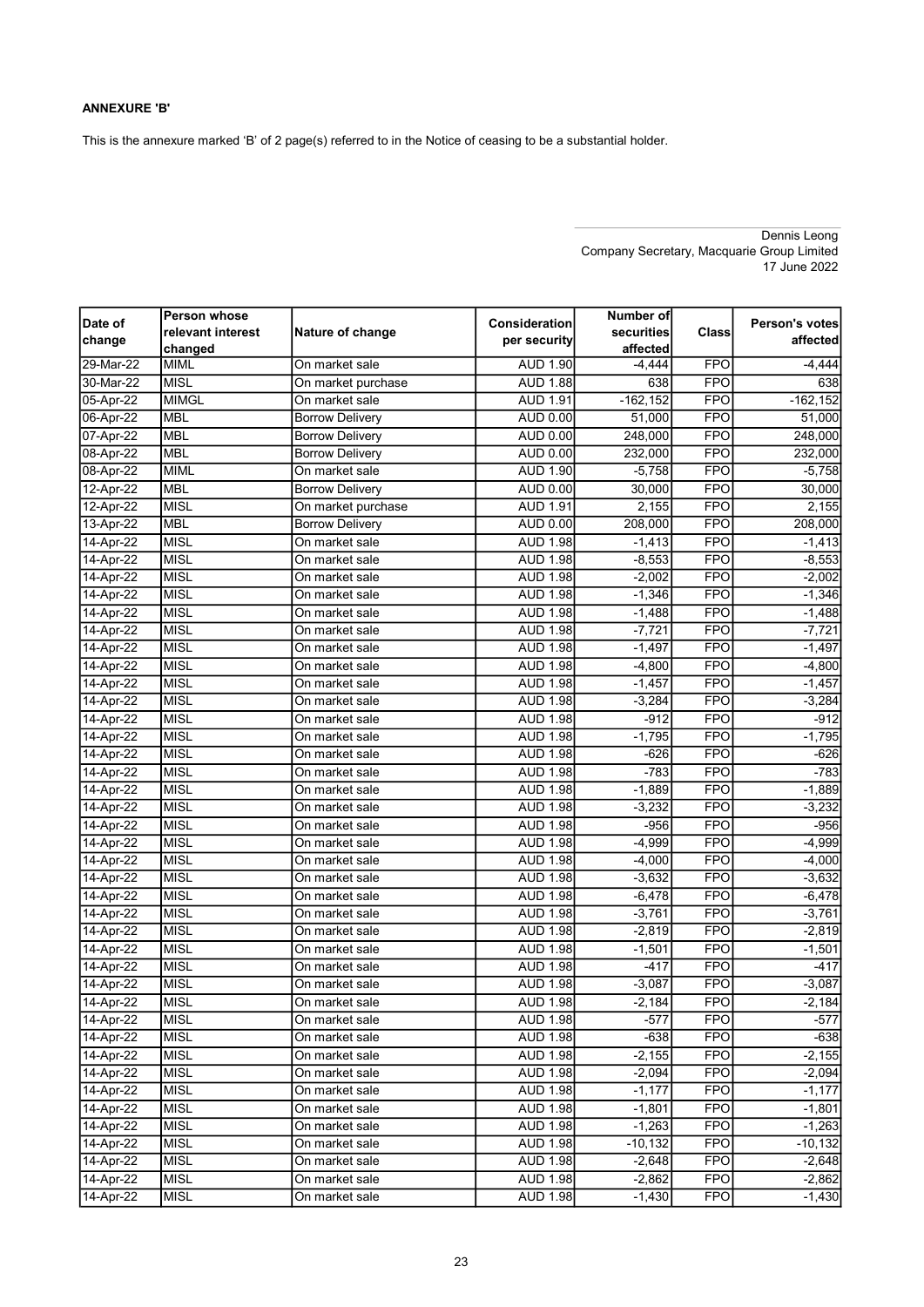| 14-Apr-22     | <b>MISL</b>  | On market sale                 | <b>AUD 1.98</b> | $-4,959$      | <b>FPO</b> | $-4,959$      |
|---------------|--------------|--------------------------------|-----------------|---------------|------------|---------------|
| 14-Apr-22     | <b>MISL</b>  | On market sale                 | <b>AUD 1.98</b> | $-4,494$      | <b>FPO</b> | $-4,494$      |
| 14-Apr-22     | <b>MISL</b>  | On market sale                 | <b>AUD 1.98</b> | $-1,527$      | <b>FPO</b> | $-1,527$      |
| 14-Apr-22     | <b>MISL</b>  | On market sale                 | <b>AUD 1.98</b> | $-1,494$      | <b>FPO</b> | $-1,494$      |
| 14-Apr-22     | <b>MISL</b>  | On market sale                 | <b>AUD 1.98</b> | $-2,509$      | <b>FPO</b> | $-2,509$      |
| 14-Apr-22     | <b>MISL</b>  | On market sale                 | <b>AUD 1.98</b> | $-2,277$      | <b>FPO</b> | $-2,277$      |
| 14-Apr-22     | <b>MISL</b>  | On market sale                 | <b>AUD 1.98</b> | $-4,167$      | <b>FPO</b> | $-4,167$      |
| 14-Apr-22     | <b>MISL</b>  | On market sale                 | <b>AUD 1.98</b> | $-1,661$      | <b>FPO</b> | $-1,661$      |
| 14-Apr-22     | <b>MISL</b>  | On market sale                 | <b>AUD 1.98</b> | $-1,986$      | <b>FPO</b> | $-1,986$      |
| 14-Apr-22     | <b>MISL</b>  | On market sale                 | <b>AUD 1.98</b> | $-1,230$      | <b>FPO</b> | $-1,230$      |
| 14-Apr-22     | <b>MISL</b>  | On market sale                 | <b>AUD 1.98</b> | $-3,224$      | <b>FPO</b> | $-3,224$      |
| 14-Apr-22     | <b>MISL</b>  | On market sale                 | <b>AUD 1.98</b> | $-1,555$      | <b>FPO</b> | $-1,555$      |
| 14-Apr-22     | <b>MISL</b>  | On market sale                 | <b>AUD 1.98</b> | $-2,912$      | <b>FPO</b> | $-2,912$      |
| 20-Apr-22     | <b>MBL</b>   | <b>Borrow Delivery</b>         | <b>AUD 0.00</b> | 234,000       | <b>FPO</b> | 234,000       |
| 20-Apr-22     | <b>MIMGL</b> | On market sale                 | <b>AUD 2.00</b> | $-42,182$     | <b>FPO</b> | $-42,182$     |
| 20-Apr-22     | <b>MIMGL</b> | On market sale                 | <b>AUD 2.00</b> | $-115,591$    | <b>FPO</b> | $-115,591$    |
| 20-Apr-22     | <b>MIMGL</b> | On market sale                 | <b>AUD 2.00</b> | $-5,353$      | <b>FPO</b> | $-5,353$      |
| 20-Apr-22     | <b>MIMGL</b> | On market sale                 | <b>AUD 2.00</b> | $-6,486$      | <b>FPO</b> | $-6,486$      |
| 21-Apr-22     | <b>MBL</b>   | <b>Borrow Delivery</b>         | <b>AUD 0.00</b> | 132,925       | <b>FPO</b> | 132,925       |
| 21-Apr-22     | <b>MBL</b>   | <b>Borrow Delivery</b>         | <b>AUD 0.00</b> | 85,075        | <b>FPO</b> | 85,075        |
| 21-Apr-22     | <b>MIMGL</b> | On market sale                 | <b>AUD 2.03</b> | $-7,557$      | <b>FPO</b> | $-7,557$      |
| 21-Apr-22     | <b>MIMGL</b> | On market sale                 | <b>AUD 2.03</b> | $-959$        | <b>FPO</b> | $-959$        |
| 21-Apr-22     | <b>MIMGL</b> | On market sale                 | <b>AUD 2.03</b> | $-20,710$     | <b>FPO</b> | $-20,710$     |
| 21-Apr-22     | <b>MIMGL</b> | On market sale                 | <b>AUD 2.03</b> | $-1,162$      | <b>FPO</b> | $-1,162$      |
| 26-Apr-22     | <b>MIMGL</b> | Other - Change of legal entity | <b>AUD 2.20</b> | $-109,080$    | <b>FPO</b> | $-109,080$    |
| 26-Apr-22     | <b>MIMGL</b> | Other - Change of legal entity | <b>AUD 2.20</b> | $-2,468,994$  | <b>FPO</b> | $-2,468,994$  |
| 09-May-22     | <b>MBL</b>   | <b>Borrow Delivery</b>         | <b>AUD 0.00</b> | 500,000       | <b>FPO</b> | 500,000       |
| 09-May-22     | <b>MIML</b>  | On market sale                 | <b>AUD 1.95</b> | $-2,223$      | <b>FPO</b> | $-2,223$      |
| 12-May-22     | <b>MIMGL</b> | On market sale                 | <b>AUD 1.95</b> | $-20,446$     | <b>FPO</b> | $-20,446$     |
| 12-May-22     | <b>MIMGL</b> | On market sale                 | <b>AUD 1.95</b> | $-13,549$     | <b>FPO</b> | $-13,549$     |
| 17-May-22     | <b>MIML</b>  | On market sale                 | <b>AUD 2.00</b> | $-5,650$      | <b>FPO</b> | $-5,650$      |
| 18-May-22     | <b>MBL</b>   | <b>Borrow Return</b>           | AUD 0.00        | $-550$        | <b>FPO</b> | $-550$        |
| 18-May-22     | <b>MIMGL</b> | On market sale                 | <b>AUD 2.00</b> | $-10,084$     | <b>FPO</b> | $-10,084$     |
| 18-May-22     | <b>MIMGL</b> | On market sale                 | <b>AUD 2.00</b> | $-66,976$     | <b>FPO</b> | $-66,976$     |
| 20-May-22     | <b>MIMGL</b> | On market sale                 | <b>AUD 1.97</b> | $-700,303$    | <b>FPO</b> | $-700,303$    |
| 20-May-22     | <b>MIMGL</b> | On market sale                 | <b>AUD 1.97</b> | $-105,402$    | <b>FPO</b> | $-105,402$    |
| 27-May-22     | <b>MBL</b>   | <b>Borrow Delivery</b>         | AUD 0.00        | 16,234        | <b>FPO</b> | 16,234        |
| 27-May-22     | <b>MBL</b>   | <b>Borrow Return</b>           | <b>AUD 0.00</b> | $-16,235$     | <b>FPO</b> | $-16,235$     |
| 10-Jun-22     | <b>MBL</b>   | <b>Borrow Delivery</b>         | <b>AUD 0.00</b> | 218,324       | <b>FPO</b> | 218,324       |
| $10 - Jun-22$ | <b>MBL</b>   | <b>Borrow Delivery</b>         | AUD 0.00        | 19,676        | <b>FPO</b> | 19,676        |
| 10-Jun-22     | <b>MIML</b>  | On market sale                 | <b>AUD 1.92</b> | $-2,589$      | <b>FPO</b> | $-2,589$      |
| 15-Jun-22     | <b>MBL</b>   | Stock - Sale                   | <b>AUD 1.80</b> | $-17,731,049$ | <b>FPO</b> | $-17,731,049$ |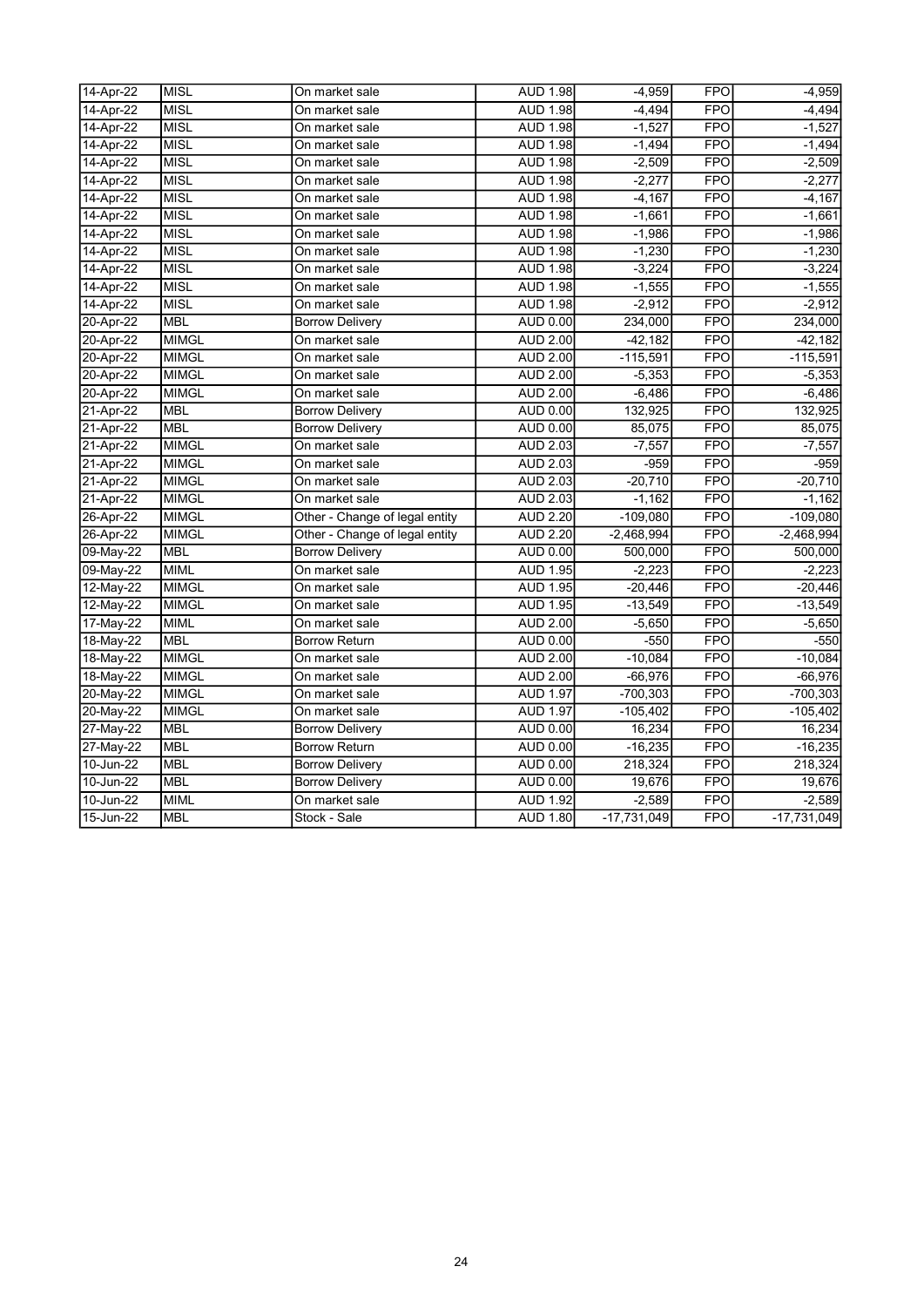### ANNEXURE 'C'

This is the annexure marked 'C' of 1 page referred to in the Notice of ceasing to be a substantial holder.

| <b>Type of agreement</b>       | Securities Lending Agreement                                               |
|--------------------------------|----------------------------------------------------------------------------|
|                                |                                                                            |
| <b>Parties to agreement</b>    | (i) Macquarie Bank Limited ("MBL") and                                     |
|                                | (ii) Client (Please refer to Annexure C-1.)                                |
|                                |                                                                            |
| <b>Transfer date</b>           | Please refer to Annexure C-1 against Lender.                               |
|                                |                                                                            |
| <b>Holder of voting rights</b> | <b>MBI</b>                                                                 |
|                                |                                                                            |
| Are there any restrictions on  | As all rights and title in the securities pass to the                      |
| voting rights?                 | transferee/Borrower, the transferee/Borrower has the right                 |
|                                | to vote or not to vote at its discretion.                                  |
|                                | However in certain circumstances agreed between the                        |
|                                | parties, the transferee/Borrower may seek to exercise                      |
|                                | voting rights in accordance with instructions of the<br>transferor/Lender. |
|                                |                                                                            |
| Scheduled return date          | N/A                                                                        |
| (if any)                       |                                                                            |
| Does the Borrower have the     | Yes, the Borrower has the right to return at its discretion                |
| right to return early?         | and with notice.                                                           |
| Does the Lender have the       | Yes, with notice given to the other party before close of                  |
| right to recall early?         | Business on a Business Day.                                                |
| Will securities be returned on |                                                                            |
| settlement?                    | Yes, Borrower will redeliver securities.                                   |
|                                |                                                                            |

Dennis Leong Company Secretary, Macquarie Group Limited 17 June 2022